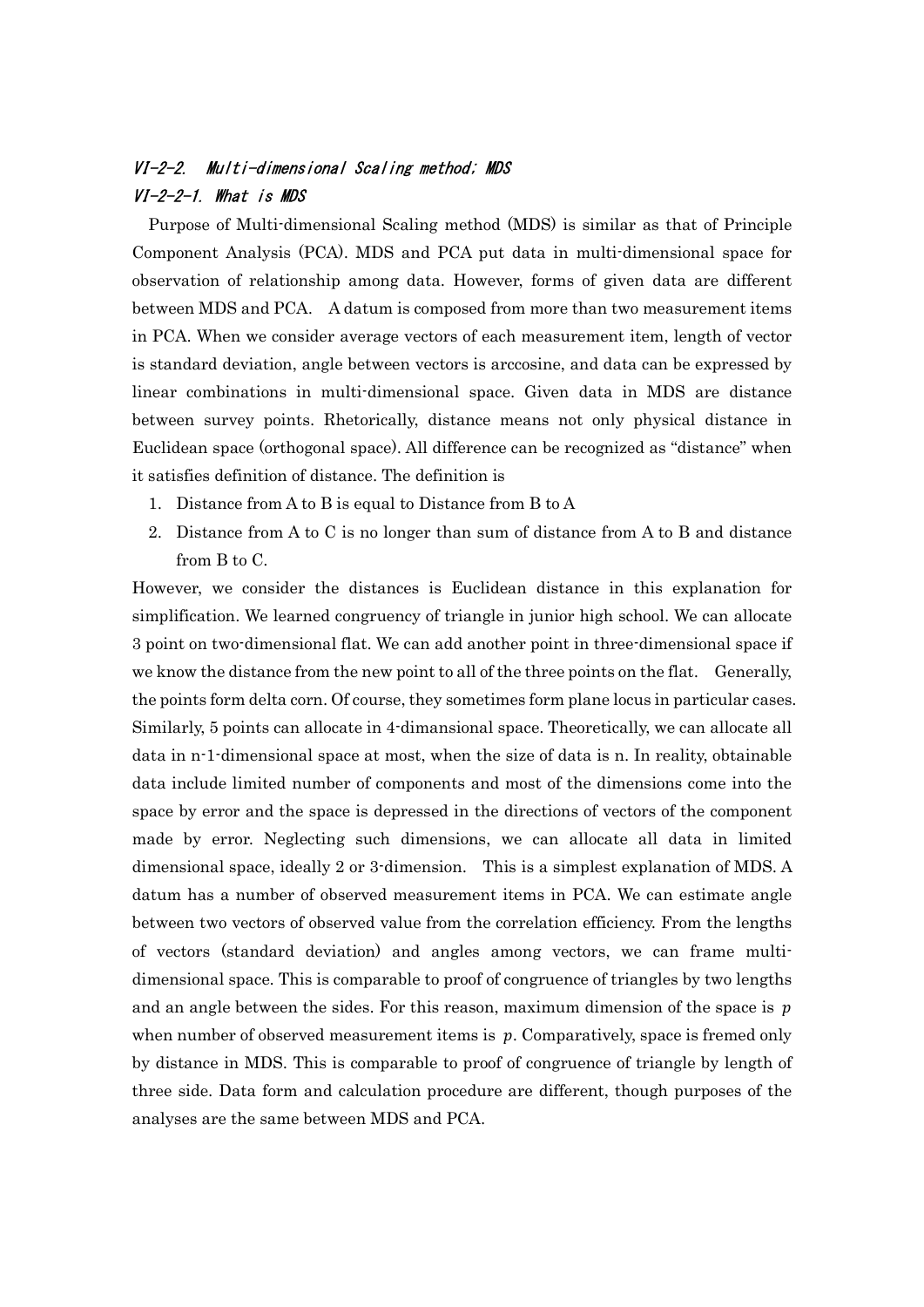MDS is used widely in ecological survey, because we can identify structure of data depending on the difference among data when the difference satisfies the definition of distance. However, we can use MDS in other disciplines.

# VI-2-2-1. Calculation of MDS VI-2-2-1-1. Problem setting of MDS

We regularly see result of MDS expressed by 2-dimensional or 3-dimentional plots in MDS to express differences of species composition among sampling site or differences of sampling site among species in studies of distribution ecology. These results are often used for categorization of sampling site or species.

|          | Species 1 | Species 2 | $\cdots$ | Species $m$ |
|----------|-----------|-----------|----------|-------------|
| Site 1   | $x_{11}$  | $x_{12}$  | $\cdots$ | $x_{1m}$    |
| Site 2   | $x_{21}$  | $x_{22}$  | $\cdots$ | $x_{2m}$    |
|          |           |           |          |             |
| Site $n$ | $x_{n1}$  | $x_{n2}$  | $\cdots$ | $x_{nm}$    |

Table 45. Species composition of each site (Original data).

We need to make table of coordinate as shown in Table 46 to express the distribution of the site in two-dimensional space.

|        | $Y_1$ (axis 1) | $Y_2$ (axis 2) |
|--------|----------------|----------------|
| Site 1 | $y_{11}$       | $y_{12}$       |
| Site 2 | $y_{21}$       | $y_{22}$       |
|        |                |                |
| Site n | $y_{n1}$       | $y_{n2}$       |

Table 46. Coordinate table of sites.

This is already form of matrix

$$
X = \begin{pmatrix} x_{11} & x_{12} & \cdots & x_{1m} \\ x_{21} & x_{22} & \cdots & x_{2m} \\ \vdots & \vdots & \ddots & \vdots \\ x_{n1} & x_{n2} & \cdots & x_{nm} \end{pmatrix}, \qquad Y = \begin{pmatrix} y_{11} & y_{12} \\ y_{21} & y_{22} \\ \vdots & \vdots \\ y_{n1} & y_{n2} \end{pmatrix}
$$

We want to get  $Y$  from  $X$  by transformation  $A$ . Mathematic equation is as follow、

$$
XA = Y
$$
  

$$
A = \begin{pmatrix} a_{11} & a_{12} \\ a_{21} & a_{22} \\ \vdots & \vdots \\ a_{m1} & a_{m2} \end{pmatrix}
$$

The equation is question of optimization of irregular simultaneous equation.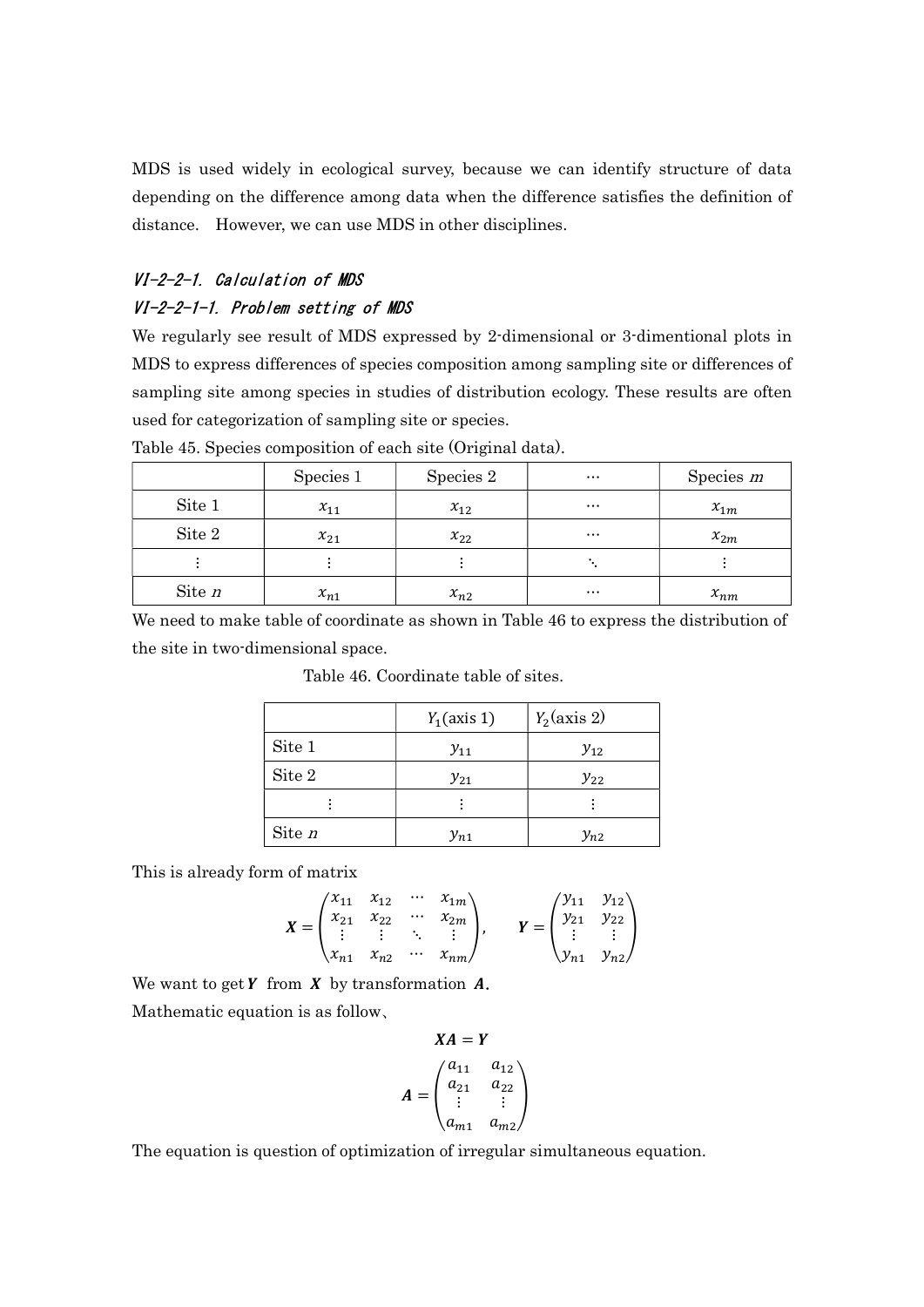Theoretically, we could obtain optimum solution of  $A$ , when we knew  $Y$ . However, we do not know  $Y$  actually.

When we presume that  $Y$  is expressing the points expressed by 2-dimensional coordinate such as latitude and longitude and we are requested to a table expressing distances among sites, even students in junior high school can calculate the distances using the differences using Phythagorean theorem. (This is an approximate treatment. We cannot calculate distances on the surface of the earth without curvature of the earth. The author is presuming approximate flatness of surface of the earth in short distance.)

| Table 11: Itoulia Lobili table of anotalled |          |          |          |                   |  |
|---------------------------------------------|----------|----------|----------|-------------------|--|
|                                             | Site 1   | Site 2   | $\cdots$ | Site $n$          |  |
| Site1                                       | $a_{11}$ | $a_{12}$ | $\cdots$ | $a_{1n}$          |  |
| Site 2                                      | $a_{21}$ | $a_{22}$ | $\cdots$ | $a_{2n}$          |  |
|                                             |          |          |          |                   |  |
| Site n                                      | $a_{n1}$ | $a_{n2}$ | $\cdots$ | $\mathbf{u}_{nn}$ |  |

Table 47. Round robin table of distances

 $d_{ii} = 0$ , *because*  $d_{ii}$  is distance between the same site, and  $d_{ij} = d_{ji}$ .

Matrix expressing all distances is as follow.

$$
\mathbf{D} = \begin{pmatrix} 0 & d_{12} & \cdots & d_{1n} \\ d_{21} & 0 & \cdots & d_{2n} \\ \vdots & \vdots & \ddots & \vdots \\ d_{n1} & d_{n2} & \cdots & 0 \end{pmatrix}
$$

Matrix  $\bm{D}$  is symmetric and diagonal matrix elements of  $\bm{D}$  is 0. Classical metric MDS is inverse operation of this calculation in which we estimate  $Y$  from given  $D$ . Some may think that is very easy procedure. They draw a line segment corresponding to the distance of a pair of sites on a flat. Then they draw a circles of which radius are corresponding to the distance to third point from an end of the line segment and draw another circle from the other end of the line segment of which radius is is the same as the other end of the line segment. The third point is existing at the inter section of the circles. Then draw three spheres from the three points on a flat in 3-dimensional space. The 4th point is existing at the intersection of the three spheres. Repeating this we can allocate all points in (n-1)-dimensional space. This is correct. However, we have to make (n-1)-dimensional compasses for drawing distribution. There is no such a convenient tool. I think that it is possible to draw distribution using mathematical calculation. However, if the data include measurement errors, we could not fix the points clearly and last point will have huge error range. For this reason, we cannot discuss statistical significance of the result. However, it not so bad idea to find our direction to establish adequate method. I will try this innocent idea in next paragraph.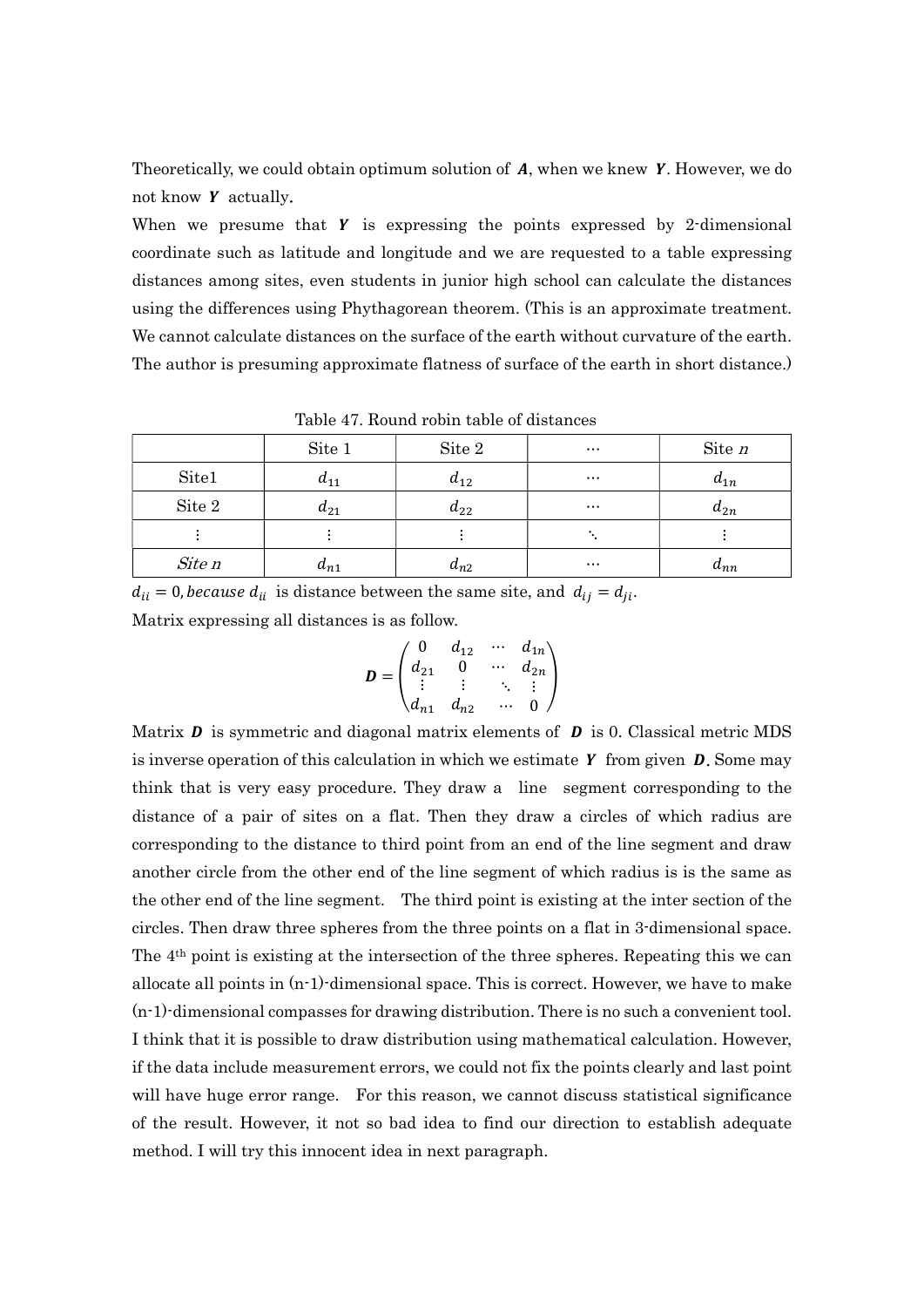#### VI-2-2-1-2. Implementation of the innocent idea. (a roundabout path)

It is not necessary to perform following operation logically. However, it is simplest example of MDS and we can learn meaning of each step of MDS.

The most famous example of Phythagorean theorem is following equation.

$$
3^2 + 4^2 = 5^2
$$

We use this as a simple example

This is right triangle. Everyone notices a method to allocate rectangle angle at origin and allocate the other angles on vertical and horizontal axes.

$$
\alpha(0,0), \qquad \beta(4,0), \qquad \gamma(3,0)
$$

We express this in a matrix as follow

$$
\boldsymbol{Y} = \begin{pmatrix} 0 & 0 \\ 4 & 0 \\ 0 & 3 \end{pmatrix}
$$

We do not need to use our brain to find this solution. However, this is not only one solution. This is one of the possible solution. We call this solution as solution 1.

$$
\alpha'(-2,-1),
$$
  $\beta'(2,-1),$   $\gamma'(-2, 2)$ 

is another possible solution

For the confirmation, we calculate the distances

$$
d_{\alpha\beta\prime} = (2 - (-2), -1 - (-1) = (4,0)
$$
  
\n
$$
d_{\beta\prime\gamma\prime} = (-2 - 2, 2 - (-1) = (-4,3)
$$
  
\n
$$
d_{\gamma\prime\alpha\prime} = (-2 - (-2), -1 - 2) = (0, -3)
$$
  
\n
$$
d_{\alpha\prime\beta\prime}^2 = 4^2
$$
  
\n
$$
d_{\beta'\gamma\prime}^2 = (-4)^2 + 3^2 = 25 = 5^2
$$
  
\n
$$
d_{\gamma\prime\alpha\prime}^2 = (-3)^2 = 3^2
$$

We call this solution as solution 2.

How about next.

$$
\alpha''\left(\frac{1}{2}-\sqrt{3},-1-\frac{\sqrt{3}}{2}\right), \qquad \beta''\left(\sqrt{3}+\frac{1}{2},1-\frac{\sqrt{3}}{2}\right), \qquad \gamma''\left(-\sqrt{3}-1,-1+\sqrt{3}\right)
$$

Confirmation

$$
d_{\alpha' \beta'}^2 = \left(\frac{1}{2} - \sqrt{3} - \left(\sqrt{3} + \frac{1}{2}\right)\right)^2 + \left(-1 - \frac{\sqrt{3}}{2} - \left(1 - \frac{\sqrt{3}}{2}\right)\right)^2 = 12 + 4 = 4^2
$$
  

$$
d_{\beta' \gamma'}^2 = \left(\sqrt{3} + \frac{1}{2} - \left(-\sqrt{3} - 1\right)\right)^2 + \left(1 - \frac{\sqrt{3}}{2} - \left(-1 + \sqrt{3}\right)\right)^2 = \left(2\sqrt{3} + \frac{3}{2}\right)^2 + \left(2 - \frac{3\sqrt{3}}{2}\right)^2
$$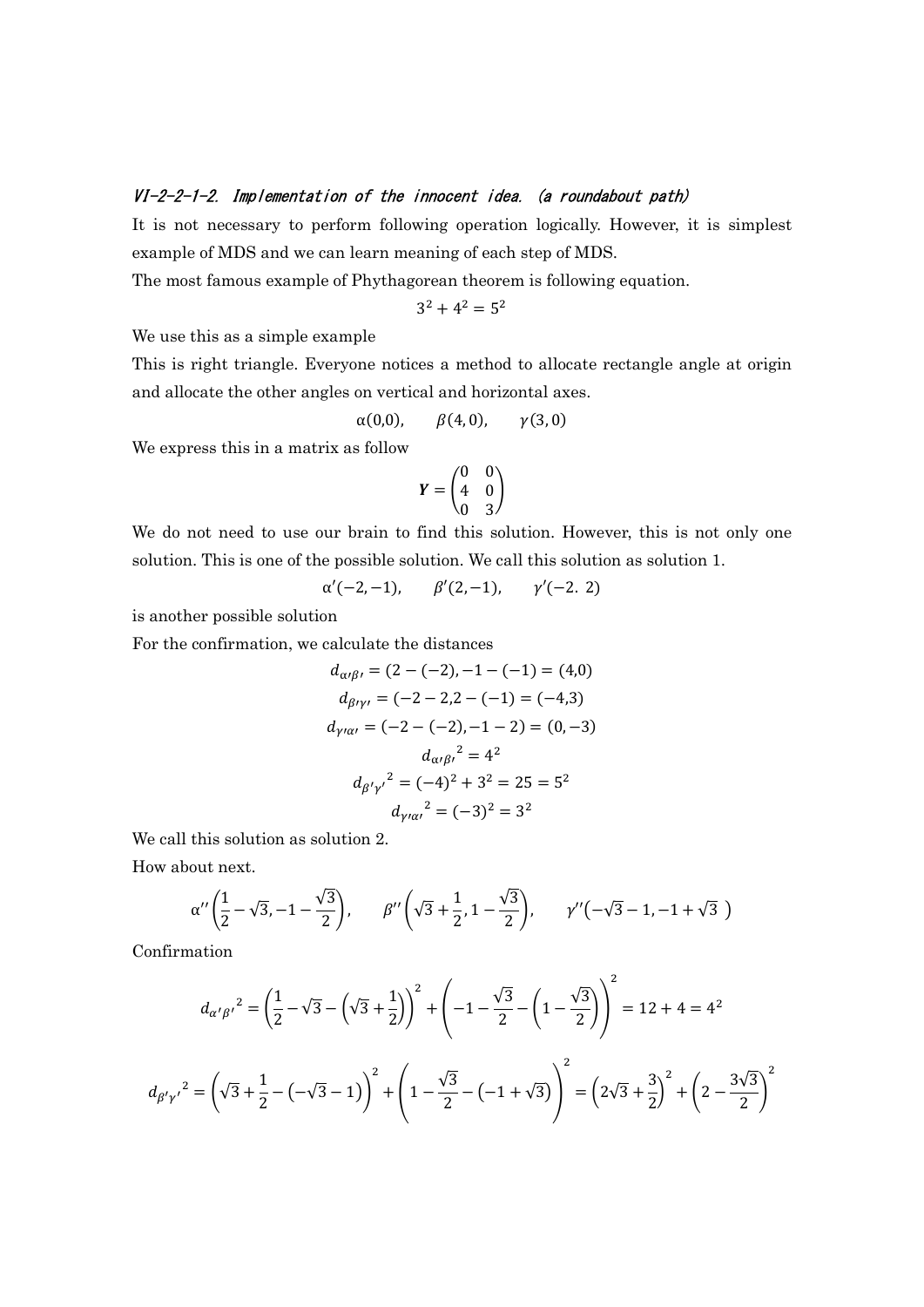$$
= 4 \times 3 + 2 \times 3\sqrt{3} + \frac{9}{4} + 4 - 2 \times 3\sqrt{3} + \frac{9 \times 3}{4} = 12 + \frac{9}{4} + 4 + \frac{9 \times 3}{4} = 25 = 5^2
$$
  

$$
d_{\gamma'\alpha'}^2 = \left(-\sqrt{3} - 1 - \left(\frac{1}{2} - \sqrt{3}\right)\right)^2 + \left(-1 + \sqrt{3} - \left(-1 - \frac{\sqrt{3}}{2}\right)\right)^2 = \left(-\frac{3}{2}\right)^2 + \left(\frac{3\sqrt{3}}{2}\right)^2
$$
  

$$
= \frac{9}{4} + \frac{9 \times 3}{4} = 9 = 3^2
$$

This is also one of the solutions. There are infinite number of solutions.

Solution 2: triangle  $\alpha' \beta' \gamma'$  is obtained by parallel translation of triangle  $\alpha \beta \gamma$  by 2 to the left and by 1 to the bottom. Triangle  $\alpha''\beta''\gamma''$  is obtained by rotating  $\frac{\pi}{6}$  anticlockwise. Confirmation

Matrix of rotation anticlockwise is as follow

$$
\begin{pmatrix}\n\cos \theta & \sin \theta \\
-\sin \theta & \cos \theta\n\end{pmatrix}
$$
\n
$$
\begin{pmatrix}\n\cos \frac{\pi}{6} & \sin \frac{\pi}{6} \\
-\sin \frac{\pi}{6} & \cos \frac{\pi}{6}\n\end{pmatrix} = \begin{pmatrix}\n\frac{\sqrt{3}}{2} & \frac{1}{2} \\
-\frac{1}{2} & \frac{\sqrt{3}}{2}\n\end{pmatrix}
$$
\n
$$
\begin{pmatrix}\n-2 & -1 \\
2 & -1 \\
-2 & 2\n\end{pmatrix} \begin{pmatrix}\n\frac{\sqrt{3}}{2} & \frac{1}{2} \\
-\frac{1}{2} & \frac{\sqrt{3}}{2}\n\end{pmatrix} = \begin{pmatrix}\n\frac{1}{2} - \sqrt{3} & -1 - \frac{\sqrt{3}}{2} \\
\sqrt{3} + \frac{1}{2} & 1 - \frac{\sqrt{3}}{2} \\
-\sqrt{3} - 1 & -1 + \sqrt{3}\n\end{pmatrix}
$$

It is trivial that parallel translation and rotation cause no change in relative positional relationship. The implication obtained in this trial is that we can fix the shape and size of triangle from the information of distances among 3 points, though we need to consider appropriate position and angle of the viewing point by ourselves.

Question to obtain shape and size of triangle from length of three sides is typical question in elementary geometry called sine theorem and cosine theorem. Mathematically this question is essential question to obtain circumcircle of the triangle as showing in figure 79.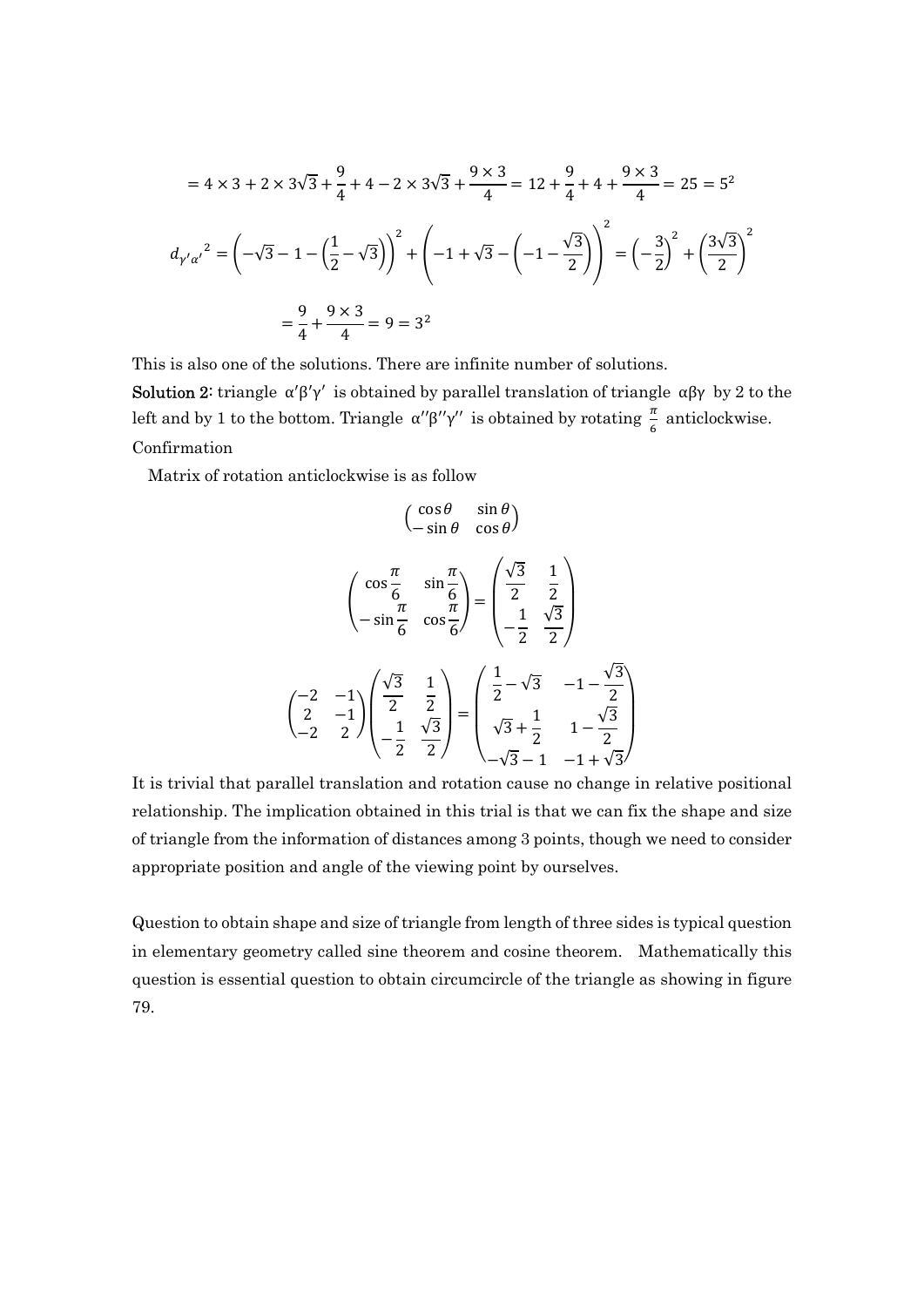

Fig. 79. Circumcircle of triangle

Here,  $\overline{O}$  is center of circumcircle, and r is length of radius. We assume lengths of each side as follow.

 $[AB] = a$ ,  $[BC] = b$ ,  $[CA] = c$ 

Point  $H_1$ ,  $H_2$ , and  $H_3$  are foots of perpendicular form center of the circle, and

$$
\angle
$$
OHA =  $\angle$ OHB =  $\angle$ OHC =  $\frac{\pi}{2}$ 

⊿OAB, ⊿OBC and ⊿OCA are isosceles triangle.

 $\angle AOH_1A \equiv \angle OH_1aB$ ,  $\angle AOH_2B \equiv \angle OH_2C$ ,  $\angle AOH_3C \equiv \angle OH_3A$ 

Most seplest proof of sine thoerem and cosine theorem is as follow At first, we make following figure



 Fig.80. Sine theorem 1. H is the foot of perpendicular from A to side BC.  $[AH] = a \sin \beta = c \sin \gamma$ Concerning H', the foot from C to side AB  $c \sin \alpha = b \sin \beta$ Concerning H'', the foot from B to side AC  $b \sin \gamma = a \sin \alpha$ 

This is sine theorem

For cosine theorem,

$$
[BH] = a \cos \beta
$$

$$
[HC] = c \cos \gamma
$$

$$
[BH] + [HC] = [BH] = b
$$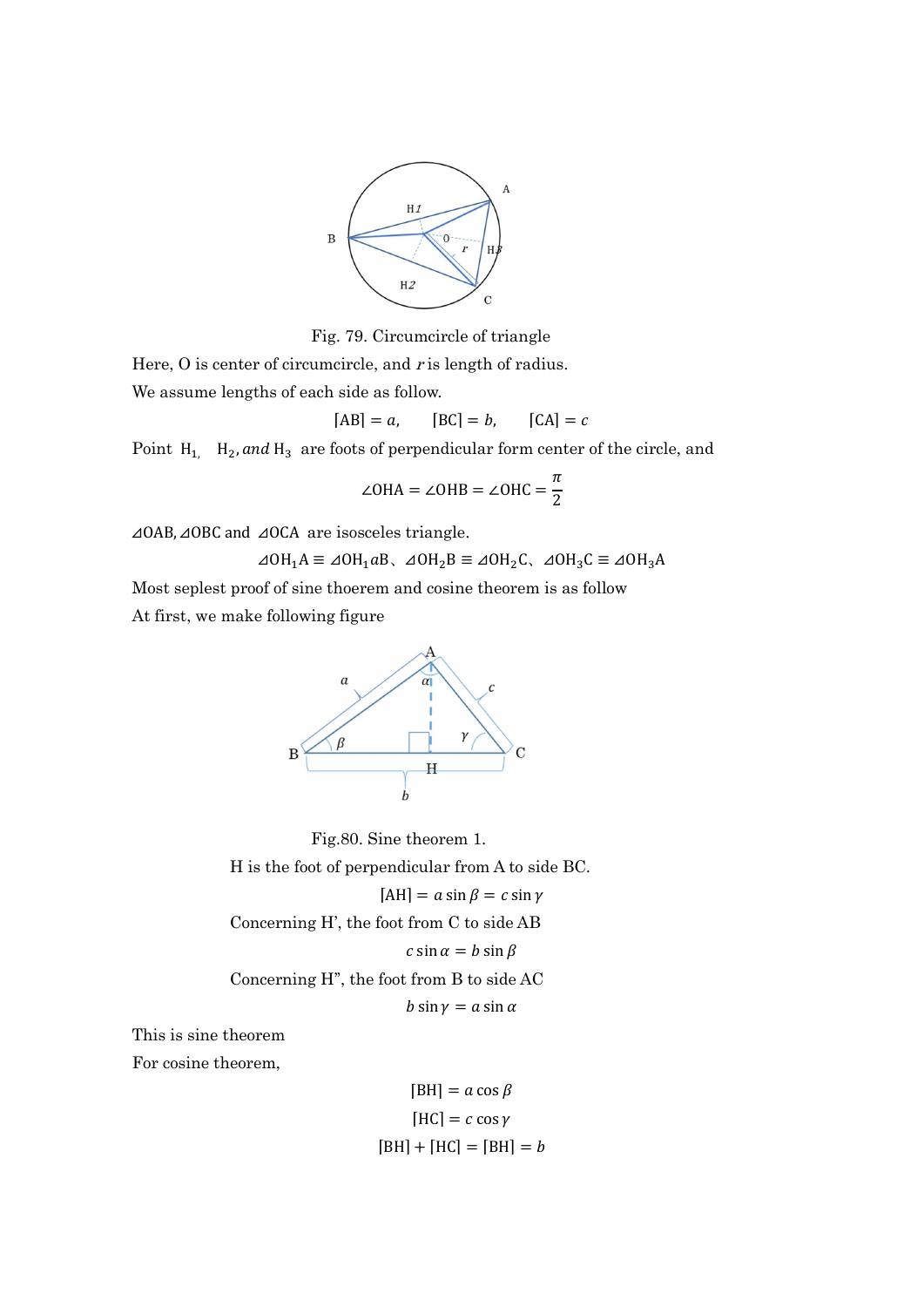⊿AHC is rectangle triangle. Using Pythagorean theorem,

$$
[AH]^2 + [HC]^2 = [AC]^2
$$
  
\n
$$
a^2 \sin^2 \beta + (b - a \cos \beta)^2 = c^2
$$
  
\n
$$
a^2 \sin^2 \beta + b^2 - 2ab \cos \beta + a^2 \cos^2 \beta = c^2
$$
  
\n
$$
a^2 \sin^2 \beta + a^2 \cos^2 \beta + b^2 - 2ab \cos \beta = c^2
$$
  
\n
$$
a^2 (\sin^2 \beta + \cos^2 \beta) + b^2 - 2ab \cos \beta = c^2
$$
  
\n
$$
a^2 + b^2 - c^2 = 2ab \cos \beta
$$
  
\n
$$
\cos \beta = \frac{a^2 + b^2 - c^2}{2ab}
$$

Similarly,

$$
\cos \alpha = \frac{a^2 + c^2 - b^2}{2ac}
$$

$$
\cos \gamma = \frac{b^2 + c^2 - a^2}{2bc}
$$

This is enough as a proof, though we cannot understand the relation between r and length of sides. We transform sine theorem to another form.

The relation between radius  $r$  and angles is as follow.



Fig. 81. Sine theorem 2

We move C to C′ along the circle. At C′,

$$
[BC'] = 2r
$$

∠ACB and ∠AC′B are sharing the same chord AB.

$$
\angle ACB = \angle AC'B = \gamma
$$

Line segment BC′ is diameter of the circle.

$$
\angle C'AB = \frac{\pi}{2}
$$

From this,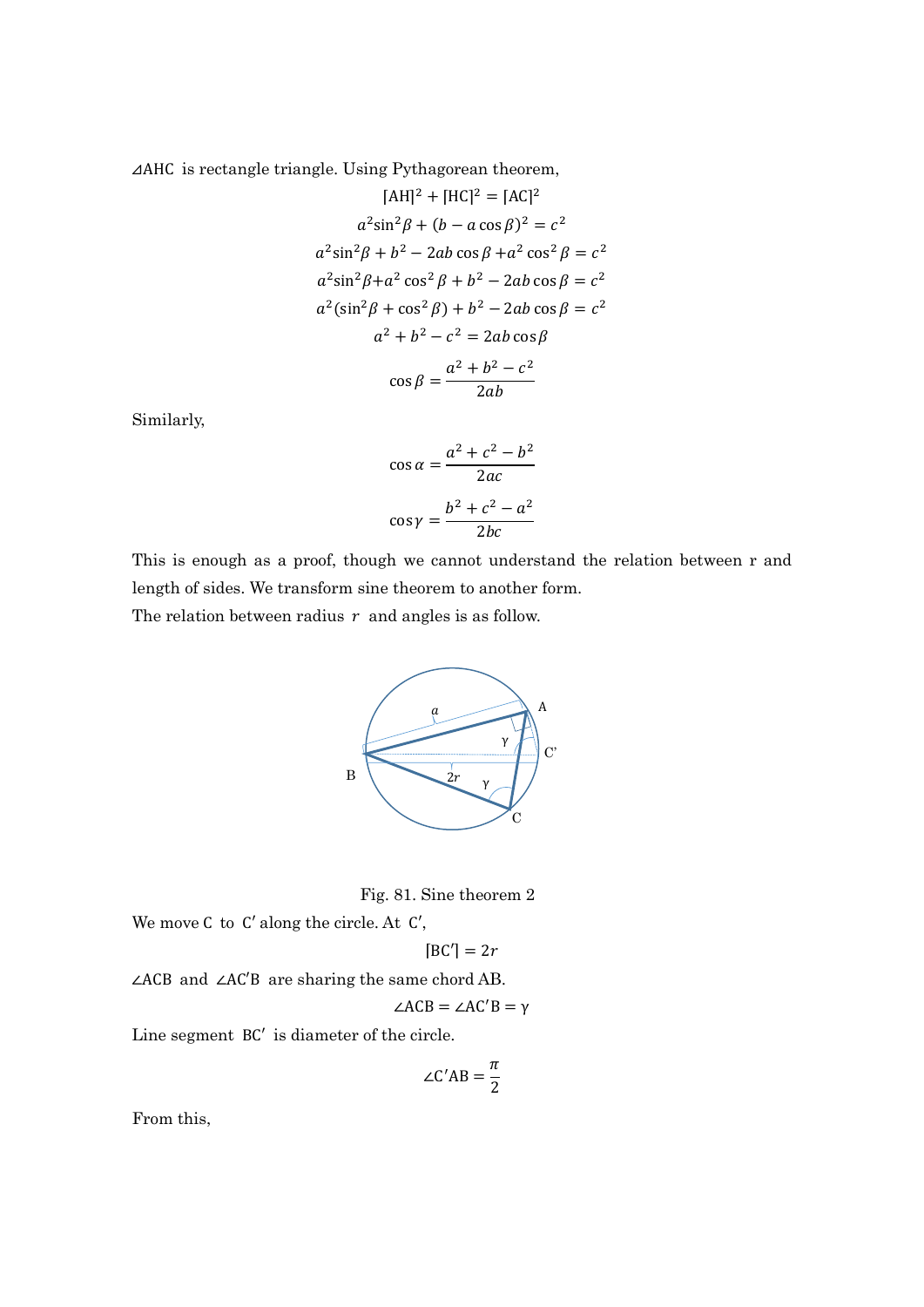$$
\frac{a}{2r} = \sin \gamma
$$

Similarly,

$$
\frac{b}{2r} = \sin \alpha
$$

$$
\frac{c}{2r} = \sin \beta
$$

This is sine theorem. Following equation is mathematically more beautiful.

$$
\frac{a}{\sin \gamma} = \frac{b}{\sin \alpha} = \frac{c}{\sin \beta} = 2r
$$

Frim this, we can obtain  $r$ .

$$
\sin \gamma = \sqrt{1 - \cos^2 \gamma} = \sqrt{1 - \left(\frac{b^2 + c^2 - a^2}{2bc}\right)^2} = \frac{1}{2bc} \sqrt{(4b^2c^2 - (b^2 + c^2 - a^2)^2)}
$$
  

$$
(b^2 + c^2 - a^2)^2 = (b^2 + c^2)^2 - 2(b^2 + c^2)a^2 + a^4
$$

$$
= b^4 + 2b^2c^2 + c^4 - 2a^2b^2 - 2c^2a^2 + a^4
$$

$$
4b^2c^2 - (b^2 + c^2 - a^2)^2 = 4b^2c^2 - b^4 - 2b^2c^2 - c^4 + 2a^2b^2 + 2c^2a^2 - a^4
$$

$$
= -a^4 - b^4 - c^4 + 2b^2c^2 + 2a^2b^2 + 2c^2a^2 - a^4
$$

$$
= a^2b^2 - \frac{1}{2}(a^2 - b^2)^2 + b^2c^2 - \frac{1}{2}(b^2 - c^2)^2 + c^2a^2 - \frac{1}{2}(c^2 - a^2)^2
$$

$$
\sin \gamma = \frac{1}{2} \sqrt{a^2b^2 - \frac{1}{2}(a^2 - b^2)^2 + b^2c^2 - \frac{1}{2}(b^2 - c^2)^2 + c^2a^2 - \frac{1}{2}(c^2 - a^2)^2}
$$

$$
\sin \gamma = \frac{1}{2bc} \sqrt{a^2 b^2 - \frac{1}{2} (a^2 - b^2)^2 + b^2 c^2 - \frac{1}{2} (b^2 - c^2)^2 + c^2 a^2 - \frac{1}{2} (c^2 - a^2)^2}
$$

$$
2r = \frac{a}{\sin\gamma} = \frac{2abc}{\sqrt{a^2b^2 - \frac{1}{2}(a^2 - b^2)^2 + b^2c^2 - \frac{1}{2}(b^2 - c^2)^2 + c^2a^2 - \frac{1}{2}(c^2 - a^2)^2}}
$$

$$
r = \frac{abc}{\sqrt{a^2b^2 - \frac{1}{2}(a^2 - b^2)^2 + b^2c^2 - \frac{1}{2}(b^2 - c^2)^2 + c^2a^2 - \frac{1}{2}(c^2 - a^2)^2}}
$$

Using sine theorem and cosine theorem, we could obtain shape and size of triangle. The size can be expressed by  $r$  of circumcircle.

Let us go back to first figure of circumcircle (Fig.79). Central angle ∠AOB is sharing the same chord AB with angle of circumference ∠ACB . Central angle is twice of circumference angle. Therefor,

$$
\angle AOB = 2\gamma
$$

Similarly,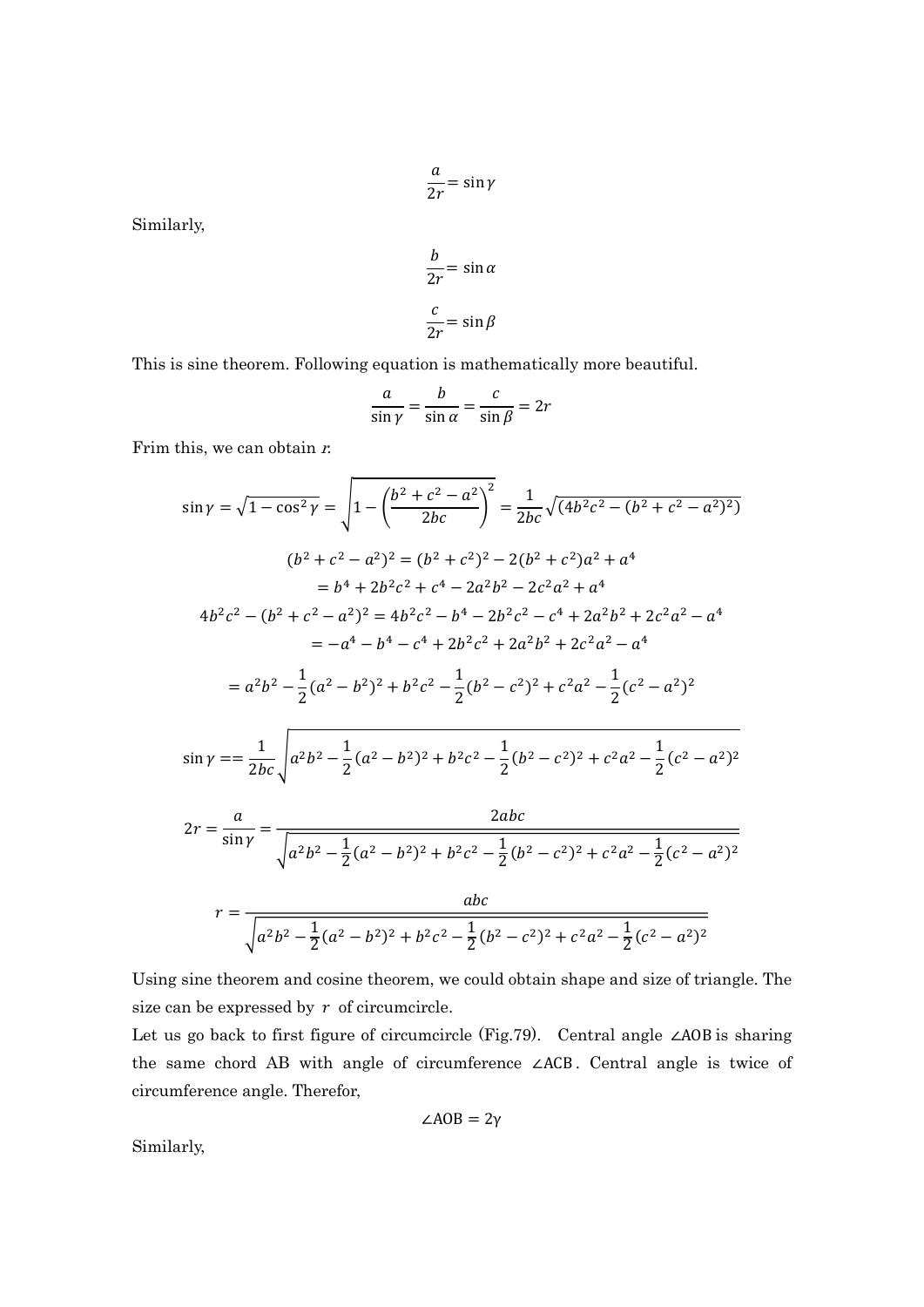$$
\angle BOC = 2\alpha
$$
  

$$
\angle COA = 2\beta
$$

We have to decide the rotation of the triangle.

The author thinks that easiest calculation is the best. We allocate vector  $\overrightarrow{OA}$  on horizontal axis. Vector  $\overrightarrow{OB}$  is obtained by rotating vector  $\overrightarrow{OA}$  2 $\gamma$  anticlockwise, and vector  $\overrightarrow{OC}$  is obtained by rotating vector  $\overrightarrow{OA}$  2 $\beta$  clockwise.

Formula of rotation anticlockwise is following matrix.

$$
\begin{pmatrix}\n\cos\theta & \sin\theta \\
-\sin\theta & \cos\theta\n\end{pmatrix}
$$

Conclusively,

$$
OB = (r \quad 0) \begin{pmatrix} \cos 2\gamma & \sin 2\gamma \\ -\sin 2\gamma & \cos 2\gamma \end{pmatrix}
$$
  
\n
$$
OB = (r \quad 0) \begin{pmatrix} \cos 2\gamma & \sin 2\gamma \\ -\sin 2\gamma & \cos 2\gamma \end{pmatrix}
$$
  
\n
$$
= (r \cos 2\gamma \quad r \sin 2\gamma) = (r(1 - 2 \sin^2 \gamma) \quad 2r \sin \gamma \cos \gamma)
$$
  
\n
$$
= \left(r(1 - 2\left(\frac{a}{2}\right)^2) \quad 2r\left(\frac{a}{2}\right)\left(\frac{b^2 + c^2 - a^2}{2bc}\right)\right)
$$
  
\n
$$
= \left(r(1 - \frac{a^2}{2}) \quad ra\left(\frac{b^2 + c^2 - a^2}{2bc}\right)\right)
$$
  
\n
$$
OC = (r \quad 0) \begin{pmatrix} \cos -2\beta & \sin -2\beta \\ -\sin -2\beta & \cos -2\beta \end{pmatrix} = (r \quad 0) \begin{pmatrix} \cos 2\beta & -\sin 2\beta \\ \sin 2\beta & \cos 2\beta \end{pmatrix} = (r \cos 2\beta \quad -r \sin 2\beta)
$$
  
\n
$$
= \left(r(1 - \frac{c^2}{2}) \quad ra\left(\frac{b^2 + a^2 - c^2}{2ab}\right)\right)
$$

The author does this calculation for the first time in 50yeas after graduation of junior high school. We cannot expand this method to higher dimensional space directly. For this reason, we can say that we did meaningless trial. However, when we can make triangle as a flat, we can make multi-dimensional polyhedron in multi-dimensional space by connecting triangle. Following is an example of 4 points in 3-dimensional space.



 Fig.82. Cubic diagram of 4 points and origin. When distances between A and B, A and C, A and D, B and C, B and D and D and C are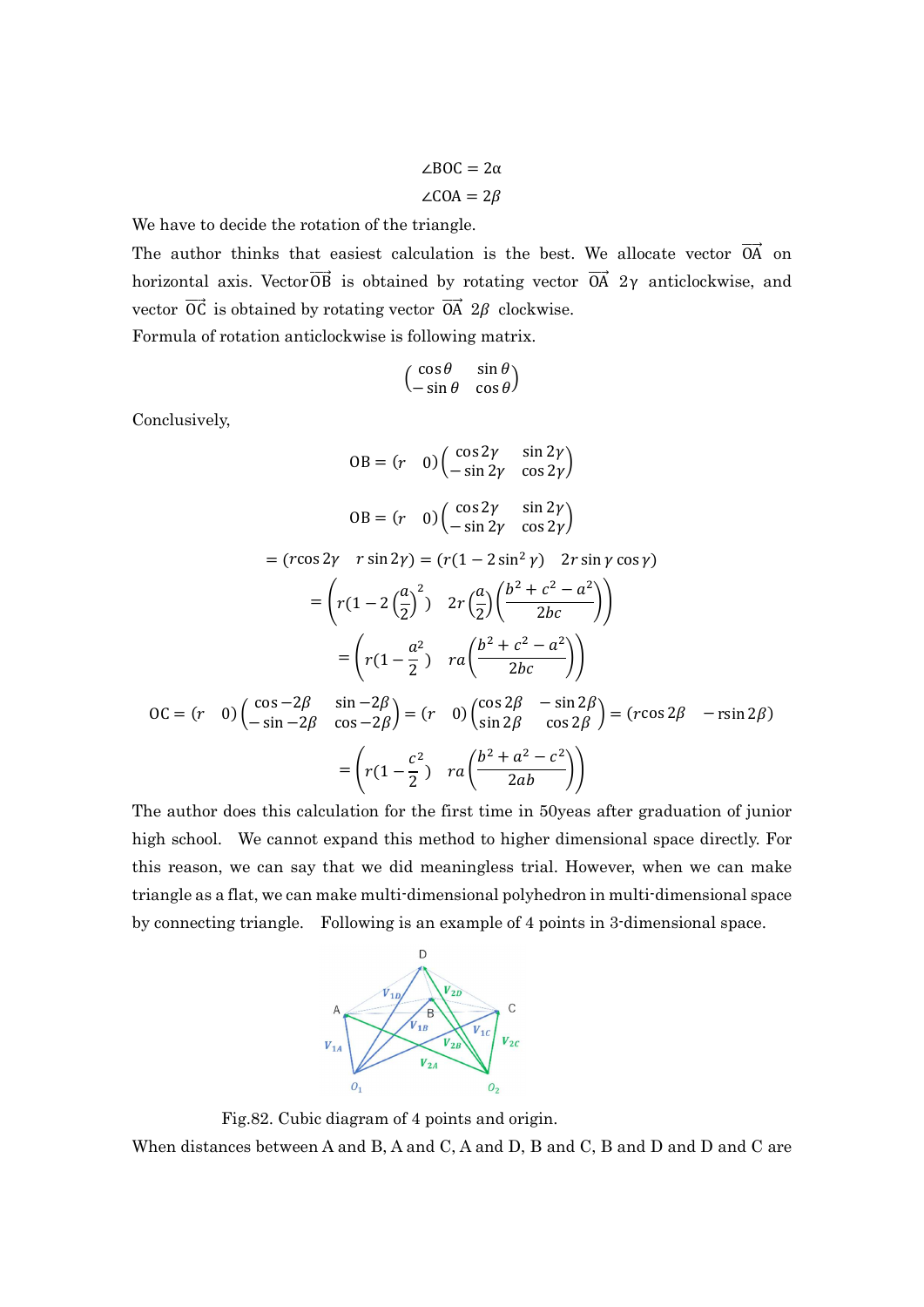given correctly, we can make tetrahedron. When we fix the origin of the coordinate, we can express the distance as follow.

$$
\overline{AB} = [V_A - V_B]
$$
  
\n
$$
\overline{AC} = [V_A - V_C]
$$
  
\n
$$
\overline{AD} = [V_A - V_D]
$$
  
\n
$$
\overline{BC} = [V_B - V_C]
$$
  
\n
$$
\overline{BD} = [V_B - V_D]
$$
  
\n
$$
\overline{CD} = [V_C - V_D]
$$

This relation is stable when we move the origin of vectors to the other points as shown in figure 82. In the case there are more than 5 points, if all distances are measured correctly and they have only 3-dimensional elements. We can make more complex polyhedron in 3-dimensional space. As shown in the figure 82, we can allocate the origin of the space in any point in the space.

## VI-2-2-1-3. Classical MDS (Metric MDS)

Given data is following distance matrix.

$$
\boldsymbol{D} = \begin{pmatrix} 0 & D_{12} & \cdots & D_{1n} \\ D_{21} & 0 & \cdots & D_{2n} \\ \cdots & \cdots & & \ddots & \vdots \\ D_{n1} & D_{n2} & \cdots & 0 \end{pmatrix}
$$

We define matrix of square of distances as follow.

$$
D^{2} = \begin{pmatrix} 0 & D_{12}^{2} & \cdots & D_{1n}^{3} \\ D_{21}^{2} & 0 & \cdots & D_{2n}^{2} \\ \cdots & \cdots & \ddots & \vdots \\ D_{n1}^{2} & D_{n2}^{2} & \cdots & 0 \end{pmatrix}
$$

#### In this chapter,  $D^2$  is not square of D.

We want to know the vectors from origin to each point. The matrix of vector is as follow.

$$
V = \begin{pmatrix} V_1 \\ V_2 \\ \vdots \\ V_n \end{pmatrix}
$$
  

$$
D_{ij2} = [V_i - V_j]
$$

When the Vectors have *m*-dimension

$$
V = \begin{pmatrix} v_{11} & v_{12} & \cdots & v_{1m} \\ v_{21} & v_{22} & \cdots & v_{2m} \\ \vdots & \vdots & \ddots & \vdots \\ v_{n1} & v_{n2} & \cdots & v_{nm} \end{pmatrix}
$$

From trial of our innocent idea, we could make clear the procedure of calculation of MDS, and we understood that we have to allocate origin of coordinate by ourselves considering visual effects. This is essential, as coordinate and viewing direction are strongly affect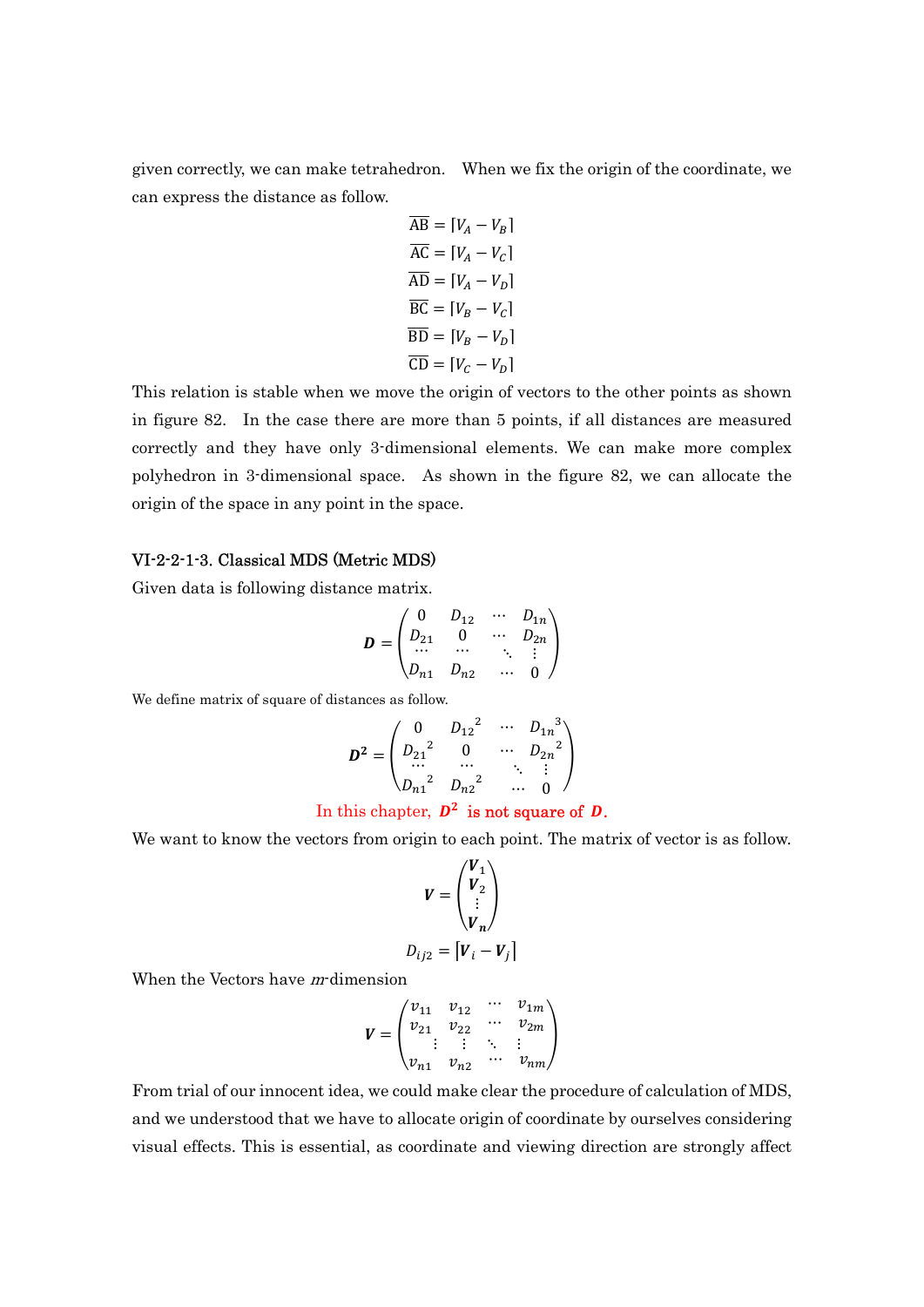our recognition of phenomena. Most general idea is allocating coordinate on the median point of the data. Median point is representative of all data. When we select origine of coordinate on median point of the data, that means we treat all data in even weight. This makes easier the calculation statistical calculations.

Grabbing vertex of triangle formed by two vectors at origin putting the distance on the base of triangle. Making tetrahedron from 3 triangles. Lining the tetrahedrons in all the direction of the space. This procedure is analogical image of MDS. For this, we use centralization matrix. Generally, we use parallel translation for this procedure. We can express the procedure in a formula by using centralization matrix.

It is too hastily to show the formula. The author explains the function of centralization matrix step by step from single parallel translation.

Translation of coordination to median point is subtraction of average coordinate from each coordinate datum. This is expressed as follow.

$$
v_{ij} - \frac{1}{n} \sum_{k=1}^n v_{kj}
$$

Second term of the equation means average (median point).

When we expand sign of sum, it expressed as follow.

$$
v_{ij} - \frac{1}{n}v_{1j} - \frac{1}{n}v_{2j} - \dots - \frac{1}{n}v_{2j}
$$

Then we transform this as follow

$$
-\frac{1}{n}v_{1j} - \frac{1}{n}v_{2j} - \dots + \left(1 - \frac{1}{n}\right)v_{ij} - \dots - \frac{1}{n}v_{nj}
$$

 $\mathcal{V}_{1}$  is

This can be expressed by following inner product of two vectors.

$$
\left(-\frac{1}{n}v_{1j} - \frac{1}{n}v_{2j} - \dots + \left(1 - \frac{1}{n}\right)v_{ij} - \dots - \frac{1}{n}v_{nj}\right) = \left(-\frac{1}{n} - \frac{1}{n} - \dots - \frac{1}{n} - \dots - \frac{1}{n}\right)\begin{pmatrix}v_{1j} \\ v_{2j} \\ \vdots \\ v_{nj}\end{pmatrix}
$$

We can expressed all translation by following multiplication of matrixes.

$$
V = \begin{pmatrix} v_{11} & v_{12} & \cdots & v_{1m} \\ v_{21} & v_{22} & \cdots & v_{2m} \\ \vdots & \vdots & \ddots & \vdots \\ v_{n1} & v_{n2} & \cdots & v_{nm} \end{pmatrix}
$$

$$
V' = \begin{pmatrix} 1 - \frac{1}{n} & -\frac{1}{n} & \cdots & -\frac{1}{n} \\ -\frac{1}{n} & 1 - \frac{1}{n} & \cdots & -\frac{1}{n} \\ \vdots & \vdots & \ddots & \vdots \\ -\frac{1}{n} & -\frac{1}{n} & \cdots & 1 - \frac{1}{n} \end{pmatrix} \begin{pmatrix} v_{11} & v_{12} & \cdots & v_{1m} \\ v_{21} & v_{22} & \cdots & v_{2m} \\ \vdots & \vdots & \ddots & \vdots \\ v_{n1} & v_{n2} & \cdots & v_{nm} \end{pmatrix}
$$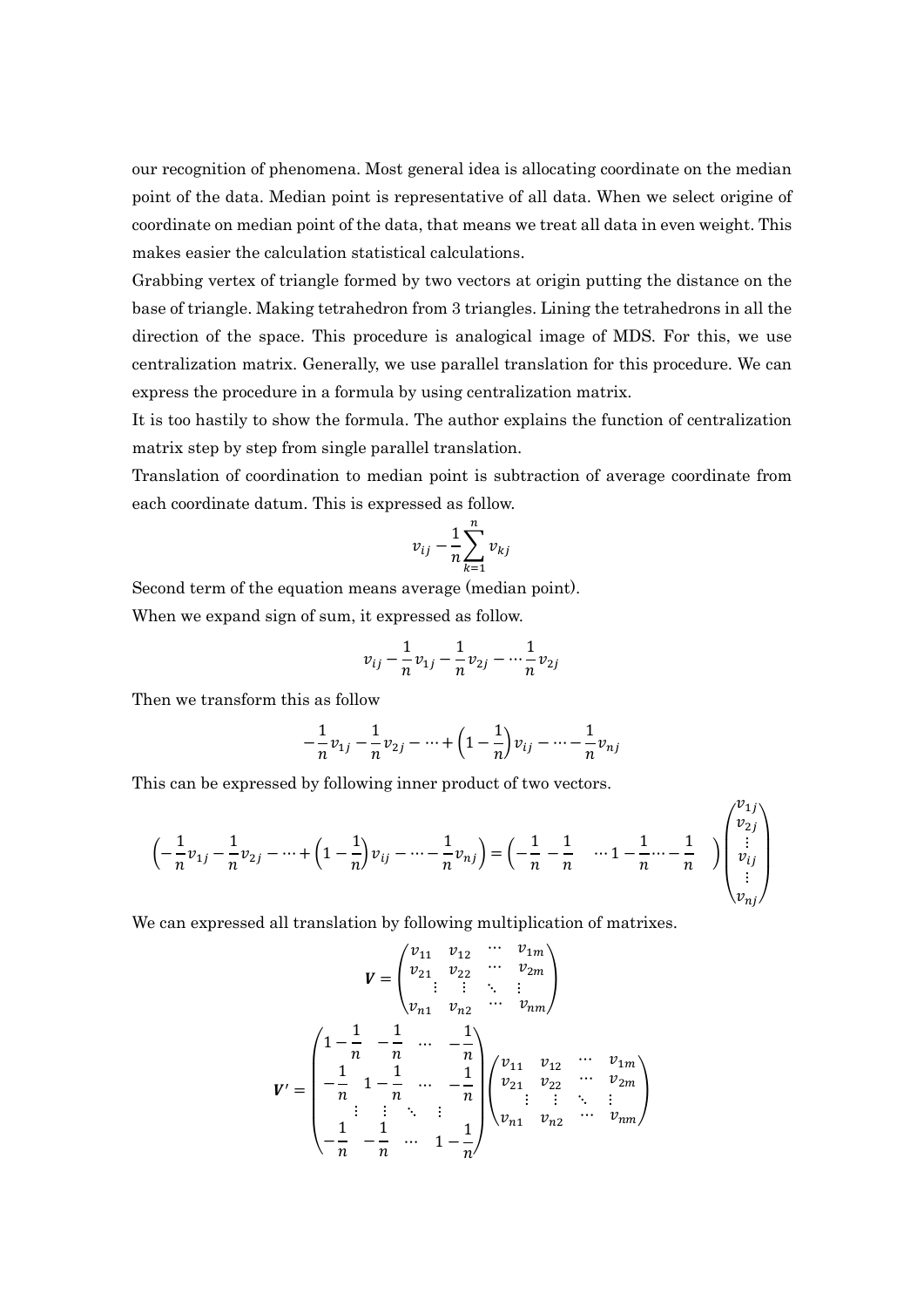We call following matrix as centralizing matrix.

$$
G = \begin{pmatrix} 1 - \frac{1}{n} & -\frac{1}{n} & \cdots & -\frac{1}{n} \\ -\frac{1}{n} & 1 - \frac{1}{n} & \cdots & -\frac{1}{n} \\ \vdots & \vdots & \ddots & \vdots \\ -\frac{1}{n} & -\frac{1}{n} & \cdots & 1 - \frac{1}{n} \end{pmatrix}
$$

Formula 76

General expression of the matrix is as follow

$$
G_n = I_n - \frac{1}{n} \mathbf{1}_n \mathbf{1}_n^{\mathrm{T}}
$$

 $I_n$  is  $n \times$  nunit vector.

$$
\mathbf{1}_n = \begin{pmatrix} 1 \\ 1 \\ \vdots \\ 1 \end{pmatrix}
$$

$$
\mathbf{1_n}^{\mathrm{T}} = \begin{pmatrix} 1 & 1 & \cdots & 1 \end{pmatrix}
$$

From this,

$$
\mathbf{1}_{n}\mathbf{1}_{n}^{\mathrm{T}} = \begin{pmatrix} 1 & 1 & \cdots & 1 \\ 1 & 1 & \cdots & 1 \\ \vdots & \vdots & \ddots & \vdots \\ 1 & 1 & \cdots & 1 \end{pmatrix}
$$

$$
\left(\mathbf{1}_{n}\mathbf{1}_{n}^{\mathrm{T}}\right)^{2} = \begin{pmatrix} n & n & \cdots & n \\ n & n & \cdots & n \\ \vdots & \vdots & \ddots & \vdots \\ n & n & \cdots & n \end{pmatrix} = n \begin{pmatrix} 1 & 1 & \cdots & 1 \\ 1 & 1 & \cdots & 1 \\ \vdots & \vdots & \ddots & \vdots \\ 1 & 1 & \cdots & 1 \end{pmatrix} = n \mathbf{1}_{n}\mathbf{1}_{n}^{\mathrm{T}}
$$

Centralizing matrix  $\boldsymbol{G}_n$  has unique and convenient characteristics. First,

$$
G_n{}^k = G_n
$$

Confirmation

$$
G_n^2 = \left(I_n - \frac{1}{n} \mathbf{1}_n \mathbf{1}_n^T\right) \left(I_n - \frac{1}{n} \mathbf{1}_n \mathbf{1}_n^T\right)
$$

$$
= I_n I_n - 2I_n \frac{1}{n} \mathbf{1}_n \mathbf{1}_n^T + \frac{1}{n^2} \left(\mathbf{1}_n \mathbf{1}_n^T\right)^2
$$

$$
= I_n - \frac{1}{n} \mathbf{1}_n \mathbf{1}_n^T = G_n
$$

$$
\because I_n I_n = I_n, I_n \mathbf{1}_n \mathbf{1}_n^\mathrm{T} = \mathbf{1}_n \mathbf{1}_n^\mathrm{T}, \left(\mathbf{1}_n \mathbf{1}_n^\mathrm{T}\right)^2 = n \mathbf{1}_n \mathbf{1}_n^\mathrm{T}
$$

This is logically trivial. Because, center is only one. When we centralize data, we cannot centralize any more. However, this character is important in the calculation. As an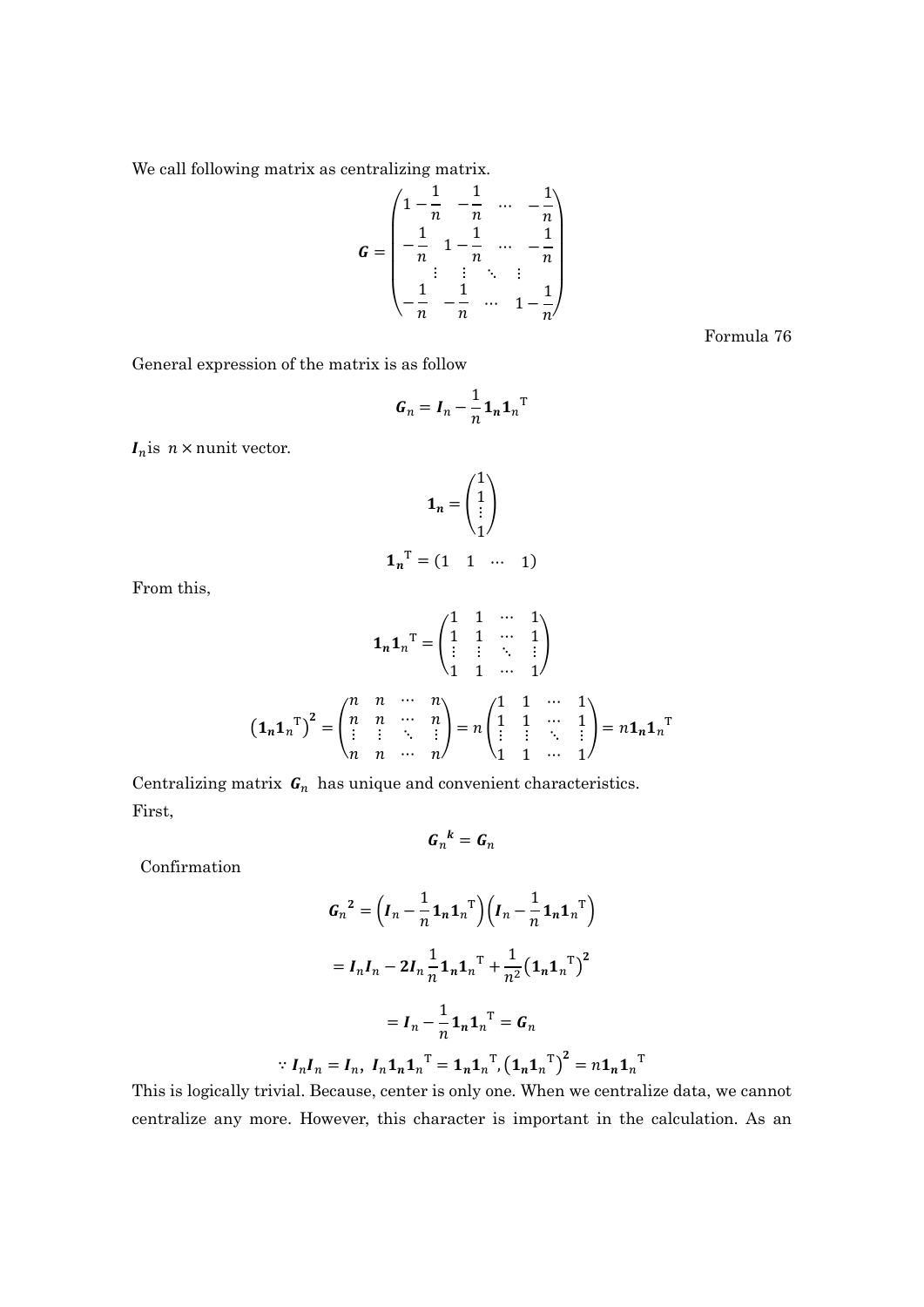example, we centralize  $A = \begin{pmatrix} 1 \\ 2 \end{pmatrix}$  $\boldsymbol{a}$  $\boldsymbol{b}$  $\overline{c}$  $\boldsymbol{d}$  $\big|$  by  $G_n$ .

This is the inverse operation of the operation in which we make centralizing matrix.

$$
G_4A = \left(I_4 - \frac{1}{4}\mathbf{1}_4\mathbf{1}_4^T\right)\begin{pmatrix} a \\ b \\ c \\ d \end{pmatrix} = \begin{pmatrix} 1 & 0 & 0 & 0 \\ 0 & 1 & 0 & 0 \\ 0 & 0 & 1 & 0 \\ 0 & 0 & 0 & 1 \end{pmatrix}\begin{pmatrix} a \\ b \\ c \\ d \end{pmatrix} - \frac{1}{4}\begin{pmatrix} 1 & 1 & 1 & 1 \\ 1 & 1 & 1 & 1 \\ 1 & 1 & 1 & 1 \end{pmatrix}\begin{pmatrix} a \\ b \\ c \\ d \end{pmatrix}
$$

$$
= \begin{pmatrix} a \\ b \\ c \\ d \end{pmatrix} - \frac{1}{4}\begin{pmatrix} a+b+c+d \\ a+b+c+d \\ a+b+c+d \\ a+b+c+d \end{pmatrix}
$$

$$
= \begin{pmatrix} a - \frac{a+b+c+d}{4} \\ b - \frac{a+b+c+d}{4} \\ c - \frac{a+b+c+d}{4} \\ d - \frac{a+b+c+d}{4} \end{pmatrix}
$$

Second term in each factor is written by fraction. The fraction means average.

$$
G_{4}(G_{4}A) = \begin{pmatrix} 1 & 0 & 0 & 0 \\ 0 & 1 & 0 & 0 \\ 0 & 0 & 1 & 0 \\ 0 & 0 & 0 & 1 \end{pmatrix} \begin{pmatrix} a - \frac{a+b+c+d}{4} \\ b - \frac{a+b+c+d}{4} \\ c - \frac{a+b+c+d}{4} \\ d - \frac{a+b+c+d}{4} \end{pmatrix} - \frac{1}{4} \begin{pmatrix} 1 & 1 & 1 & 1 \\ 1 & 1 & 1 & 1 \\ 1 & 1 & 1 & 1 \\ 1 & 1 & 1 & 1 \end{pmatrix} \begin{pmatrix} a - \frac{a+b+c+d}{4} \\ b - \frac{a+b+c+d}{4} \\ c - \frac{a+b+c+d}{4} \\ d - \frac{a+b+c+d}{4} \end{pmatrix}
$$

$$
= \begin{pmatrix} a - \frac{a+b+c+d}{4} \\ b - \frac{a+b+c+d}{4} \\ c - \frac{a+b+c+d}{4} \\ d - \frac{a+b+c+d}{4} \end{pmatrix} - \frac{1}{4} \begin{pmatrix} a+b+c+d-(a+b+c+d) \\ a+b+c+d-(a+b+c+d) \\ a+b+c+d-(a+b+c+d) \\ a+b+c+d-(a+b+c+d) \end{pmatrix}
$$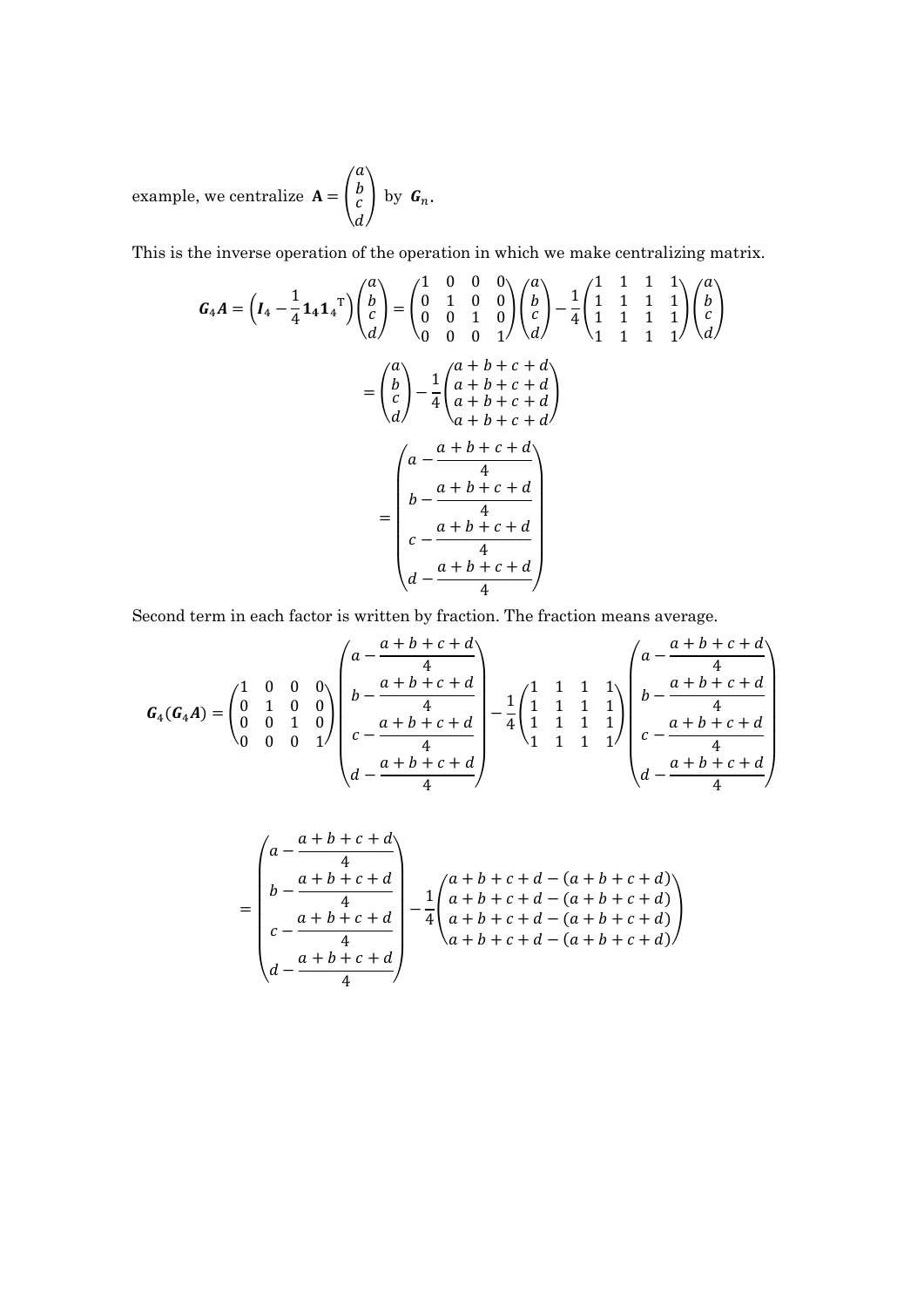$$
= \begin{pmatrix} a - \frac{a+b+c+d}{4} \\ b - \frac{a+b+c+d}{4} \\ c - \frac{a+b+c+d}{4} \\ d - \frac{a+b+c+d}{4} \end{pmatrix} - 0 = \begin{pmatrix} a - \frac{a+b+c+d}{4} \\ b - \frac{a+b+c+d}{4} \\ c - \frac{a+b+c+d}{4} \\ d - \frac{a+b+c+d}{4} \end{pmatrix} = G_4 A
$$

We confirmed

$$
G_n(G_nA) = (G_nG_n)^2A = G_nA
$$

Secondly,  $G_n$  has following character.

$$
G_n \mathbf{1}_n = \mathbf{1}_n^{\mathrm{T}} G_n = 0
$$

Confirmation

$$
G_n \mathbf{1}_n = \left(I_n - \frac{1}{n} \mathbf{1}_n \mathbf{1}_n^T\right) \mathbf{1}_n = I_n \mathbf{1}_n - \frac{1}{n} \mathbf{1}_n \left(\mathbf{1}_n^T \mathbf{1}_n\right) = \mathbf{1}_n - \frac{1}{n} n \mathbf{1}_n = 0
$$
  

$$
G_n \mathbf{1}_n = \mathbf{1}_n^T \left(I_n - \frac{1}{n} \mathbf{1}_n \mathbf{1}_n^T\right) = \mathbf{1}_n^T I_n - \frac{1}{n} \left(\mathbf{1}_n^T \mathbf{1}_n\right) \mathbf{1}_n^T = \mathbf{1}_n^T - \frac{1}{n} n \mathbf{1}_n^T = 0
$$

We go back to matrix  $V$ .

This is a matrixed obtained by lining up row vectors vertically as follow.

$$
V = \begin{pmatrix} V_1 \\ V_2 \\ \vdots \\ V_n \end{pmatrix} = \begin{pmatrix} v_{11} & v_{12} & \cdots & v_{1m} \\ v_{21} & v_{22} & \cdots & v_{2m} \\ \vdots & \vdots & \ddots & \vdots \\ v_{n1} & v_{n2} & \cdots & v_{nm} \end{pmatrix}
$$

We consider matrix  $VV<sup>T</sup>$ .

The author calls the matrix "matrix of inner products" personally. Because we call  $V^{T}V$ of which factors are composed from variance and covariance of elements of data as variance-covariance matrix, and factors of  $VV<sup>T</sup>$  are inner products of vector. Actually, this naming is not used generally. This naming may make confusion because matrix is a kind of vector, because we can consider inner product between matrixes,  $V \cdot V^{T}$ . We call this inner product of matrix. Inner product of matrix is a scalar and name of inner product of matrix is authorized. It is better not to use "matrix of inner products" in other places in order prevent confusion. However, we call  $VV<sup>T</sup>$  as "matrix of inner products" here. It is important to confirm  $VV^T \neq V \cdot V^T$ 

$$
V V^{\mathrm{T}} = \begin{pmatrix} V_1 \\ V_2 \\ \vdots \\ V_n \end{pmatrix} (V_1 \quad V_2 \quad \cdots \quad V_n) = \begin{pmatrix} V_1 \cdot V_1^{\mathrm{T}} & V_1 \cdot V_2^{\mathrm{T}} & \cdots & V_1 \cdot V_n^{\mathrm{T}} \\ V_2 \cdot V_1^{\mathrm{T}} & V_2 \cdot V_2^{\mathrm{T}} & \cdots & V_2 \cdot V_n^{\mathrm{T}} \\ \vdots & \vdots & \ddots & \vdots \\ V_n V_1^{\mathrm{T}} & V_n V_2^{\mathrm{T}} & \cdots & V_n V_n^{\mathrm{T}} \end{pmatrix}
$$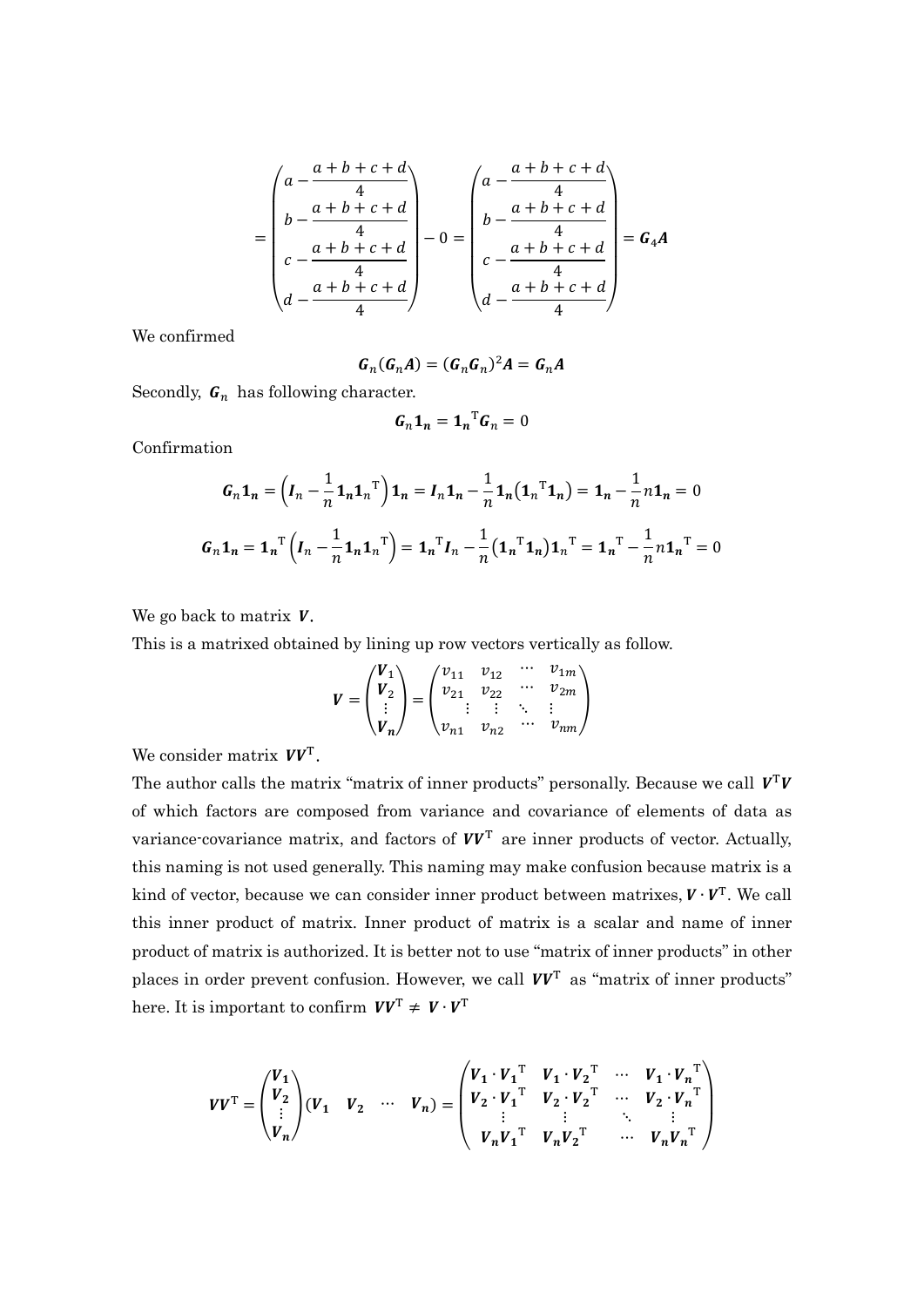$V_i \cdot V_j^{\mathrm{T}}$  is inner product of vector  $V_i$  and  $V_j$ 

$$
\boldsymbol{V}_i \cdot \boldsymbol{V}_j^\mathrm{T} = \begin{pmatrix} v_{i1} & \cdots & v_{in} \end{pmatrix} \begin{pmatrix} v_{j1} \\ \vdots \\ v_{jn} \end{pmatrix}
$$

Then we consider matrix of inner product of centralized matrix.

$$
V'=G_mV
$$

From cosine theorem, we can express the relation among vectors as follow.

$$
2V'_{i} \cdot V'_{j} = [V'_{i}]^{2} + [V'_{j}]^{2} - [V'_{i} - V'_{j}]^{2}
$$

The last term of the right side is square of distance between arrow heads of both vectors.

$$
[V'_{i} - V'_{j}]^{2} = d_{ij}^{2}
$$
  

$$
2V'_{i} \cdot V'_{j} = [V'_{i}]^{2} + [V'_{j}]^{2} - d_{ij}^{2}
$$

This is relation in each factor of matrix. We express this in the form of matrix.

$$
2V'V'^{T} = 1n1n^{T}diag(V'V'^{T}) + diagV'V'^{T}1n1n^{T} - D^{2}
$$

In this,  $diag A$  is matrix composed only from diagonal factor of matrix  $A$ . Expansion of this calculation is as follow.

$$
2V'V'^{T} = \begin{pmatrix} 1 & 1 & \cdots & 1 \\ 1 & 1 & \cdots & 1 \\ \vdots & \vdots & \ddots & \vdots \\ 1 & 1 & \cdots & 1 \end{pmatrix} \begin{pmatrix} V'_{1}^{2} & 0 & \cdots & 0 \\ 0 & V'_{2}^{2} & \cdots & 0 \\ \vdots & \vdots & \ddots & \vdots \\ 0 & 0 & \cdots & V'_{n} \end{pmatrix} + \begin{pmatrix} V'_{1}^{2} & 0 & \cdots & 0 \\ 0 & V'_{2}^{2} & \cdots & 0 \\ \vdots & \vdots & \ddots & \vdots \\ 0 & 0 & \cdots & V'_{n} \end{pmatrix} \begin{pmatrix} 1 & 1 & \cdots & 1 \\ 1 & 1 & \cdots & 1 \\ \vdots & \vdots & \ddots & \vdots \\ 1 & 1 & \cdots & 1 \end{pmatrix} - D^{2}
$$

We transform left side by

$$
V'V'^T = G_n V(G_n V)^T = G_n V V^T G_n^T = G_n V V^T G_n
$$

$$
2G_nVV^{\mathrm{T}}G_n = \begin{pmatrix} V'_1{}^2 & V'_2{}^2 & \cdots & V'_n{}^2 \\ V'_1{}^2 & V'_2{}^2 & \cdots & V'_n{}^2 \\ \vdots & \vdots & \ddots & \vdots \\ V'_1{}^2 & V'_2{}^2 & \cdots & V'_n{}^2 \end{pmatrix} + \begin{pmatrix} V'_1{}^2 & V'_1{}^2 & \cdots & V'_1{}^2 \\ V'_2{}^2 & V'_2{}^2 & \cdots & V'_2{}^2 \\ \vdots & \vdots & \ddots & \vdots \\ V'_n{}^2 & V'_n{}^2 & \cdots & V'_n{}^2 \end{pmatrix} - D^2
$$

We multiply  $G_n$  from left and right to both sides.

$$
2G_n^2VV^T G_n^2 = G_n \begin{pmatrix} V'_1^2 & V'_2^2 & \cdots & V'_n^2 \\ V'_1^2 & V'_2^2 & \cdots & V'_n^2 \\ \vdots & \vdots & \ddots & \vdots \\ V'_1^2 & V'_2^2 & \cdots & V'_n^2 \end{pmatrix} G_n + G_n \begin{pmatrix} V'_1^2 & V'_1^2 & \cdots & V'_1^2 \\ V'_2^2 & V'_2^2 & \cdots & V'_2^2 \\ \vdots & \vdots & \ddots & \vdots \\ V'_n^2 & V'_n^2 & \cdots & V'_n^2 \end{pmatrix} G_n - G_n D^2 G_n
$$

From the characteristic of Centralizing matrix.

$$
G_n^2 = G_n
$$

Left size is

$$
G_n^2 V V^{\mathrm{T}} G_n^2 = G_n V V^{\mathrm{T}} G_n
$$

Concerning right side, first and second term are 0. Confirmation is as follow.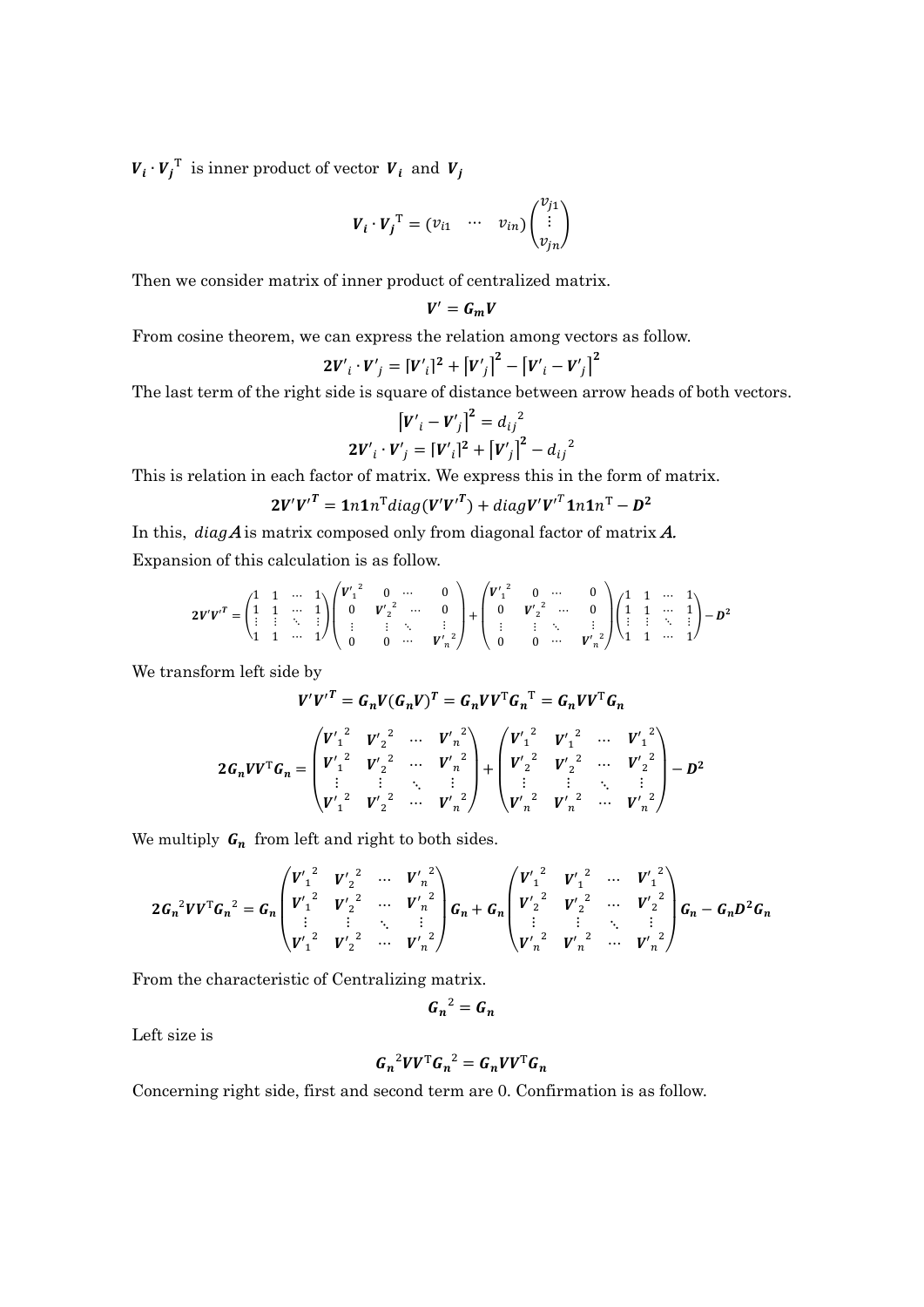$$
G_n\begin{pmatrix}v'_1{}^2 & v'_2{}^2 & \cdots & v'_n{}^2\\v'_1{}^2 & v'_2{}^2 & \cdots & v'_n{}^2\\ \vdots & \vdots & \ddots & \vdots\\v'_1{}^2 & v'_2{}^2 & \cdots & v'_n{}^2\end{pmatrix}
$$

When we focus on first column of second vector. First column is lining up of square of the same vector as follow. This means that first row of first column of obtainable matrix is as follow.

$$
G_n\begin{pmatrix}V'_1{}^2\\V'_1{}^2\\ \vdots\\V'_1{}^2\end{pmatrix}=V'_1{}^2G_n\begin{pmatrix}1\\1\\ \vdots\\1\end{pmatrix}=0
$$

 $\because G_n$  | 1 1 ⋮ 1  $\vert$  = 0 from character of centralizing matrix

Similarly, all the other factors in obtainable matrix are 0. Consequently,

$$
G_n\begin{pmatrix}V'_{1}^{2} & V'_{2}^{2} & \cdots & V'_{n}^{2}\\ V'_{1}^{2} & V'_{2}^{2} & \cdots & V'_{n}^{2}\\ \vdots & \vdots & \ddots & \vdots\\ V'_{1}^{2} & V'_{2}^{2} & \cdots & V'_{n}^{2}\end{pmatrix}=0
$$

Similarly, concerning second term,

$$
\begin{pmatrix} V_1^{'2} & V_1^{'2} & \cdots & V_1^{'2} \\ V_2^{'2} & V_2^{'2} & \cdots & V_2^{'2} \\ \vdots & \vdots & \ddots & \vdots \\ V_{1n}^{'2} & V_n^{'2} & \cdots & V_n^{'2} \end{pmatrix} G_n
$$

First row of obtainable matrix is as follow

$$
(V_1^2 \t V_1^2 \t \cdots \t V_1^2)G_n = V_1^2(1 \t 1 \t \cdots \t 1)G_n = 0
$$

Similarly, other factors in obtainable matrix is 0, and

$$
\begin{pmatrix} V'_{1}^{2} & V'_{1}^{2} & \cdots & V'_{1}^{2} \\ V'_{2}^{2} & V'_{2}^{2} & \cdots & V'_{2}^{2} \\ \vdots & \vdots & \ddots & \vdots \\ V'_{n}^{2} & V'_{n}^{2} & \cdots & V'_{n}^{2} \end{pmatrix} G_{n} = 0
$$

Conclusively,

$$
2G_nVV^{\mathrm{T}}G_n=-G_nD^2G_n
$$

By this transformation, right side distances matrix can be explained by "matrix of inner products".

We can give position in a space to  $D^2$  which was roving in inanity by folding  $G_n$ . The author can give safe refuge to Hebrews. The author is brushing brisk breeze doing good.

We want to know  $G_nV$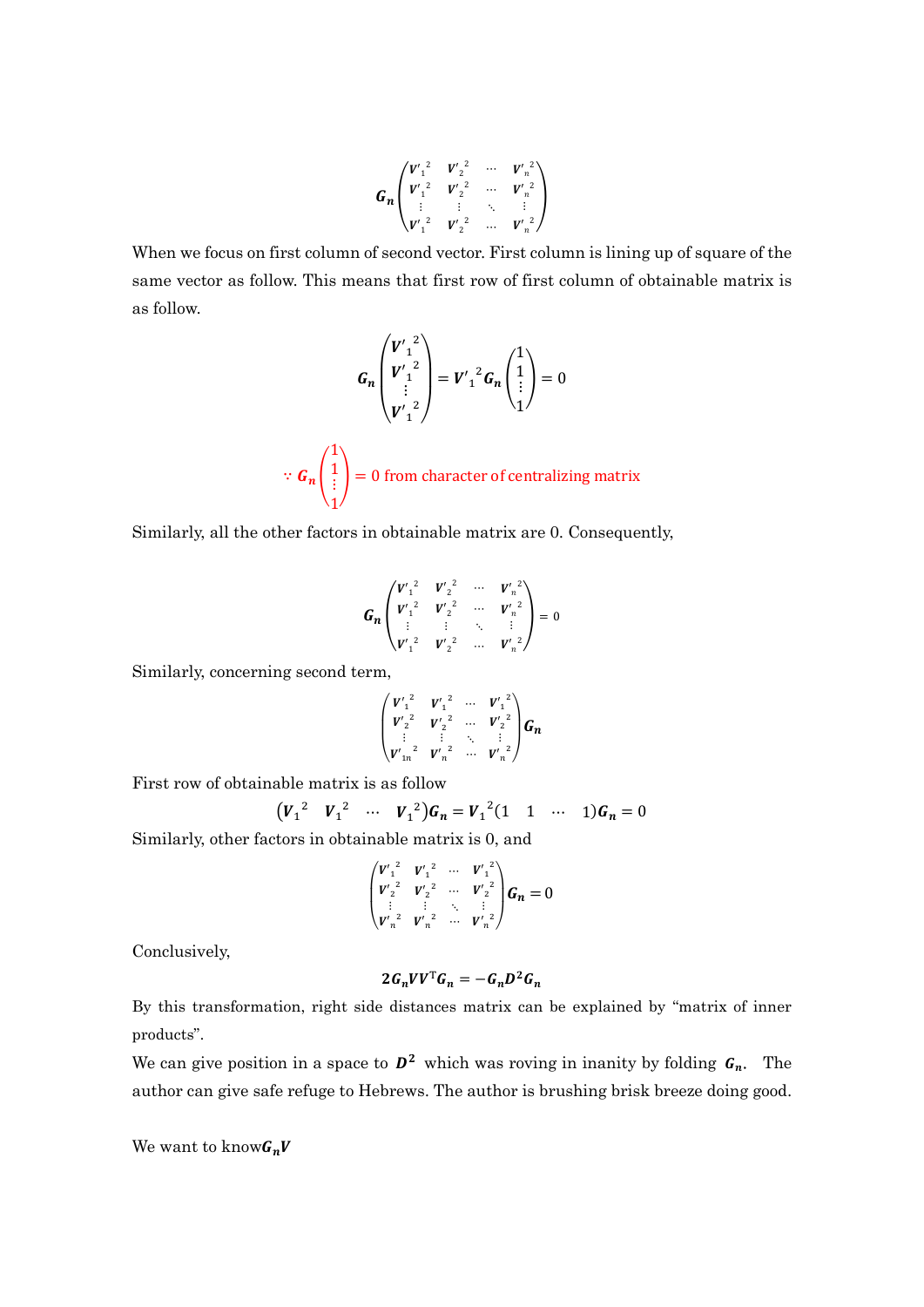$$
Y = G_n V
$$
  
\n
$$
Y^{\mathrm{T}} = (G_n V)^{\mathrm{T}} = V^{\mathrm{T}} G_n
$$
  
\n
$$
Y Y^{\mathrm{T}} = G_n V V^{\mathrm{T}} G_n = -\frac{1}{2} G_n D^2 G_n
$$

At first, we calculate,

$$
Z=-\frac{1}{2}G_nD^2G_n
$$

Then we do spectral decomposition of Z

$$
Z = P\Lambda P^{-1} = P\Lambda^{\frac{1}{2}}\Lambda^{\frac{1}{2}}P^{-1} = P\Lambda^{\frac{1}{2}}\Lambda^{\frac{1}{2}}P^{T} = P\Lambda^{\frac{1}{2}}\left(P\Lambda^{\frac{1}{2}}\right)^{T}
$$

$$
-\frac{1}{2}G_{n}D^{2}G_{n} = P\Lambda^{\frac{1}{2}}\left(P\Lambda^{\frac{1}{2}}\right)^{T}
$$

Then

$$
Y = P\Lambda^{\frac{1}{2}}
$$

Formula 77

#### VI-2-2-2. Theoretical discussions about classical MDS

There is a data  $X$  which obtained by observation. Each datum of  $X$  is composed from  $m$ elements. X is expressed by  $n$  data which has  $m$  elements as following matrix.

$$
X = \begin{pmatrix} x_{11} & x_{12} & \cdots & x_{1m} \\ x_{21} & x_{22} & \cdots & x_{2m} \\ \vdots & \vdots & \ddots & \vdots \\ x_{n1} & x_{n2} & \cdots & x_{nm} \end{pmatrix}
$$

It is difficult to understand structure of distribution of all data and relationship among data, when a lot of elements is existing. We want to summarize the data combining several elements to reduce the number of elements from  $m$  to  $l(l < m)$ . This is motivation of MDS and PCA. Most extreme case we want reduce the number to only one  $(l = 1)$ .

$$
\tilde{y}_1 = a_1 x_{11} + a_2 x_{12} + \dots + a_n x_{1n}
$$
  
As matrix calculation  

$$
\tilde{Y} = X A^T
$$
  

$$
A = (a_1 \quad a_2 \quad \cdots \quad a_n)
$$

In the case  $l > 1$ ,

$$
A = \begin{pmatrix} a_{11} & a_{12} & a_{1n} \\ \vdots & \vdots & \dots & \vdots \\ a_{l1} & a_{l2} & a_{ln} \end{pmatrix}
$$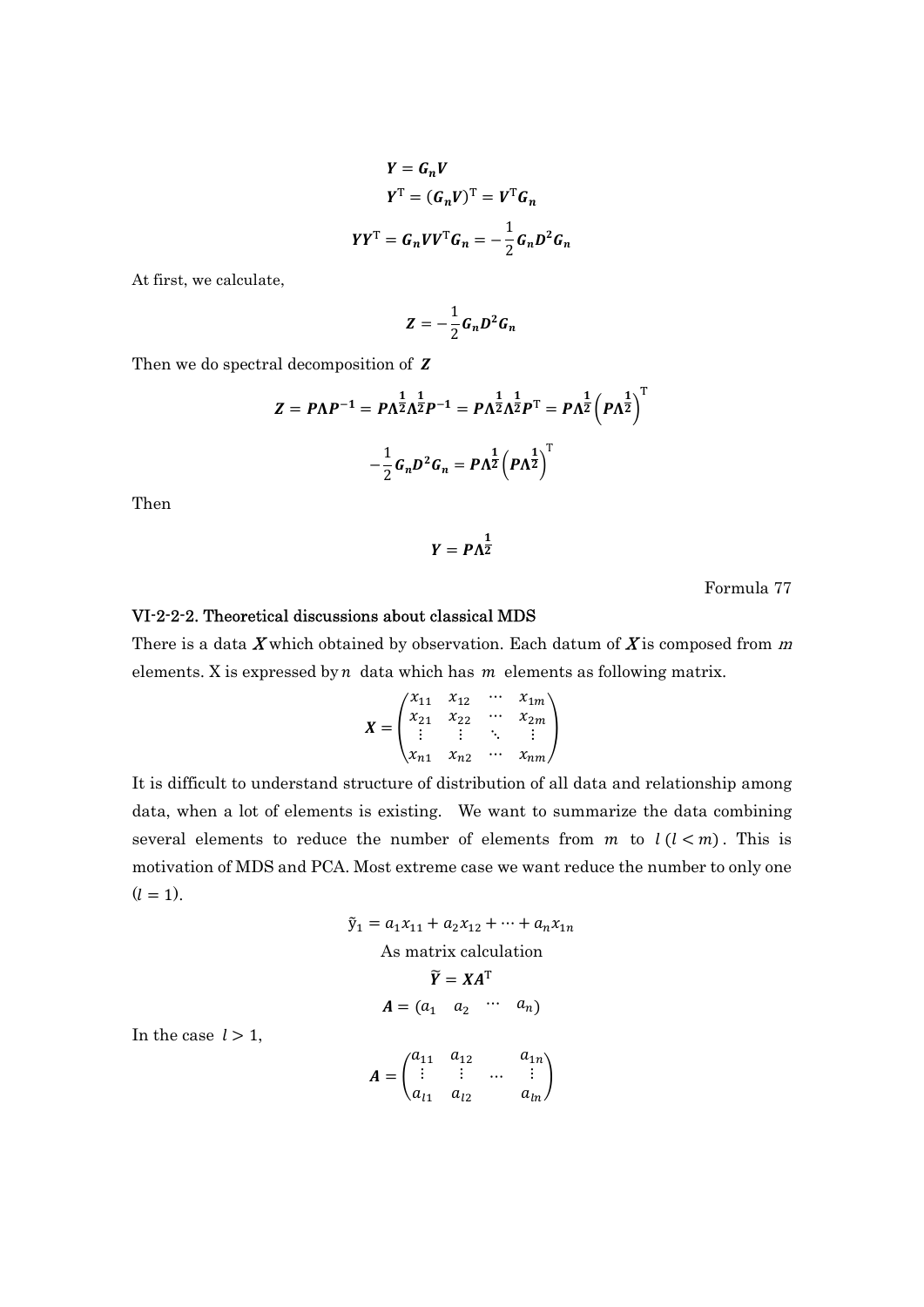$$
\widetilde{Y} = XA^{\mathrm{T}} = \begin{pmatrix} \widetilde{y}_{11} & \cdots & \widetilde{y}_{1l} \\ \vdots & \ddots & \vdots \\ \widetilde{y}_{n1} & \cdots & \widetilde{y}_{nl} \end{pmatrix}
$$

When number of data  $(n)$  is larger than number of elements  $(p)$ , the simultaneous equation is irregular, and data include error generally. For this reason, we optimize  $A$ by minimizing differences between observed data and expected values.

$$
\|Y-\widetilde{Y}\|
$$

 $\|\mathbf{Y}-\widetilde{\mathbf{Y}}\|$  is norm expressing the magnitude of difference between two vectors. We consider Euclidian norm in orthogonal space.

$$
\|\mathbf{Y}-\widetilde{\mathbf{Y}}\|^2=\left(\left[\mathbf{Y}-\widetilde{\mathbf{Y}}\right]\right)^2
$$

In the MDS which express the data in plotting data in 2-dimensinal flat is summarizing the all elements to two representative elements. In this meaning, MDS is a kind of approximation by least square method. However, the data are given as form of the difference of among elements. Thus, we have to make "matrix of inner products after centralization of the given data as follow.

$$
Z=-\frac{1}{2}G_nD^2G_n
$$

Then, we implement diagonalization of this matrix in order to make form of  $\mathbf{P} A^{\frac{1}{2}}A^{\frac{1}{2}}\mathbf{P}^{\mathrm{T}}$ .

$$
PA^{\tfrac{1}{2}}\Lambda^{\tfrac{1}{2}}P^{\mathrm{T}}=\left(PA^{\tfrac{1}{2}}\right)\left(PA^{\tfrac{1}{2}}\right)^{\mathrm{T}}
$$

Right side is form of "matrix of inner products"  $XX<sup>T</sup>$ , when we consider

$$
X = P A^{\frac{1}{2}}
$$

In singular value decomposition, we made variance-covariance matrix  $X<sup>T</sup>X$  and "matrix of inner products"  $XX<sup>T</sup>$ , and then we diagonalize both matrixes.

$$
XX^{T} = PAP^{T}
$$

$$
X^{T}X = QAQ^{T}
$$

$$
P = U
$$

$$
Q = V
$$

$$
X = U\Sigma V^{T} = UA^{\frac{1}{2}}A^{\frac{1}{2}}V^{T}
$$

In MDS, we are not given vector data which has direction. We cannot make variance covariance matrix and matrix of inner products directly.

However, we can give direction to the data by centralization, and we can diagonalize  $G_n D^2 G_n$  considering  $X = G_n D$ 

$$
XX^{\mathrm{T}} = PAP^{\mathrm{T}}
$$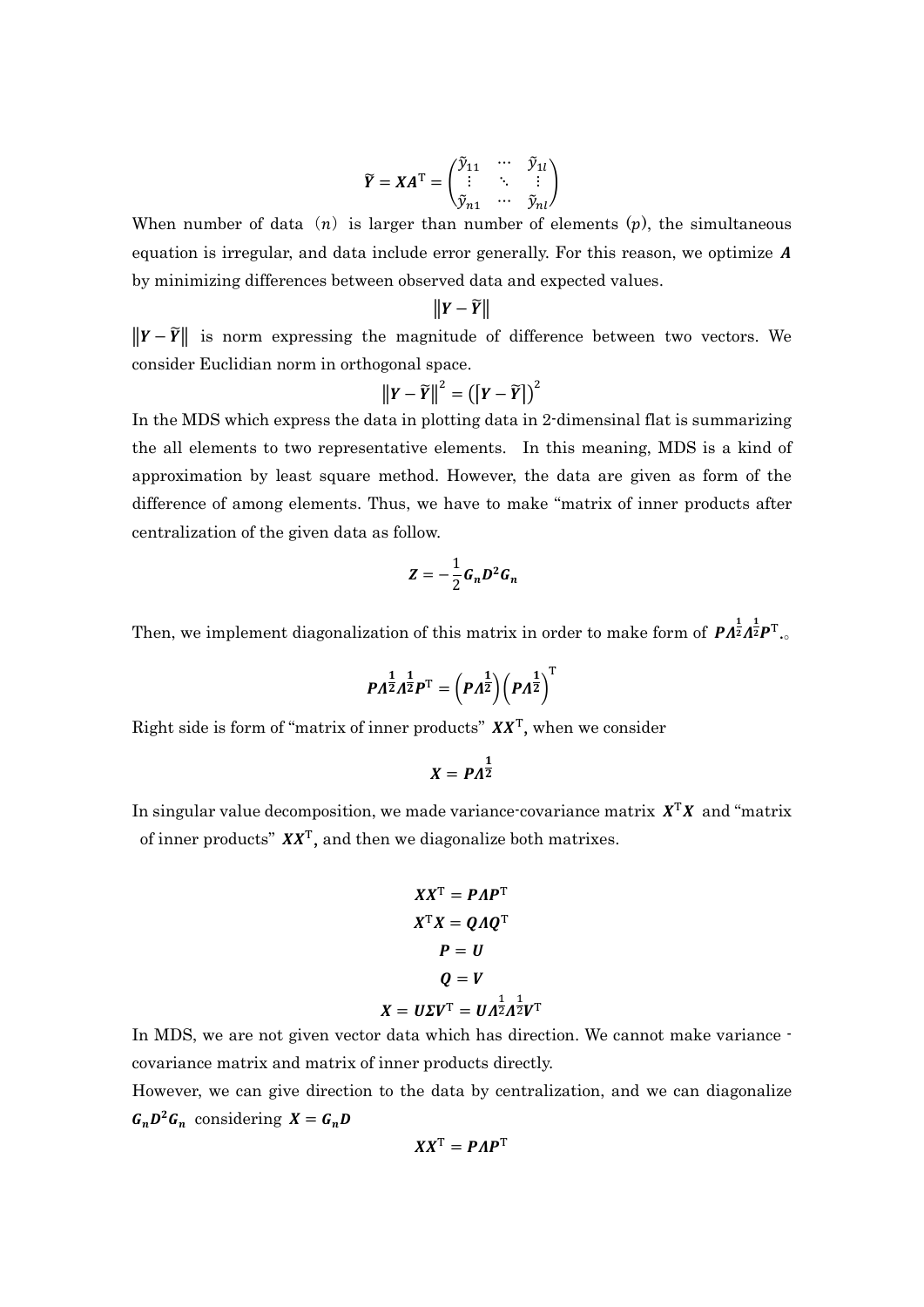When we consider that "matrix of inner products" is reverse of variance-covariance matrix, we can say that MDS is reverse of PCA. We are expecting that components which have higher contribution rate are concentrated in 2 or 3 directions in PCA and MDS and make 2-dimensional plot or 3-dimensional plot. Most interesting function of MDS is plotting data of which dimension we do not know on 2 or 3dimensional space. However, components do not always concentrate to seldom direction. Analyzers who know that MDS is selecting several representative axes from orthogonal axes can understand importance of confirmation of cumulative contribution ratio in analysis. The author personally interested in drawing plotts using miner importance axis. We may discover new findings from minor relation. PCA and MDS are methods to see phenomena from various viewing points. Knowing mathematical meaning of MDS, you can use this tool for unique and interesting findings.

### VI-2-2-3. Several examples of calculation of MDS.

The author perform calculation of MDS of simple examples in this paragraph aiming deepening the calculation and meaning of MDS and PCA.

#### Example 1 (equilateral triangle)

We allocate of vertexes of equilateral triangle which length of sides is 1 in a space. It is easy to understand direction of viewing point, because, three points make triangle on a flat naturally. We confirm whether the triangle can be drawn on 2-dimensional flat from the information of distances among vertexes.

Round robin square of distance matrix is as follow

$$
D^2 = \begin{pmatrix} 0 & 1 & 1 \\ 1 & 0 & 1 \\ 1 & 1 & 0 \end{pmatrix}
$$

Centralization

$$
GnD^{2}Gn = \begin{pmatrix} 1 - \frac{1}{3} & -\frac{1}{3} & -\frac{1}{3} \\ -\frac{1}{3} & 1 - \frac{1}{3} & -\frac{1}{3} \\ -\frac{1}{3} & -\frac{1}{3} & 1 - \frac{1}{3} \end{pmatrix} \begin{pmatrix} 0 & 1 & 1 \\ 1 & 0 & 1 \\ 1 & 1 & 0 \end{pmatrix} \begin{pmatrix} 1 - \frac{1}{3} & -\frac{1}{3} & -\frac{1}{3} \\ -\frac{1}{3} & 1 - \frac{1}{3} & -\frac{1}{3} \\ -\frac{1}{3} & -\frac{1}{3} & 1 - \frac{1}{3} \end{pmatrix}
$$

$$
\begin{pmatrix} \frac{2}{3} & -\frac{1}{3} & -\frac{1}{3} \\ -\frac{1}{3} & \frac{2}{3} & -\frac{1}{3} \\ -\frac{1}{3} & \frac{2}{3} & -\frac{1}{3} \end{pmatrix} \begin{pmatrix} 0 & 1 & 1 \\ 1 & 0 & 1 \\ 1 & 1 & 0 \end{pmatrix} \begin{pmatrix} \frac{2}{3} & -\frac{1}{3} & -\frac{1}{3} \\ -\frac{1}{3} & \frac{2}{3} & -\frac{1}{3} \\ -\frac{1}{3} & -\frac{1}{3} & \frac{2}{3} \end{pmatrix}
$$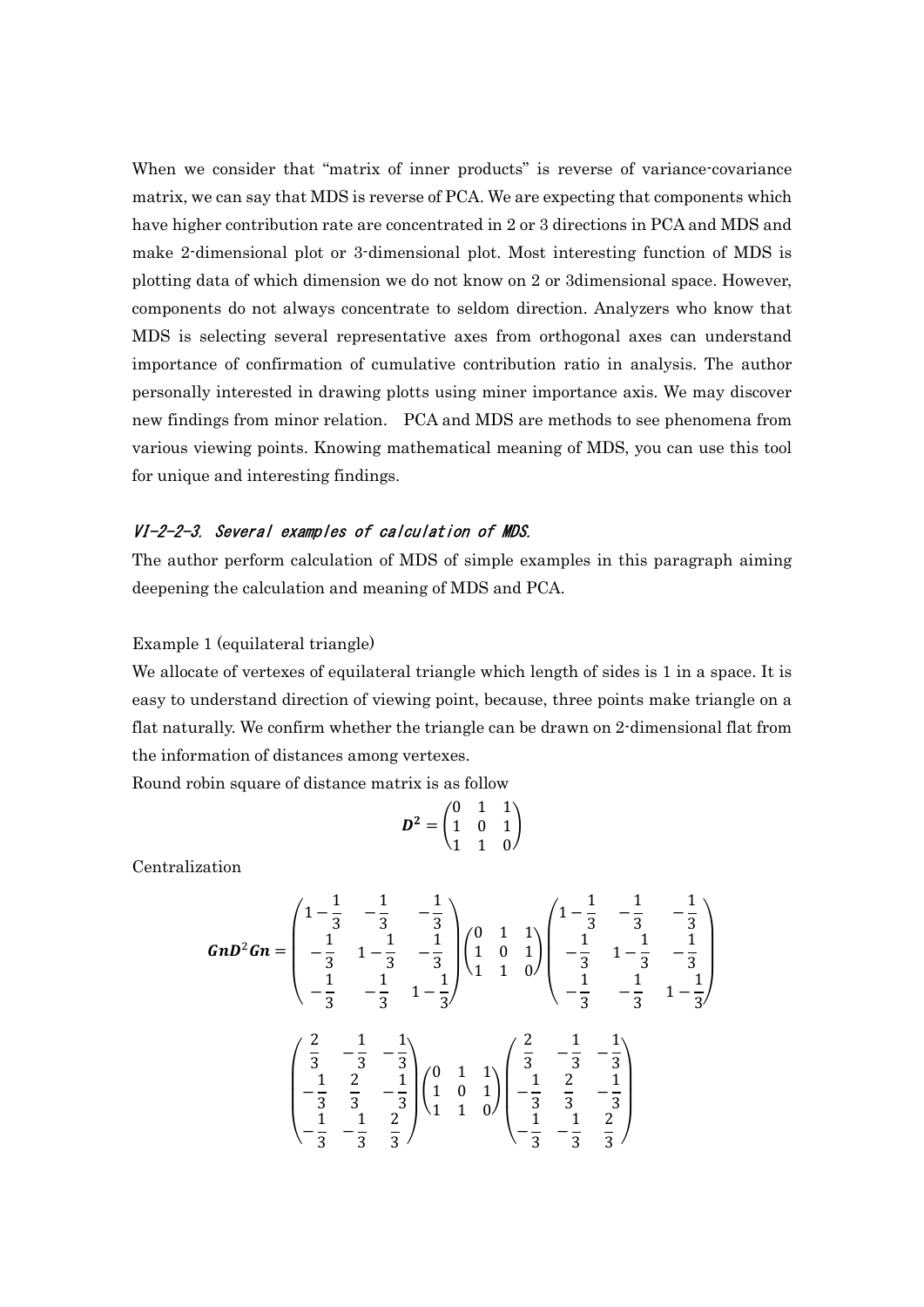$$
\begin{pmatrix}\n-\frac{2}{3} & \frac{1}{3} & \frac{1}{3} \\
\frac{1}{3} & -\frac{2}{3} & \frac{1}{3} \\
\frac{1}{3} & \frac{1}{3} & -\frac{2}{3}\n\end{pmatrix}\n\begin{pmatrix}\n\frac{2}{3} & -\frac{1}{3} & -\frac{1}{3} \\
-\frac{1}{3} & \frac{2}{3} & -\frac{1}{3} \\
-\frac{1}{3} & \frac{1}{3} & -\frac{2}{3}\n\end{pmatrix}
$$
\n
$$
\begin{pmatrix}\n-\frac{6}{9} & \frac{3}{9} & \frac{3}{9} \\
\frac{3}{9} & -\frac{6}{9} & \frac{3}{9} \\
\frac{3}{9} & \frac{3}{9} & -\frac{6}{9}\n\end{pmatrix} = \frac{1}{3}\begin{pmatrix}\n-2 & 1 & 1 \\
1 & -2 & 1 \\
1 & 1 & -2\n\end{pmatrix}
$$
\nliagonalize  $\begin{pmatrix}\n-2 & 1 & 1 \\
1 & -2 & 1\n\end{pmatrix}$ .

We diag 1 −2 1  $1 \t -2.$ 

 $\circ$ 

We solve eigen equation to obtain eigenvalue.

$$
\begin{vmatrix} -2 - \lambda & 1 & 1 \\ 1 & -2 - \lambda & 1 \\ 1 & 1 & -2 - \lambda \end{vmatrix} = 0
$$
  
-(2 +  $\lambda$ )<sup>3</sup> + 2 + 3(2 +  $\lambda$ )  
-( $\lambda$ <sup>2</sup> + 4 $\lambda$  + 4)(2 +  $\lambda$ ) + 2 + 3(2 +  $\lambda$ )  
- $\lambda$ <sup>3</sup> - 4 $\lambda$ <sup>2</sup> - 4 $\lambda$  - 2 $\lambda$ <sup>2</sup> - 8 $\lambda$  - 8 + 2 + 6 + 3 $\lambda$   
- $\lambda$ <sup>3</sup> - 6 $\lambda$ <sup>2</sup> - 12 $\lambda$  - 8 + 2 + 6 + 3 $\lambda$  = 0  
- $\lambda$ <sup>3</sup> - 6 $\lambda$ <sup>2</sup> - 9 $\lambda$  = 0  
 $\lambda$ ( $\lambda$  + 3)<sup>2</sup> = 0  
 $\lambda$  = 0,  $\lambda$  = -3

We calculate eigenvector belonging to  $\lambda = 0$ .

$$
\begin{pmatrix} 2 & -1 & -1 \ -1 & 2 & -1 \ -1 & -1 & 2 \ \end{pmatrix} \begin{pmatrix} x_1 \ x_2 \ x_3 \end{pmatrix} = 0 \begin{pmatrix} x_1 \ x_2 \ x_3 \end{pmatrix}
$$
  
\n
$$
2x_1 - x_2 - x_3 = 0
$$
  
\n
$$
-x_1 + 2x_2 - x_3 = 0
$$
  
\n
$$
-x_1 - x_2 + 2x_3 = 0
$$

From all equation we obtain

$$
x_1=x_2=x_3
$$

We select following vector as most simple eigen vector.

$$
\begin{pmatrix} 1 \\ 1 \\ 1 \end{pmatrix}
$$

Then we calculate eigenvector belonging to  $\lambda = -3$ .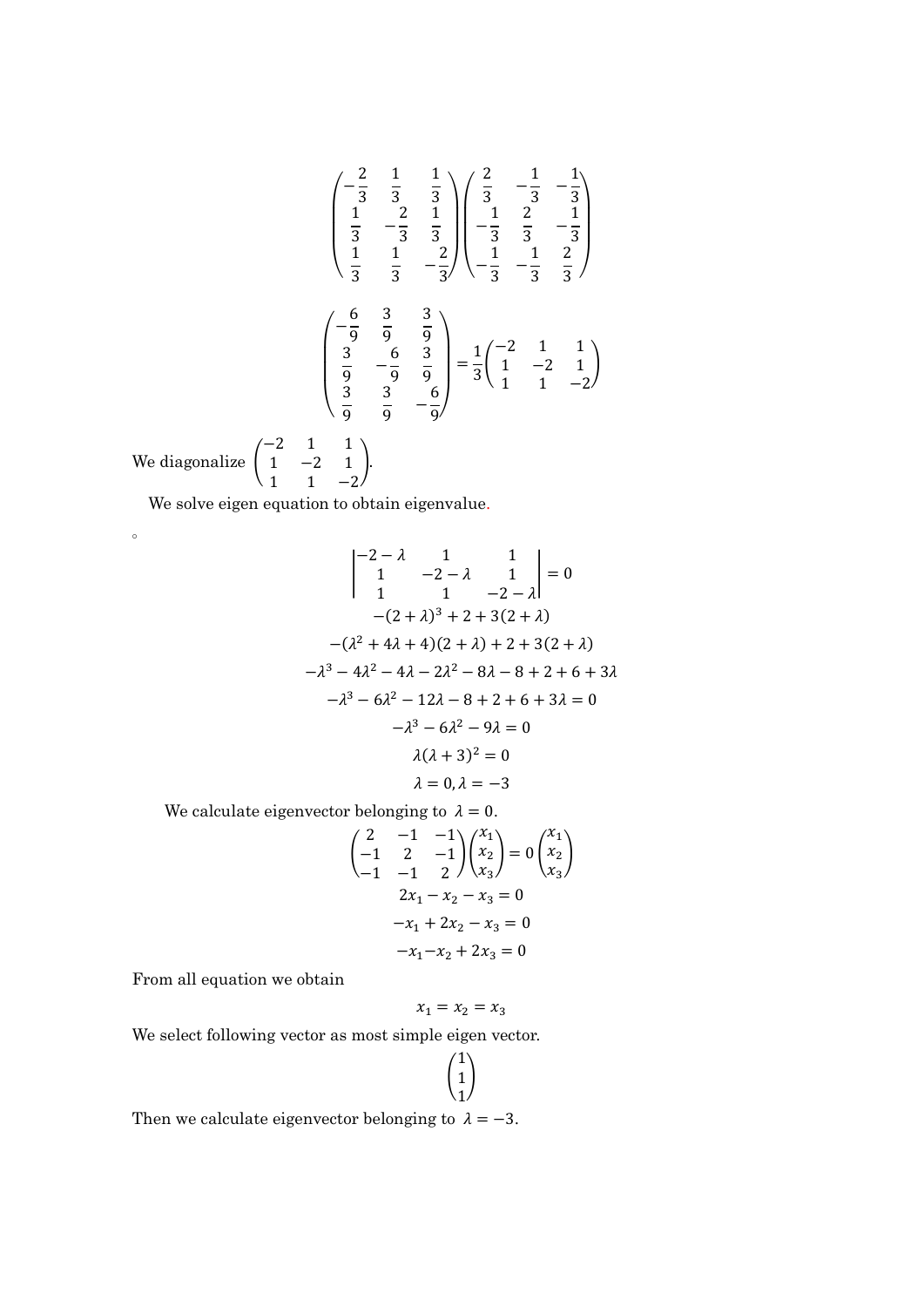$$
\begin{pmatrix} 2 & -1 & -1 \ -1 & 2 & -1 \ -1 & -1 & 2 \ \end{pmatrix} \begin{pmatrix} x_1 \ x_2 \ x_3 \end{pmatrix} = -3\lambda = 0
$$
  

$$
-2x_1 + x_2 + x_3 = -3x_1
$$
  

$$
x_1 - 2x_2 + x_3 = -3x_2
$$
  

$$
x_1 + x_2 - 3x_3 = -3x_3
$$

From all equation

$$
x_1 + x_2 + x_3 = 0
$$

We select following equation.

#### $\lfloor$ . 2 −1  $-1.$  $\overline{1}$

We make the other eigen vector belonging to  $\lambda = -3$  using orthogonality. The vector should be orthogonal to two vectors obtained in upper calculation.

$$
(x_1 \quad x_2 \quad x_3) \begin{pmatrix} 1 \\ 1 \\ 1 \end{pmatrix} = 0
$$

$$
(x_1 \quad x_2 \quad x_3) \begin{pmatrix} 2 \\ -1 \\ -1 \end{pmatrix} = 0
$$

$$
x_1 + x_2 + x_3 = 0
$$

$$
2x_1 - x_2 - x_3 = 0
$$

We solve this simultaneous equation and obtain

$$
x_1 = 0, x_2 = -x_3
$$

We select following vector as simplest eigenvector.

$$
\begin{pmatrix} 0 \\ 1 \\ -1 \end{pmatrix}
$$

From upper equation we could obtain diagonalizing matrix of  $\vert$  $-2$  1 1 1 −2 1  $1 \t -2$ as follow.

$$
P = \begin{pmatrix} -2 & 0 & 1 \\ 1 & 1 & 1 \\ 1 & -1 & 1 \end{pmatrix}
$$

It is not necessary, though the author transform this to unit vector for future convenience.

$$
P = \begin{pmatrix} \frac{\sqrt{2}}{\sqrt{3}} & 0 & \frac{1}{\sqrt{3}} \\ \frac{1}{\sqrt{6}} & \frac{1}{\sqrt{2}} & \frac{1}{\sqrt{3}} \\ -\frac{1}{\sqrt{6}} & -\frac{1}{\sqrt{2}} & \frac{1}{\sqrt{3}} \end{pmatrix}
$$

 $P$  is diagonalization matrix of symmetric matrix. Consequently,

$$
P^{-1}=P^{\mathrm{T}}
$$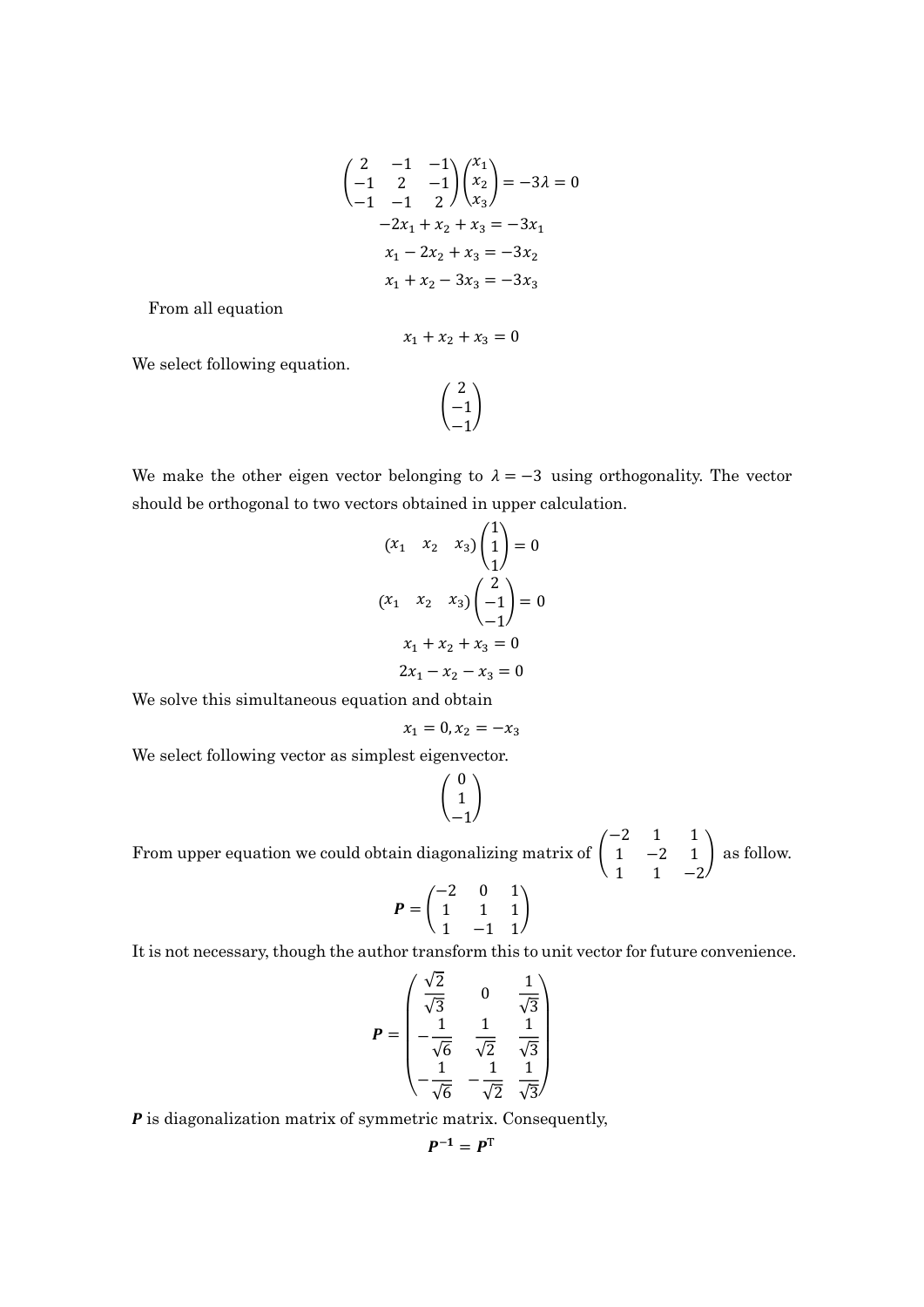$$
\Lambda = \begin{pmatrix} \lambda_1 & 0 & \dots & 0 \\ 0 & \lambda_2 & \dots & 0 \\ \vdots & \vdots & \ddots & \vdots \\ 0 & 0 & \dots & \lambda_n \end{pmatrix} = \begin{pmatrix} -3 & 0 & 0 \\ 0 & -3 & 0 \\ 0 & 0 & 0 \end{pmatrix}
$$

$$
|\lambda_1| \ge |\lambda_2| \ge \dots \ge |\lambda_n|
$$

Using these matrixes, we can diagonalize  $G \cap D^2 G$  as follow.

1

$$
GnD^{2}Gn = PAP^{T}
$$
\n
$$
\frac{1}{3}\begin{pmatrix} -2 & 1 & 1 \ 1 & -2 & 1 \ 1 & 1 & -2 \end{pmatrix} = \frac{1}{3}\begin{pmatrix} \frac{\sqrt{2}}{\sqrt{3}} & 0 & \frac{1}{\sqrt{3}} \\ -\frac{1}{\sqrt{6}} & \frac{1}{\sqrt{2}} & \frac{1}{\sqrt{3}} \\ -\frac{1}{\sqrt{6}} & -\frac{1}{\sqrt{2}} & \frac{1}{\sqrt{3}} \end{pmatrix} \begin{pmatrix} -3 & 0 & 0 \\ 0 & -3 & 0 \\ 0 & 0 & 0 \end{pmatrix} \begin{pmatrix} \frac{\sqrt{2}}{\sqrt{3}} & -\frac{1}{\sqrt{6}} & -\frac{1}{\sqrt{6}} \\ 0 & \frac{1}{\sqrt{2}} & -\frac{1}{\sqrt{2}} \\ \frac{1}{\sqrt{3}} & \frac{1}{\sqrt{3}} & \frac{1}{\sqrt{3}} \end{pmatrix}
$$
\n
$$
= \frac{1}{3}\begin{pmatrix} \frac{\sqrt{2}}{\sqrt{3}} & 0 & \frac{1}{\sqrt{3}} \\ -\frac{1}{\sqrt{6}} & \frac{1}{\sqrt{2}} & \frac{1}{\sqrt{3}} \\ -\frac{1}{\sqrt{6}} & -\frac{1}{\sqrt{2}} & \frac{1}{\sqrt{3}} \end{pmatrix} \begin{pmatrix} -3 & 0 & 0 \\ 0 & -3 & 0 \\ 0 & 0 & 0 \end{pmatrix} \begin{pmatrix} \frac{\sqrt{2}}{\sqrt{3}} & -\frac{1}{\sqrt{6}} & -\frac{1}{\sqrt{6}} \\ 0 & \frac{1}{\sqrt{2}} & -\frac{1}{\sqrt{2}} \\ \frac{1}{\sqrt{3}} & \frac{1}{\sqrt{3}} & \frac{1}{\sqrt{3}} \end{pmatrix}
$$
\n
$$
\begin{pmatrix} \frac{\sqrt{2}}{\sqrt{3}} & 0 & \frac{1}{\sqrt{3}} \\ -\frac{1}{\sqrt{6}} & \frac{1}{\sqrt{2}} & \frac{1}{\sqrt{3}} \\ -\frac{1}{\sqrt{6}} & \frac{1}{\sqrt{2}} & \frac{1}{\sqrt{3}} \end{pmatrix} \begin{pmatrix} -1 & 0 & 0 \\ 0 & -1 & 0 \\ 0 & 0 & 0 \end{pmatrix} \begin{pmatrix} \frac{\sqrt{2}}{\
$$

$$
Z=\frac{G n D^2 G n}{-2}
$$

$$
= \frac{1}{-2} \begin{pmatrix} \frac{\sqrt{2}}{\sqrt{3}} & 0 & \frac{1}{\sqrt{3}} \\ \frac{1}{\sqrt{6}} & \frac{1}{\sqrt{2}} & \frac{1}{\sqrt{3}} \\ -\frac{1}{\sqrt{6}} & -\frac{1}{\sqrt{2}} & \frac{1}{\sqrt{3}} \end{pmatrix} \begin{pmatrix} -1 & 0 & 0 \\ 0 & -1 & 0 \\ 0 & 0 & 0 \end{pmatrix} \begin{pmatrix} \frac{\sqrt{2}}{\sqrt{3}} & -\frac{1}{\sqrt{6}} & -\frac{1}{\sqrt{6}} \\ 0 & \frac{1}{\sqrt{2}} & -\frac{1}{\sqrt{2}} \\ \frac{1}{\sqrt{6}} & -\frac{1}{\sqrt{2}} & \frac{1}{\sqrt{3}} \end{pmatrix}
$$

$$
= \begin{pmatrix} \frac{\sqrt{2}}{\sqrt{3}} & 0 & \frac{1}{\sqrt{3}} \\ -\frac{1}{\sqrt{6}} & \frac{1}{\sqrt{2}} & \frac{1}{\sqrt{3}} \\ -\frac{1}{\sqrt{6}} & \frac{1}{\sqrt{2}} & \frac{1}{\sqrt{3}} \end{pmatrix} \begin{pmatrix} \frac{1}{2} & 0 & 0 \\ 0 & \frac{1}{2} & 0 \\ 0 & \frac{1}{2} & 0 \\ 0 & 0 & 0 \end{pmatrix} \begin{pmatrix} \frac{\sqrt{2}}{\sqrt{3}} & -\frac{1}{\sqrt{6}} & -\frac{1}{\sqrt{6}} \\ 0 & \frac{1}{\sqrt{2}} & -\frac{1}{\sqrt{2}} \\ \frac{1}{\sqrt{3}} & \frac{1}{\sqrt{3}} \end{pmatrix}
$$

We transform this to the form of  $\mathbf{P} A^{\frac{1}{2}} A^{\frac{1}{2}} \mathbf{P}^{\mathrm{T}}$ .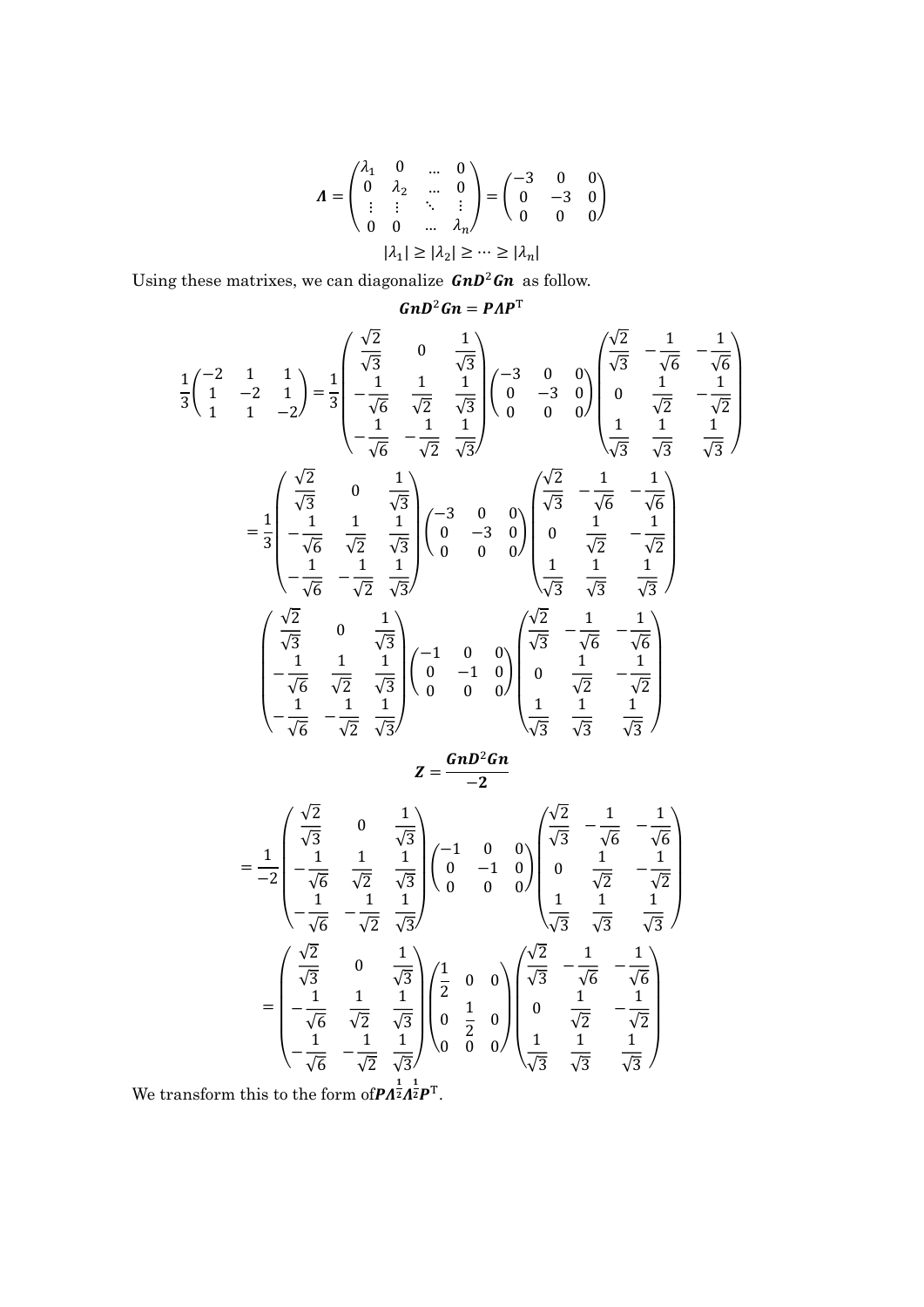$$
P A^{\frac{1}{2}} A^{\frac{1}{2}} P^{\mathrm{T}} = \begin{pmatrix} \frac{\sqrt{2}}{\sqrt{3}} & 0 & \frac{1}{\sqrt{3}} \\ -\frac{1}{\sqrt{6}} & \frac{1}{\sqrt{2}} & \frac{1}{\sqrt{3}} \\ -\frac{1}{\sqrt{6}} & -\frac{1}{\sqrt{2}} & \frac{1}{\sqrt{3}} \end{pmatrix} \begin{pmatrix} \frac{1}{\sqrt{2}} & 0 & 0 \\ 0 & \frac{1}{\sqrt{2}} & 0 \\ 0 & \frac{1}{\sqrt{2}} & 0 \\ 0 & 0 & 0 \end{pmatrix} \begin{pmatrix} \frac{1}{\sqrt{2}} & 0 & 0 \\ 0 & \frac{1}{\sqrt{2}} & 0 \\ 0 & \frac{1}{\sqrt{2}} & 0 \\ 0 & 0 & 0 \end{pmatrix} \begin{pmatrix} \frac{\sqrt{2}}{\sqrt{3}} & -\frac{1}{\sqrt{6}} & -\frac{1}{\sqrt{6}} \\ 0 & \frac{1}{\sqrt{2}} & -\frac{1}{\sqrt{2}} \\ \frac{1}{\sqrt{3}} & \frac{1}{\sqrt{3}} & \frac{1}{\sqrt{3}} \end{pmatrix}
$$
  
This is result means eigenvector  $\begin{pmatrix} \frac{1}{\sqrt{3}} \\ \frac{1}{\sqrt{3}} \\ \frac{1}{\sqrt{3}} \end{pmatrix}$  has no expansion to its direction. We can neglect

this axis.

$$
P A^{\frac{1}{2}} A^{\frac{1}{2}} P^{\text{T}} = \begin{pmatrix} \frac{\sqrt{2}}{\sqrt{3}} & 0 \\ -\frac{1}{\sqrt{6}} & \frac{1}{\sqrt{2}} \\ -\frac{1}{\sqrt{6}} & -\frac{1}{\sqrt{2}} \end{pmatrix} \begin{pmatrix} \frac{1}{\sqrt{2}} & 0 \\ 0 & \frac{1}{\sqrt{2}} \end{pmatrix} \begin{pmatrix} \frac{\sqrt{2}}{\sqrt{2}} & 0 \\ 0 & \frac{1}{\sqrt{2}} \end{pmatrix} \begin{pmatrix} \frac{\sqrt{2}}{\sqrt{3}} & -\frac{1}{\sqrt{6}} & -\frac{1}{\sqrt{6}} \\ 0 & \frac{1}{\sqrt{2}} & -\frac{1}{\sqrt{2}} \end{pmatrix}
$$

$$
P A^{\frac{1}{2}} = \begin{pmatrix} \frac{\sqrt{2}}{\sqrt{3}} & 0 \\ -\frac{1}{\sqrt{6}} & \frac{1}{\sqrt{2}} \\ -\frac{1}{\sqrt{6}} & -\frac{1}{\sqrt{2}} \end{pmatrix} \begin{pmatrix} \frac{1}{\sqrt{2}} & 0 \\ 0 & \frac{1}{\sqrt{2}} \end{pmatrix} = \begin{pmatrix} \frac{1}{\sqrt{3}} & 0 \\ -\frac{1}{2\sqrt{3}} & \frac{1}{2} \\ -\frac{1}{2\sqrt{3}} & -\frac{1}{2} \end{pmatrix}
$$

We can obtain the point of three vertexes as follow.

$$
\left(\frac{1}{\sqrt{3}} \quad 0\right), \left(-\frac{1}{2\sqrt{3}} \quad \frac{1}{2}\right), \left(-\frac{1}{2\sqrt{3}} \quad -\frac{1}{2}\right)
$$

We can plot them as following figure.



Fig. 83. Two-dimensional plot of 3 points

For the confirmation, we calculate the distances.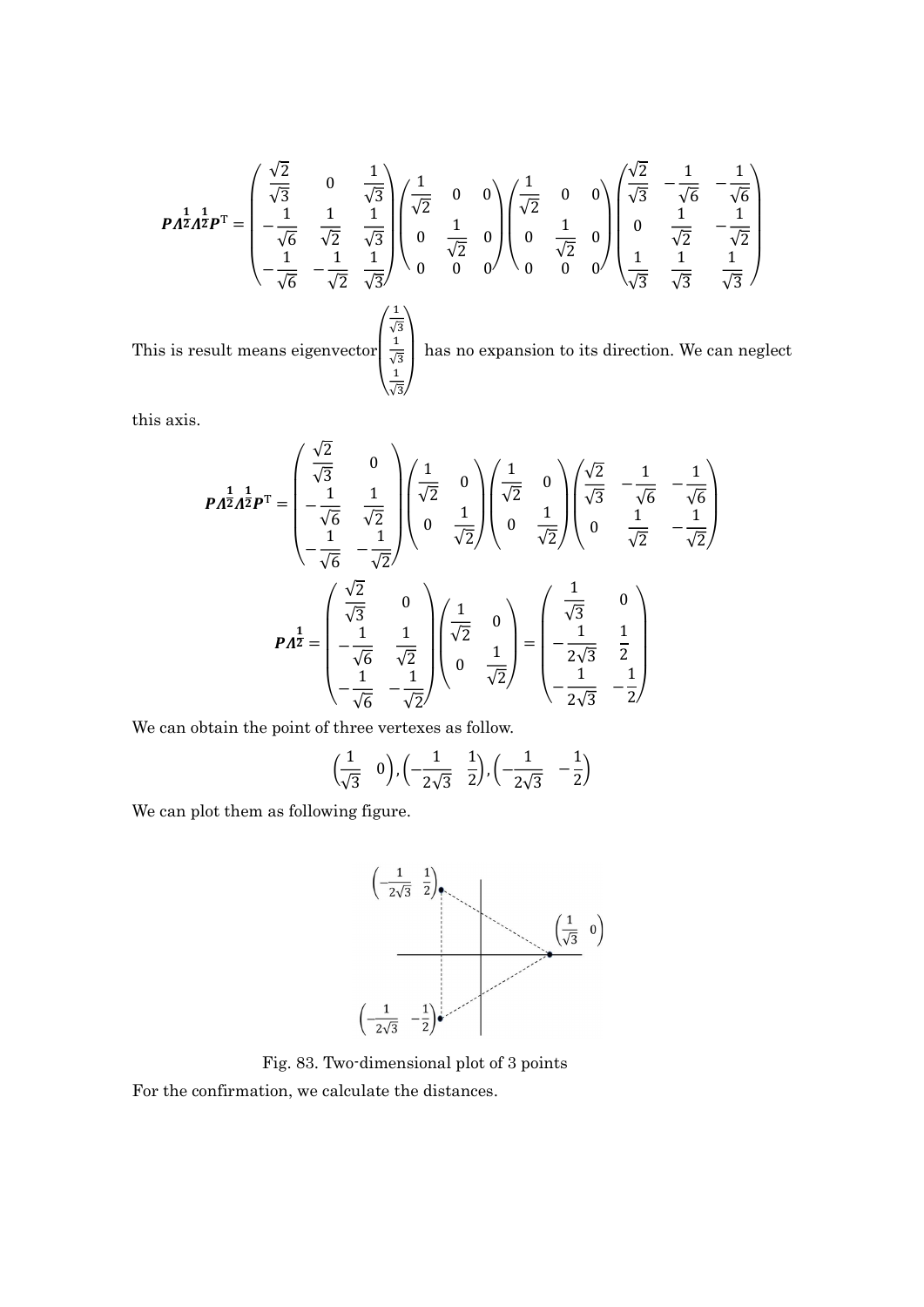$$
\left| \left( \frac{1}{\sqrt{3}} \quad 0 \right) - \left( -\frac{1}{2\sqrt{3}} \quad \frac{1}{2} \right) \right| = \sqrt{\left( \frac{\sqrt{3}}{2} \right)^2 + \left( -\frac{1}{2} \right)^2} = 1
$$

$$
\left| \left( \frac{1}{\sqrt{3}} \quad 0 \right) - \left( -\frac{1}{2\sqrt{3}} \quad -\frac{1}{2} \right) \right| = \sqrt{\left( \frac{\sqrt{3}}{2} \right)^2 + \left( \frac{1}{2} \right)^2} = 1
$$

$$
\left| \left( -\frac{1}{2\sqrt{3}} \quad \frac{1}{2} \right) - \left( -\frac{1}{2\sqrt{3}} \quad -\frac{1}{2} \right) \right| = \sqrt{(0)^2 + (1)^2} = 1
$$

We could obtain equilateral triangle without any loss of information.

As a result of selection of  $\vert \cdot \vert$ 2 −1  $-1$ ൱ as one of eigenvector, a vertex exists on vertical axis. We can understand the three points form a flat from the result that one of the eigenvalue is 0.

### Example 2 (quadrate)

Several cynics may say that it is trivial 3 points make a flat. We try to calculate the case of quadrate of which side is 1 in length.

Distance matrix is as follow.

$$
D = \begin{pmatrix} 0 & 1 & \sqrt{2} & 1 \\ 1 & 0 & 1 & \sqrt{2} \\ \sqrt{2} & 1 & 0 & 1 \\ 1 & \sqrt{2} & 1 & 0 \end{pmatrix}
$$

Square distance matrix is as follow.

$$
D^2 = \begin{pmatrix} 0 & 1 & 2 & 1 \\ 1 & 0 & 1 & 2 \\ 2 & 1 & 0 & 1 \\ 1 & 2 & 1 & 0 \end{pmatrix}
$$

Centralization

$$
GnD^{2}Gn = \begin{pmatrix} \frac{3}{4} & -\frac{1}{4} & -\frac{1}{4} & -\frac{1}{4} \\ -\frac{1}{4} & \frac{3}{4} & -\frac{1}{4} & -\frac{1}{4} \\ -\frac{1}{4} & -\frac{1}{4} & \frac{3}{4} & -\frac{1}{4} \\ -\frac{1}{4} & -\frac{1}{4} & \frac{3}{4} & -\frac{1}{4} \\ -\frac{1}{4} & -\frac{1}{4} & \frac{3}{4} & -\frac{1}{4} \end{pmatrix} \begin{pmatrix} 0 & 1 & 2 & 1 \\ 1 & 0 & 1 & 2 \\ 2 & 1 & 0 & 1 \\ 1 & 2 & 1 & 0 \end{pmatrix} \begin{pmatrix} \frac{3}{4} & -\frac{1}{4} & -\frac{1}{4} & -\frac{1}{4} \\ -\frac{1}{4} & \frac{3}{4} & -\frac{1}{4} & -\frac{1}{4} \\ -\frac{1}{4} & -\frac{1}{4} & \frac{3}{4} & -\frac{1}{4} \\ -\frac{1}{4} & -\frac{1}{4} & -\frac{1}{4} & \frac{3}{4} \end{pmatrix}
$$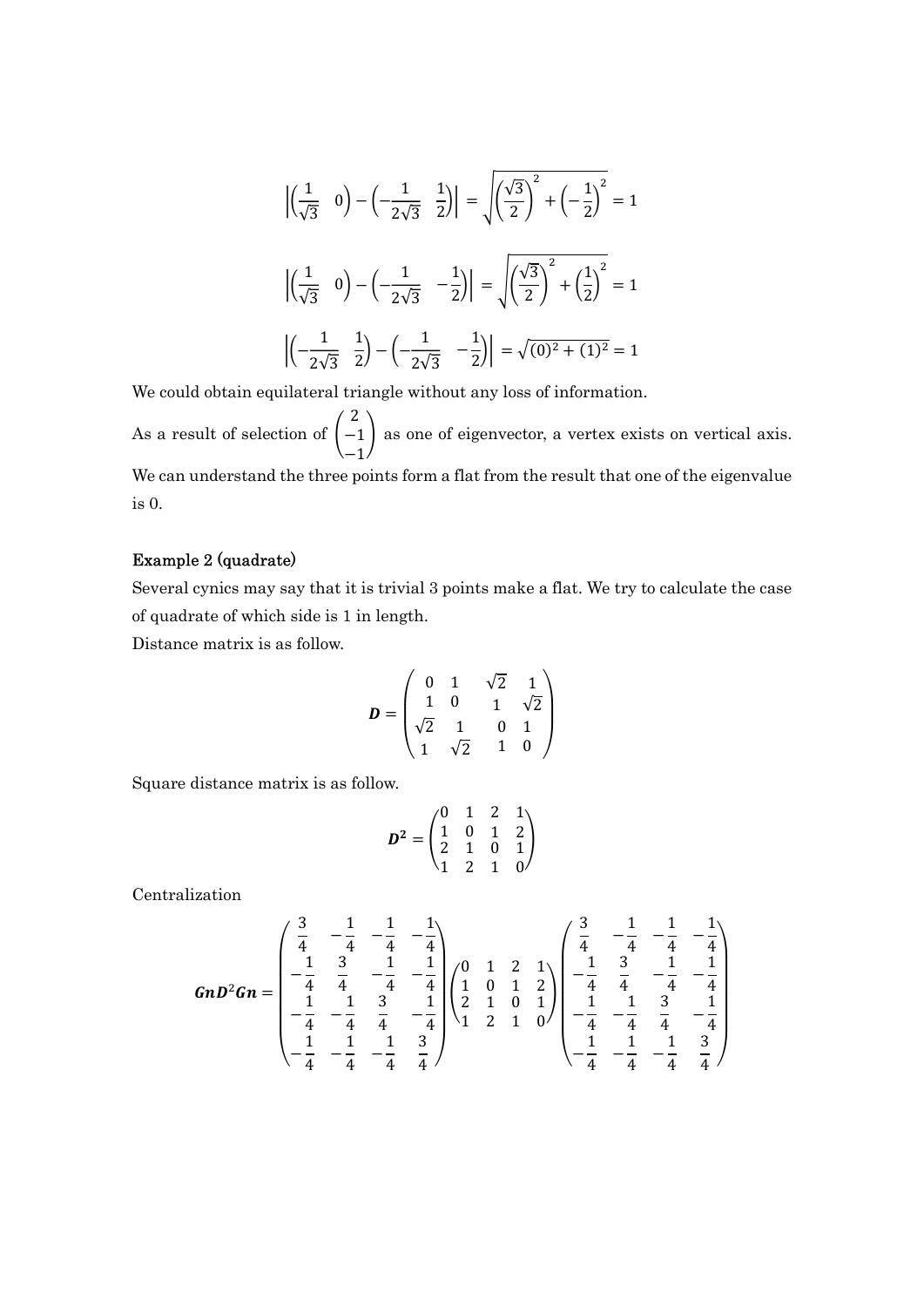$$
= \begin{pmatrix} -1 & 0 & 1 & 0 \\ 0 & -1 & 0 & 1 \\ 1 & 0 & -1 & 0 \\ 0 & 1 & 0 & -1 \end{pmatrix} \begin{pmatrix} \frac{3}{4} & -\frac{1}{4} & -\frac{1}{4} & -\frac{1}{4} \\ -\frac{1}{4} & \frac{3}{4} & -\frac{1}{4} & -\frac{1}{4} \\ -\frac{1}{4} & -\frac{1}{4} & \frac{3}{4} & -\frac{1}{4} \\ -\frac{1}{4} & -\frac{1}{4} & -\frac{1}{4} & \frac{3}{4} \end{pmatrix}
$$

$$
= \begin{pmatrix} -1 & 0 & 1 & 0 \\ 0 & -1 & 0 & 1 \\ 1 & 0 & -1 & 0 \\ 0 & 1 & 0 & -1 \end{pmatrix}
$$

Calculation to obtain eigenvalues from eigen equation.

$$
\begin{vmatrix}\n-1 - \lambda & 0 & 1 & 0 \\
0 & -1 - \lambda & 0 & 1 \\
1 & 0 & -1 - \lambda & 0 \\
0 & 1 & 0 & -1 - \lambda\n\end{vmatrix} = 0
$$
\n
$$
(\lambda + 1)^4 - 2(\lambda + 1)^2 + 1 = 0
$$
\n
$$
((\lambda + 1)^2 - 1)^2 = 0
$$
\n
$$
(\lambda(\lambda + 2))^2 = 0
$$

 $\lambda = 0$  (multiple root),  $\lambda = -2$  (mutiple root)

Calculation to obtain eigenvector belonging to eigenvalue  $\lambda = 0$ .

$$
\begin{pmatrix}\n-1 & 0 & 1 & 0 \\
0 & -1 & 0 & 1 \\
1 & 0 & -1 & 0 \\
0 & 1 & 0 & -1\n\end{pmatrix}\n\begin{pmatrix}\nx_1 \\
x_2 \\
x_3 \\
x_4\n\end{pmatrix} = 0\n\begin{pmatrix}\nx_1 \\
x_2 \\
x_3 \\
x_4\n\end{pmatrix}
$$
\n
$$
-x_1 + x_3 = 0
$$
\n
$$
x_2 - x_4 = 0
$$

From this

$$
x_1 = x_3, x_2 = x_4
$$

We select following vector as simplest eigenvector.

 $\vert$  : 1 1 1 1  $\overline{a}$ 

Calculation to obtain eigenvector belonging to eigenvalue  $\lambda = -2$ .

$$
\begin{pmatrix}\n-1 & 0 & 1 & 0 \\
0 & -1 & 0 & 1 \\
1 & 0 & -1 & 0 \\
0 & 1 & 0 & -1\n\end{pmatrix}\n\begin{pmatrix}\nx_1 \\
x_2 \\
x_3 \\
x_4\n\end{pmatrix} = -2 \begin{pmatrix}\nx_1 \\
x_2 \\
x_3 \\
x_4\n\end{pmatrix}
$$
\n
$$
x_1 + x_3 = 0
$$
\n
$$
x_2 + x_4 = 0
$$

From this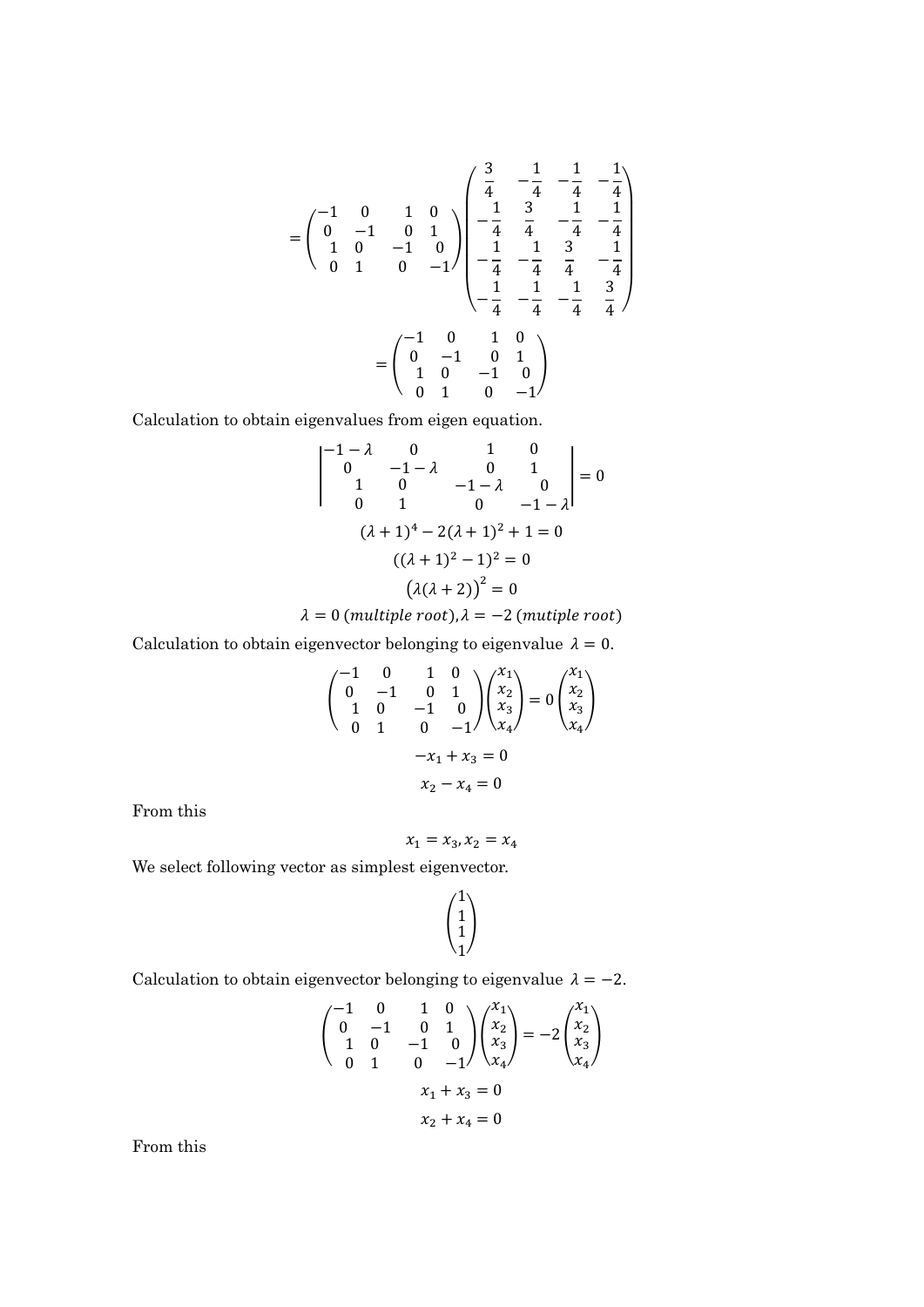$$
x_1 = -x_3, x_2 = -x_4
$$

We select following vector as simplest eigenvector.

$$
\begin{pmatrix} 1 \\ 1 \\ -1 \\ -1 \end{pmatrix}
$$

Calculation of the other eigenvector belonging to eigenvalue $\lambda = 0$ . We use condition for orthogonality to upper two vectors. Following inner products should be 0.

$$
(x_1 \quad x_2 \quad x_3 \quad x_4) \begin{pmatrix} 1 \\ 1 \\ 1 \end{pmatrix} = 0
$$
  

$$
(x_1 \quad x_2 \quad x_3 \quad x_4) \begin{pmatrix} 1 \\ 1 \\ -1 \end{pmatrix} = 0
$$
  

$$
x_1 + x_2 + x_3 + x_4 = 0
$$
  

$$
x_1 + x_2 - x_3 - x_4 = 0
$$
  

$$
x_1 = -x_2, x_3 = -x_4
$$

We select following vector as simplest eigen vector.

$$
\begin{pmatrix} 1 \\ -1 \\ 1 \\ -1 \end{pmatrix}
$$

Calculation of the other eigenvalue belonging to eigen value  $\lambda = -2$ . We use condition for orthogonality to upper three vectors. Following inner products should be 0.

$$
(x_1 \quad x_2 \quad x_3 \quad x_4) \begin{pmatrix} 1 \\ 1 \\ 1 \end{pmatrix} = 0
$$
  

$$
(x_1 \quad x_2 \quad x_3 \quad x_4) \begin{pmatrix} 1 \\ 1 \\ -1 \end{pmatrix} = 0
$$
  

$$
(x_1 \quad x_2 \quad x_3 \quad x_4) \begin{pmatrix} 1 \\ -1 \\ 1 \end{pmatrix} = 0
$$
  

$$
x_1 + x_2 + x_3 + x_4 = 0
$$
  

$$
x_1 + x_2 - x_3 - x_4 = 0
$$
  

$$
x_1 - x_2 + x_3 - x_4 = 0
$$
  

$$
x_1 = -x_2, x_3 = -x_4, x_1 = x_4, x_2 = x_3
$$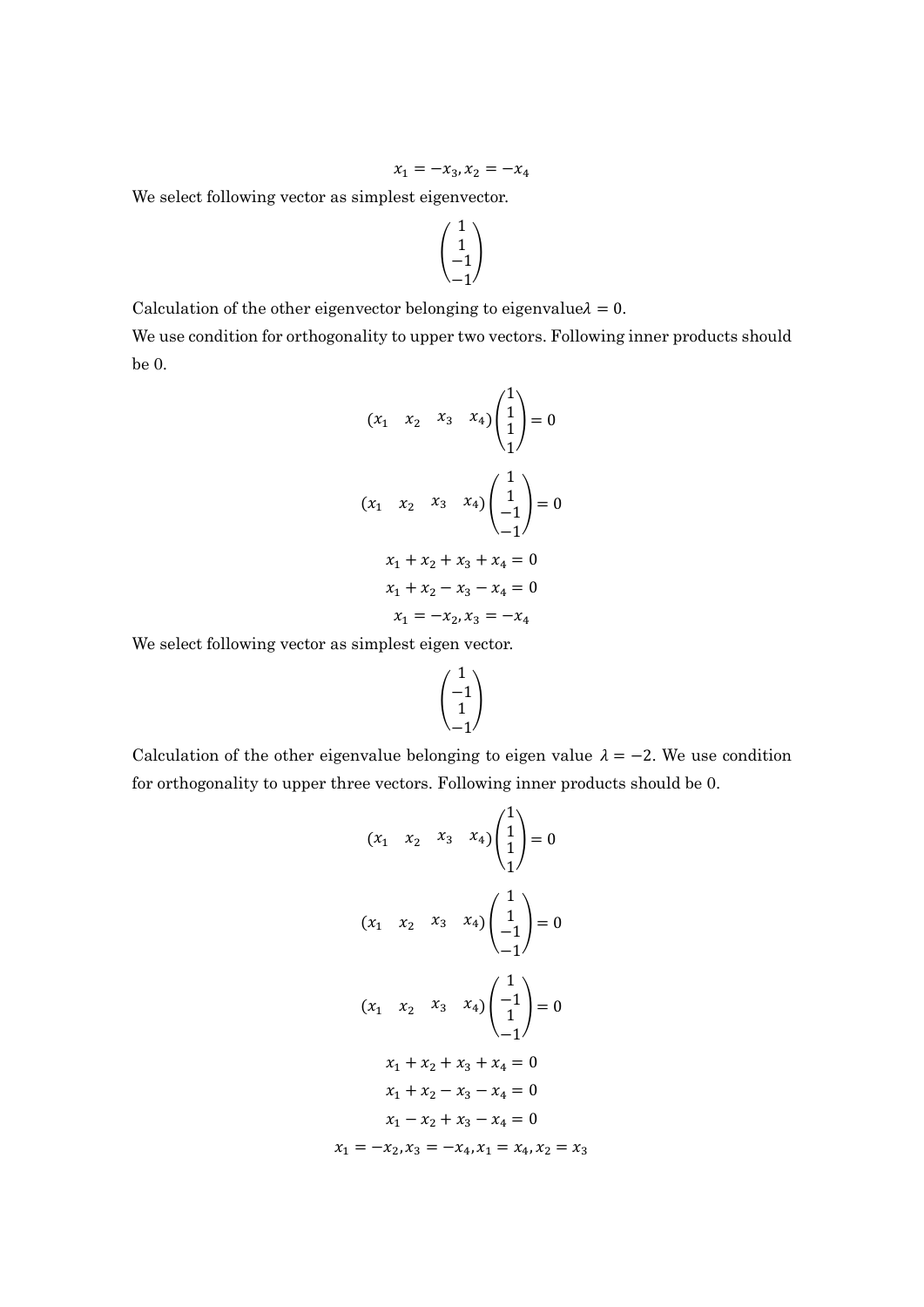We select following vector as simplest eigenvector.

$$
\begin{pmatrix} 1 \\ -1 \\ -1 \\ 1 \end{pmatrix}
$$

We can obtain following matrix which diagonalize  $GnD^2Gn$ .

$$
P = \begin{pmatrix} 1 & 1 & 1 & 1 \\ 1 & -1 & 1 & -1 \\ -1 & -1 & 1 & 1 \\ -1 & 1 & 1 & -1 \end{pmatrix}
$$

$$
GnD^2Gn = \begin{pmatrix} -1 & 0 & 1 & 0 \\ 0 & -1 & 0 & 1 \\ 1 & 0 & -1 & 0 \\ 0 & 1 & 0 & -1 \end{pmatrix}
$$

For future convenience, we make orthogonalizing matrix to unit vector.

$$
P = \begin{pmatrix} \frac{1}{2} & \frac{1}{2} & \frac{1}{2} & \frac{1}{2} \\ \frac{1}{2} & -\frac{1}{2} & \frac{1}{2} & -\frac{1}{2} \\ \frac{1}{2} & -\frac{1}{2} & \frac{1}{2} & -\frac{1}{2} \\ -\frac{1}{2} & -\frac{1}{2} & \frac{1}{2} & \frac{1}{2} \\ -\frac{1}{2} & \frac{1}{2} & \frac{1}{2} & -\frac{1}{2} \end{pmatrix}
$$

$$
A = \begin{pmatrix} -2 & 0 & 0 & 0 \\ 0 & -2 & 0 & 0 \\ 0 & 0 & 0 & 0 \\ 0 & 0 & 0 & 0 \end{pmatrix}
$$

Diagonalization

$$
\begin{pmatrix}\n-1 & 0 & 1 & 0 \\
0 & -1 & 0 & 1 \\
1 & 0 & -1 & 0 \\
0 & 1 & 0 & -1\n\end{pmatrix} = PAPT
$$

Using this

$$
GnD^2Gn = \begin{pmatrix} -1 & 0 & 1 & 0 \\ 0 & -1 & 0 & 1 \\ 1 & 0 & -1 & 0 \\ 0 & 1 & 0 & -1 \end{pmatrix}
$$

$$
= \begin{pmatrix} \frac{1}{2} & \frac{1}{2} & \frac{1}{2} & \frac{1}{2} \\ \frac{1}{2} & -\frac{1}{2} & \frac{1}{2} & -\frac{1}{2} \\ \frac{1}{2} & -\frac{1}{2} & \frac{1}{2} & -\frac{1}{2} \\ -\frac{1}{2} & -\frac{1}{2} & \frac{1}{2} & \frac{1}{2} \end{pmatrix} \begin{pmatrix} -2 & 0 & 0 & 0 \\ 0 & -2 & 0 & 0 \\ 0 & 0 & 0 & 0 \\ 0 & 0 & 0 & 0 \end{pmatrix} \begin{pmatrix} \frac{1}{2} & \frac{1}{2} & -\frac{1}{2} & -\frac{1}{2} \\ \frac{1}{2} & -\frac{1}{2} & -\frac{1}{2} & \frac{1}{2} \\ \frac{1}{2} & \frac{1}{2} & \frac{1}{2} & \frac{1}{2} \\ \frac{1}{2} & -\frac{1}{2} & \frac{1}{2} & -\frac{1}{2} \end{pmatrix}
$$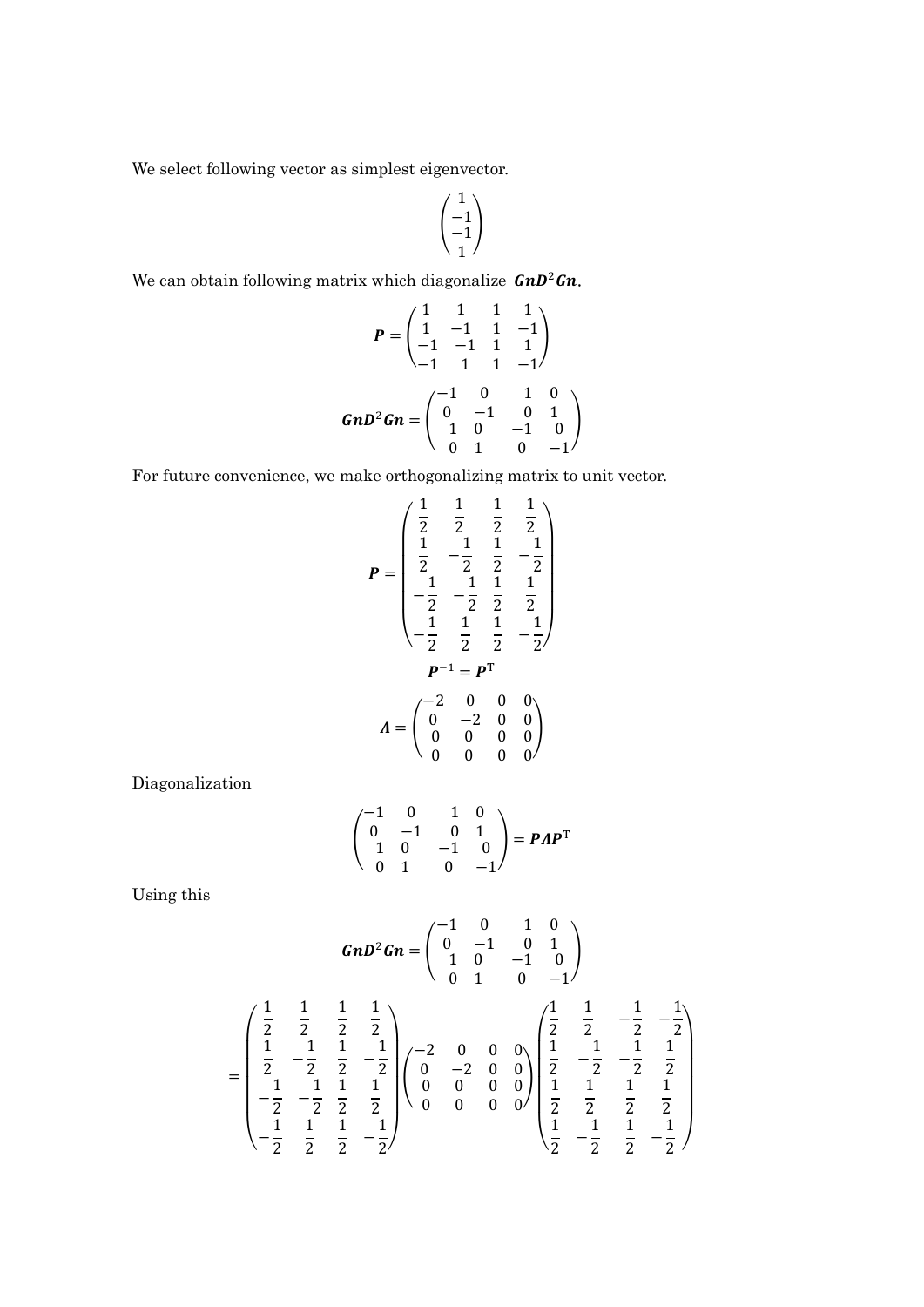$$
Z = \frac{GnD^2Gn}{-2}
$$
\n
$$
= \frac{1}{-2} \begin{pmatrix} \frac{1}{2} & \frac{1}{2} & \frac{1}{2} & \frac{1}{2} \\ \frac{1}{2} & -\frac{1}{2} & \frac{1}{2} & -\frac{1}{2} \\ \frac{1}{2} & -\frac{1}{2} & \frac{1}{2} & -\frac{1}{2} \\ -\frac{1}{2} & -\frac{1}{2} & \frac{1}{2} & \frac{1}{2} \end{pmatrix} \begin{pmatrix} -2 & 0 & 0 & 0 \\ 0 & -2 & 0 & 0 \\ 0 & 0 & 0 & 0 \\ 0 & 0 & 0 & 0 \end{pmatrix} \begin{pmatrix} \frac{1}{2} & \frac{1}{2} & -\frac{1}{2} & -\frac{1}{2} \\ \frac{1}{2} & -\frac{1}{2} & -\frac{1}{2} & \frac{1}{2} \\ \frac{1}{2} & \frac{1}{2} & \frac{1}{2} & \frac{1}{2} \\ \frac{1}{2} & -\frac{1}{2} & \frac{1}{2} & -\frac{1}{2} \end{pmatrix}
$$
\n
$$
= \begin{pmatrix} \frac{1}{2} & \frac{1}{2} & \frac{1}{2} & \frac{1}{2} & \frac{1}{2} \\ \frac{1}{2} & -\frac{1}{2} & \frac{1}{2} & -\frac{1}{2} \\ \frac{1}{2} & -\frac{1}{2} & \frac{1}{2} & -\frac{1}{2} \\ -\frac{1}{2} & -\frac{1}{2} & \frac{1}{2} & \frac{1}{2} \end{pmatrix} \begin{pmatrix} 1 & 0 & 0 & 0 \\ 0 & 1 & 0 & 0 \\ 0 & 0 & 0 & 0 \\ 0 & 0 & 0 & 0 \end{pmatrix} \begin{pmatrix} \frac{1}{2} & \frac{1}{2} & -\frac{1}{2} & -\frac{1}{2} \\ \frac{1}{2} & -\frac{1}{2} & -\frac{1}{2} \\ \frac{1}{2} & \frac{1}{2} & \frac{1}{2} \\ \frac{1}{2} & -\frac{1}{2} & \frac{1}{2} \end{pmatrix}
$$
\n
$$
\text{Transform to the form of } P A^{\frac{1}{2}} A^{\frac{1}{
$$

$$
\begin{pmatrix} -\frac{1}{2} & \frac{1}{2} & \frac{1}{2} & -\frac{1}{2} \end{pmatrix}
$$
  
\n
$$
P A^{\frac{1}{2}} A^{\frac{1}{2}} P^{\text{T}} = \begin{pmatrix} \frac{1}{2} & \frac{1}{2} \\ \frac{1}{2} & -\frac{1}{2} \\ -\frac{1}{2} & -\frac{1}{2} \\ -\frac{1}{2} & \frac{1}{2} \end{pmatrix} \begin{pmatrix} 1 & 0 \\ 0 & 1 \end{pmatrix} \begin{pmatrix} \frac{1}{2} & \frac{1}{2} & -\frac{1}{2} & -\frac{1}{2} \\ \frac{1}{2} & -\frac{1}{2} & -\frac{1}{2} & \frac{1}{2} \end{pmatrix}
$$

1

1

1  $\frac{1}{2}$  –

1  $\frac{1}{2}$  /

What we need is  $\mathbf{P} \Lambda^{\frac{1}{2}}$ .

− 1 1

1

1

$$
P A^{\frac{1}{2}} = \begin{pmatrix} \frac{1}{2} & \frac{1}{2} \\ \frac{1}{2} & -\frac{1}{2} \\ -\frac{1}{2} & -\frac{1}{2} \\ -\frac{1}{2} & \frac{1}{2} \end{pmatrix} \begin{pmatrix} 1 & 0 \\ 0 & 1 \end{pmatrix} = \begin{pmatrix} \frac{1}{2} & \frac{1}{2} \\ \frac{1}{2} & -\frac{1}{2} \\ -\frac{1}{2} & -\frac{1}{2} \\ -\frac{1}{2} & \frac{1}{2} \end{pmatrix}
$$

$$
\begin{pmatrix} \frac{1}{2} & \frac{1}{2} \end{pmatrix}, \begin{pmatrix} \frac{1}{2} & -\frac{1}{2} \end{pmatrix}, \begin{pmatrix} -\frac{1}{2} & -\frac{1}{2} \end{pmatrix}, \begin{pmatrix} -\frac{1}{2} & \frac{1}{2} \end{pmatrix}
$$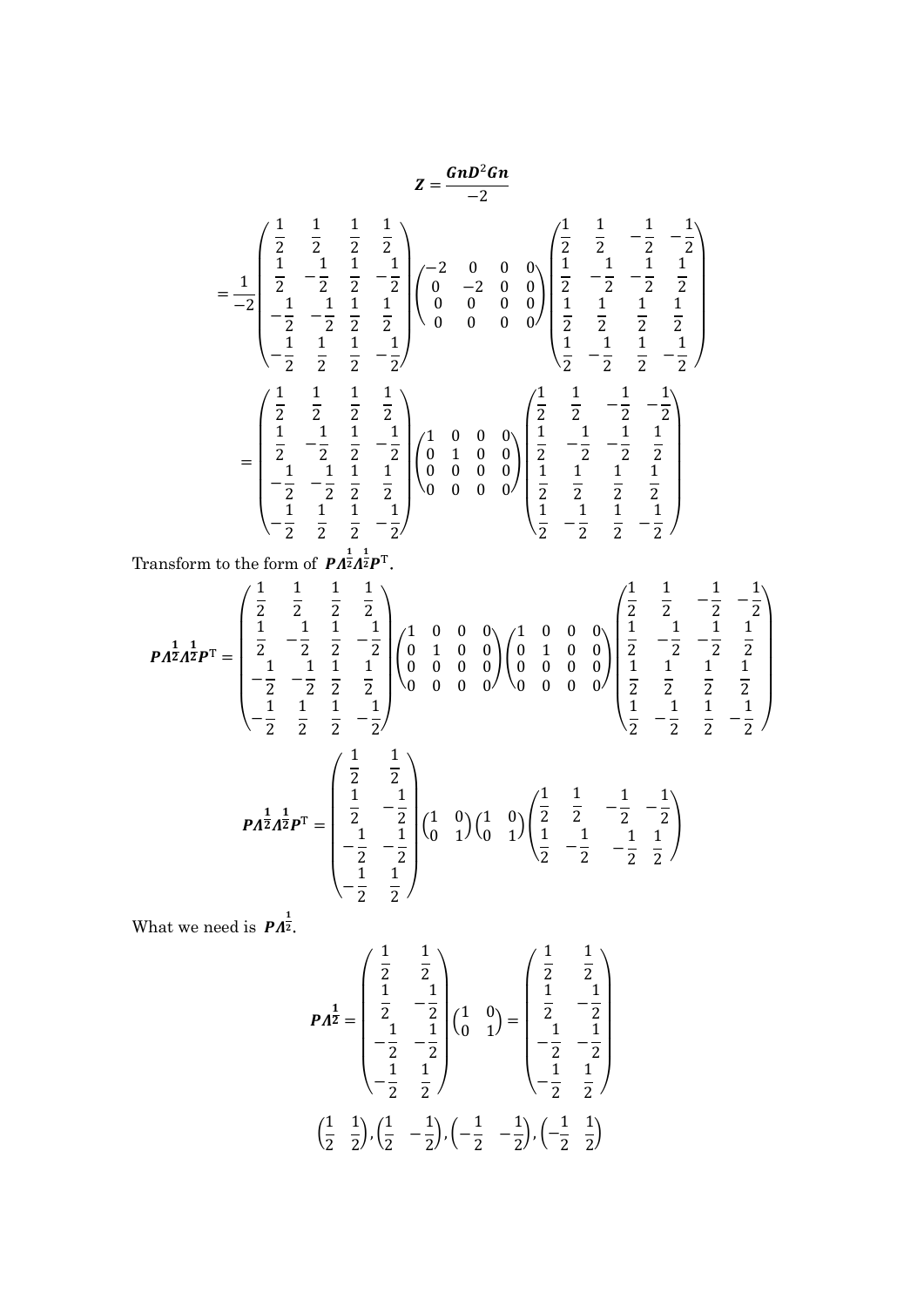

Fig.84. Two-dimensional plot of 4 vertexes

These vertexes form quadrate of which center is origin. We could understand that the es are distributing in 2-dimensinal space from the calculation of eigenvalues in which there are two vectors from four are  $\lambda = 0$ .

### Example 3 (tetrahedron)

As an example of 3-dimensional data, we calculate tetrahedron of which lengths of sides are 1.

$$
D = \begin{pmatrix} 0 & 1 & 1 & 1 \\ 1 & 0 & 1 & 1 \\ 1 & 1 & 0 & 1 \\ 1 & 1 & 1 & 0 \end{pmatrix}
$$

$$
D^2 = \begin{pmatrix} 0 & 1 & 1 & 1 \\ 1 & 0 & 1 & 1 \\ 1 & 1 & 0 & 1 \\ 1 & 1 & 1 & 0 \end{pmatrix}
$$

Centralization.

$$
GnD^{2}Gn = \begin{pmatrix} \frac{3}{4} & -\frac{1}{4} & -\frac{1}{4} \\ -\frac{1}{4} & \frac{3}{4} & -\frac{1}{4} & -\frac{1}{4} \\ -\frac{1}{4} & -\frac{1}{4} & \frac{3}{4} & -\frac{1}{4} \\ -\frac{1}{4} & -\frac{1}{4} & \frac{3}{4} & -\frac{1}{4} \end{pmatrix} \begin{pmatrix} 0 & 1 & 1 & 1 \\ 1 & 0 & 1 & 1 \\ 1 & 1 & 0 & 1 \\ 1 & 1 & 0 & 1 \end{pmatrix} \begin{pmatrix} \frac{3}{4} & -\frac{1}{4} & -\frac{1}{4} \\ -\frac{1}{4} & \frac{3}{4} & -\frac{1}{4} \\ -\frac{1}{4} & -\frac{1}{4} & \frac{3}{4} \\ -\frac{1}{4} & -\frac{1}{4} & \frac{3}{4} \end{pmatrix}
$$

$$
= \begin{pmatrix} -\frac{3}{4} & \frac{1}{4} & \frac{1}{4} & \frac{1}{4} \\ \frac{1}{4} & -\frac{3}{4} & \frac{1}{4} & \frac{1}{4} \\ \frac{1}{4} & -\frac{3}{4} & \frac{1}{4} & \frac{1}{4} \\ \frac{1}{4} & -\frac{3}{4} & \frac{1}{4} & \frac{1}{4} \end{pmatrix} \begin{pmatrix} \frac{3}{4} & -\frac{1}{4} & -\frac{1}{4} \\ -\frac{1}{4} & \frac{3}{4} & -\frac{1}{4} \\ -\frac{1}{4} & \frac{3}{4} & -\frac{1}{4} \\ -\frac{1}{4} & \frac{3}{4} & -\frac{1}{4} \\ \frac{1}{4} & \frac{1}{4} & -\frac{3}{4} \end{pmatrix} \begin{pmatrix} \frac{3}{4} & -\frac{1}{4} & -\frac{1}{4} \\ -\frac{1}{4} & \frac{3}{4} & -\frac{1}{4} \\ -\frac{1}{4} & \frac{3}{4} & -\frac{1}{4} \\ -\frac{1}{4} & \frac{3}{4} & -\frac{1}{4} \\ \frac{1}{4} & \frac{1}{4} & -\frac{3}{4} \end{pmatrix} \begin{
$$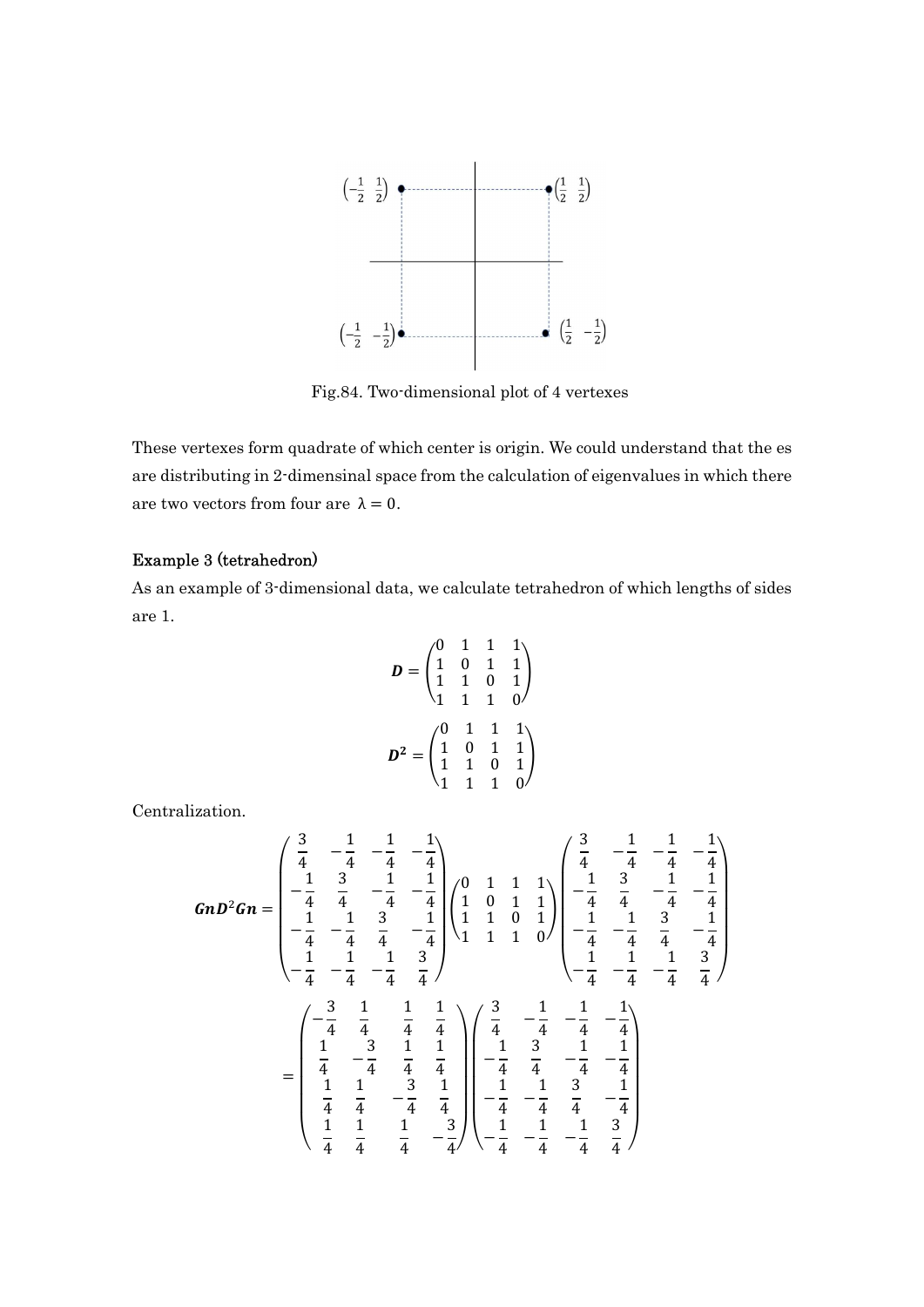$$
\begin{bmatrix}\n-\frac{3}{4} & \frac{1}{4} & \frac{1}{4} & \frac{1}{4} \\
\frac{1}{4} & -\frac{3}{4} & \frac{1}{4} & \frac{1}{4} \\
\frac{1}{4} & \frac{1}{4} & -\frac{3}{4} & \frac{1}{4} \\
\frac{1}{4} & \frac{1}{4} & -\frac{3}{4} & \frac{1}{4}\n\end{bmatrix} = \frac{1}{4} \begin{pmatrix} -3 & 1 & 1 & 1 \\
 1 & -3 & 1 & 1 \\
 1 & 1 & -3 & 1 \\
 1 & 1 & 1 & -3\n\end{pmatrix}
$$
\n
$$
\begin{aligned}\n\text{Concerning } \begin{pmatrix}\n-3 & 1 & 1 & 1 \\
1 & -3 & 1 & 1 \\
1 & 1 & -3 & 1 \\
1 & 1 & -3\n\end{pmatrix}, \text{ we calculate eigenvalue.} \\
\begin{vmatrix}\n-3 - \lambda & 0 & 1 & 0 \\
0 & -3 - \lambda & 0 & 1 \\
1 & 0 & -3 - \lambda & 0 \\
0 & 1 & 0 & -3 - \lambda\n\end{vmatrix} = 0 \\
(\lambda + 3)^4 - 2(\lambda + 3)^2 + 1 = 0 \\
((\lambda + 3)^2 - 1)^2 = 0 \\
(\lambda + 3)^2 = 1 \\
(\lambda + 3) = \pm 1\n\end{aligned}
$$

 $\lambda = -4$  (multiple root),  $\lambda = -2$  (multiple root)

 $\overline{a}$ 

We calculate eigenvectors belonging to eigen value  $\lambda = -4$ .

$$
\begin{pmatrix}\n-3 & 1 & 1 & 1 \\
1 & -3 & 1 & 1 \\
1 & 1 & -3 & 1\n\end{pmatrix}\n\begin{pmatrix}\nx_1 \\
x_2 \\
x_3 \\
x_4\n\end{pmatrix} = -4 \begin{pmatrix}\nx_1 \\
x_2 \\
x_3 \\
x_4\n\end{pmatrix}
$$
\n
$$
-3x_1 + x_2 + x_3 + x_4 = -4x_1
$$
\n
$$
x_1 - 3x_2 + x_3 + x_4 = -4x_2
$$
\n
$$
x_1 + x_2 - 3x_3 + x_4 = -4x_3
$$
\n
$$
x_1 + x_2 + x_3 - 3x_4 = -4x_4
$$

From all equations

$$
x_1 + x_2 + x_3 + x_4 = 0
$$

Simplest vector satisfying upper equation is as follow.

$$
\begin{pmatrix} 1 \\ -1 \\ 0 \\ 0 \end{pmatrix}
$$

Simplest orthogonal vector to upper vector satisfying the equation is as follow.

$$
\begin{pmatrix} 0 \\ 0 \\ 1 \\ -1 \end{pmatrix}
$$

We select these vectors as eigenvectors.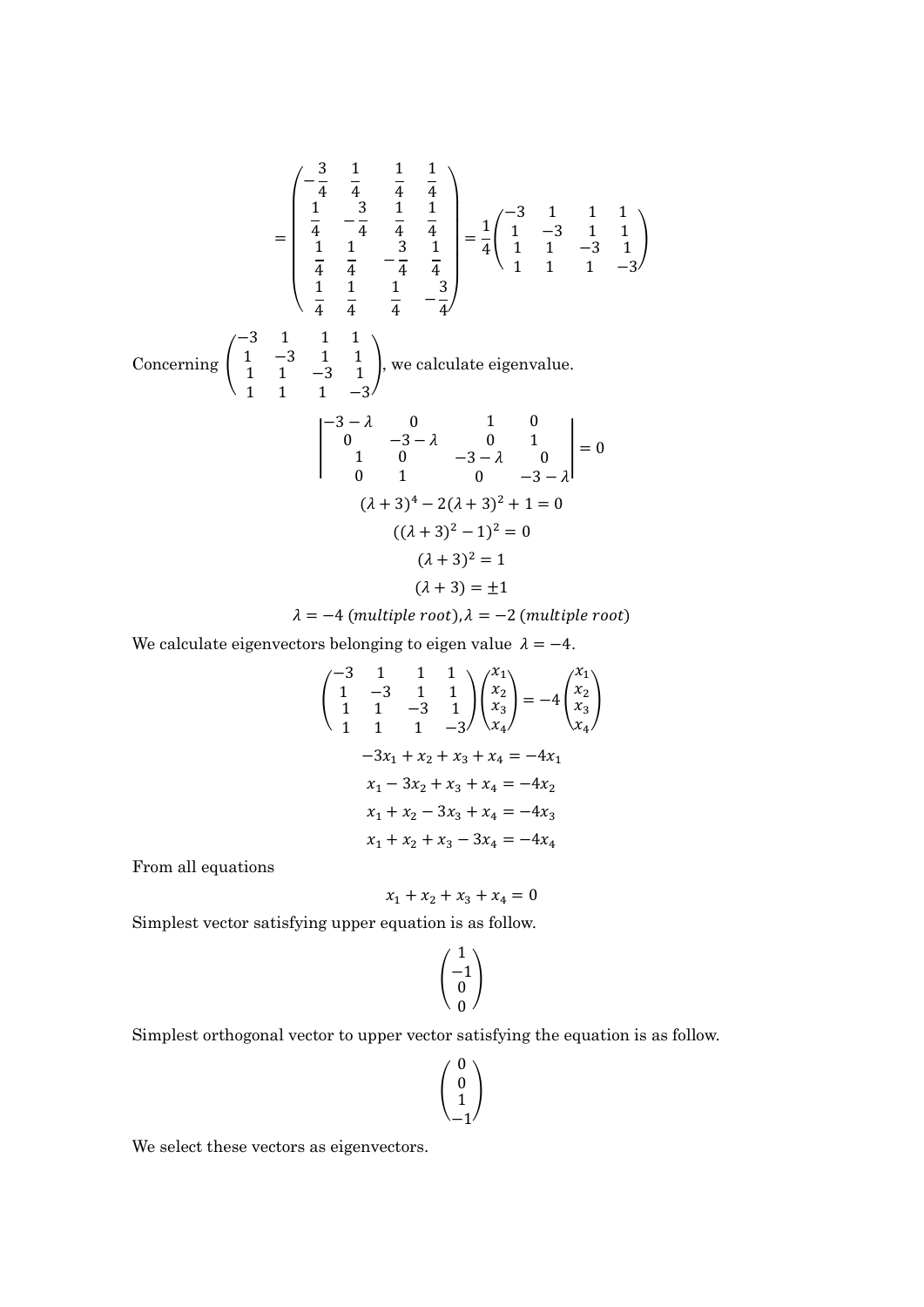$$
\boldsymbol{V}_1 = \begin{pmatrix} 1 \\ -1 \\ 0 \\ 0 \end{pmatrix}, \ \boldsymbol{V}_2 = \begin{pmatrix} 0 \\ 0 \\ 1 \\ -1 \end{pmatrix}
$$

Calculation for eigenvectors belonging to eigenvalue  $\lambda = -2$ .

$$
\begin{pmatrix}\n-3 & 1 & 1 & 1 \\
1 & -3 & 1 & 1 \\
1 & 1 & -3 & 1\n\end{pmatrix}\n\begin{pmatrix}\nx_1 \\
x_2 \\
x_3 \\
x_4\n\end{pmatrix} = -2 \begin{pmatrix}\nx_1 \\
x_2 \\
x_3 \\
x_4\n\end{pmatrix}
$$
\n
$$
-3x_1 + x_2 + x_3 + x_4 = -2x_1
$$
\n
$$
x_1 - 3x_2 + x_3 + x_4 = -2x_2
$$
\n
$$
x_1 + x_2 - 3x_3 + x_4 = -2x_3
$$
\n
$$
x_1 + x_2 + x_3 - 3x_4 = -2x_4
$$

$$
x_1 = x_2 + x_3 + x_4 \quad \text{i}
$$
\n
$$
x_2 = x_1 + x_3 + x_4 \quad \text{ii}
$$
\n
$$
x_3 = x_1 + x_2 + x_4 \quad \text{iii}
$$
\n
$$
x_4 = x_1 + x_2 + x_3 \quad \text{iv}
$$
\n
$$
i - ii \quad x_1 - x_2 = x_2 - x_1
$$

$$
x_1 = x_2
$$

Similarly from iii―iv,

$$
x_3=x_4
$$

From ii+iii,

From i+iv,

$$
x_2=-x_3
$$

 $x_1 = -x_4$ 

We select following vectors as simplest vector satisfying the condition.

$$
V_3 = \begin{pmatrix} 1 \\ 1 \\ -1 \\ -1 \end{pmatrix}, V_3{}' = \begin{pmatrix} -1 \\ -1 \\ 1 \\ 1 \end{pmatrix}
$$

Space  $V_1$ ,  $V_2$   $V_3$  and Space  $V_1$ ,  $V_2$   $V_3'$  are in the relation of mirror image, and  $V_3$ and  $V_3'$  are oppositely oriented and is existing on the same line. We can combine  $V_3'$ to  $V_3$ .

$$
\boldsymbol{V}_1 = \begin{pmatrix} 1 \\ -1 \\ 0 \\ 0 \end{pmatrix}, \qquad \boldsymbol{V}_2 = \begin{pmatrix} 0 \\ 0 \\ 1 \\ -1 \end{pmatrix}, \qquad \boldsymbol{V}_3 = \begin{pmatrix} 1 \\ 1 \\ -1 \\ -1 \end{pmatrix}
$$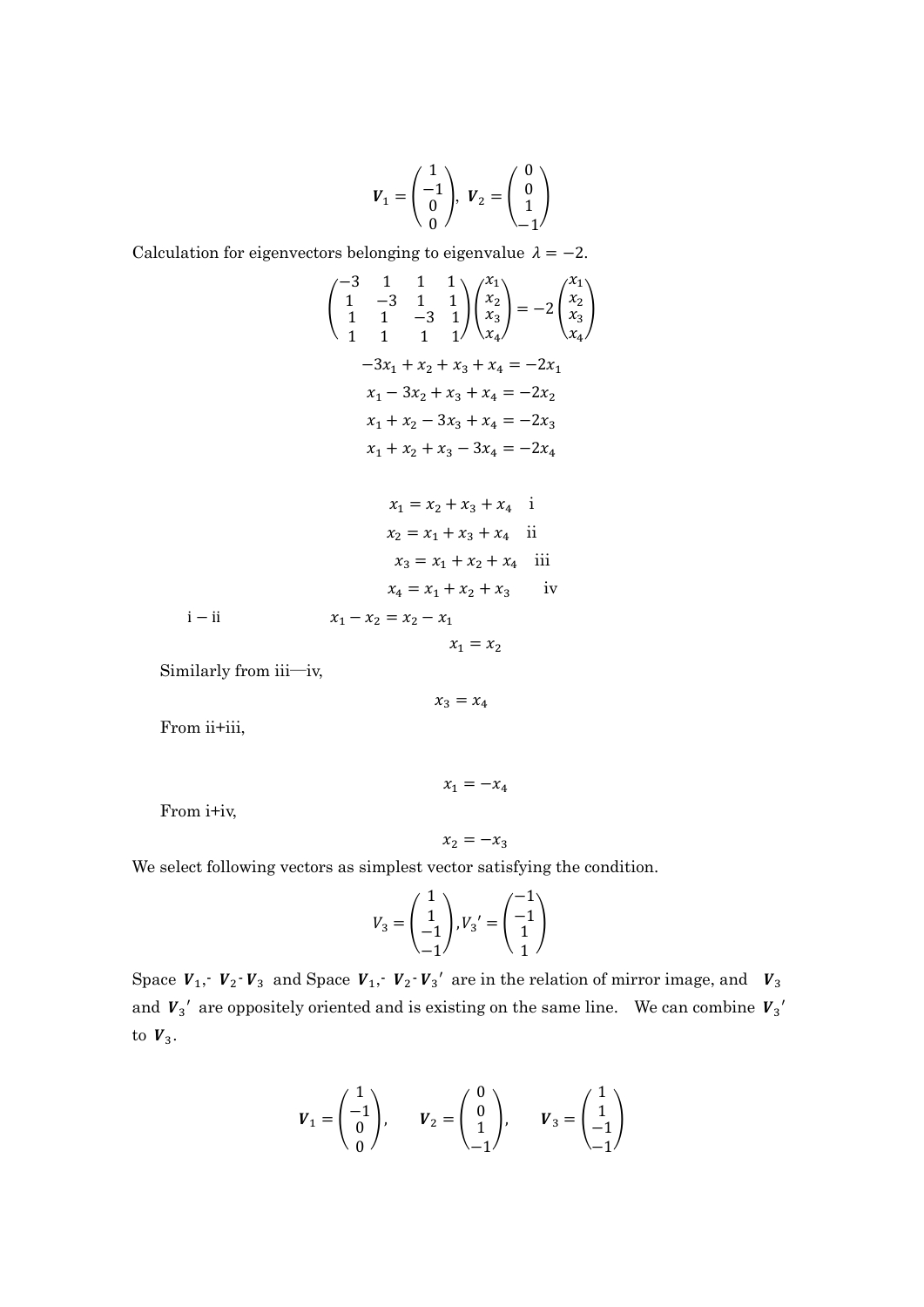We transform them into unit vectors

$$
\begin{pmatrix}\n\frac{1}{\sqrt{2}} \\
-\frac{1}{\sqrt{2}} \\
0\n\end{pmatrix}, \quad\n\begin{pmatrix}\n0 \\
0 \\
\frac{1}{\sqrt{2}} \\
-\frac{1}{\sqrt{2}}\n\end{pmatrix}, \quad\n\begin{pmatrix}\n\frac{1}{2} \\
\frac{1}{2} \\
-\frac{1}{2} \\
-\frac{1}{2}\n\end{pmatrix}
$$

−3 1  $1 -3$ 

 $\begin{bmatrix} 1 & 1 \end{bmatrix}$ 

1 1 1 1

 $-3$  1

ቍis as follow.

Conclusively, the diagonalizing matrix of  $\Box$ 

$$
P = \begin{pmatrix} \frac{1}{\sqrt{2}} & 0 & \frac{1}{2} \\ -\frac{1}{\sqrt{2}} & 0 & \frac{1}{2} \\ \frac{1}{\sqrt{2}} & \frac{1}{2} & -\frac{1}{2} \\ 0 & \frac{1}{\sqrt{2}} & -\frac{1}{2} \\ 0 & -\frac{1}{\sqrt{2}} & -\frac{1}{2} \end{pmatrix}
$$

The eigenvalue of third eigenvector is  $(-2) + (-2) = -4$ .

$$
\Lambda = \begin{pmatrix} -4 & 0 & 0 \\ 0 & -4 & 0 \\ 0 & 0 & -4 \end{pmatrix}
$$

$$
\begin{pmatrix} -3 & 1 & 1 & 1 \\ 1 & -3 & 1 & 1 \\ 1 & 1 & -3 & 1 \\ 1 & 1 & 1 & -3 \end{pmatrix} = P\Lambda P^{T}
$$

Using them.

$$
GnD^{2}Gn = \frac{1}{4} \begin{pmatrix} -3 & 1 & 1 & 1 \\ 1 & -3 & 1 & 1 \\ 1 & 1 & -3 & 1 \\ 1 & 1 & 1 & -3 \end{pmatrix}
$$

$$
= \frac{1}{4} \begin{pmatrix} \frac{1}{\sqrt{2}} & 0 & \frac{1}{2} \\ -\frac{1}{\sqrt{2}} & 0 & \frac{1}{2} \\ 0 & \frac{1}{\sqrt{2}} & -\frac{1}{2} \\ 0 & -\frac{1}{\sqrt{2}} & -\frac{1}{2} \end{pmatrix} \begin{pmatrix} -4 & 0 & 0 \\ 0 & -4 & 0 \\ 0 & 0 & -4 \end{pmatrix} \begin{pmatrix} \frac{1}{\sqrt{2}} & 0 & \frac{1}{2} \\ -\frac{1}{\sqrt{2}} & 0 & \frac{1}{2} \\ 0 & \frac{1}{\sqrt{2}} & -\frac{1}{2} \\ 0 & -\frac{1}{\sqrt{2}} & -\frac{1}{2} \end{pmatrix}
$$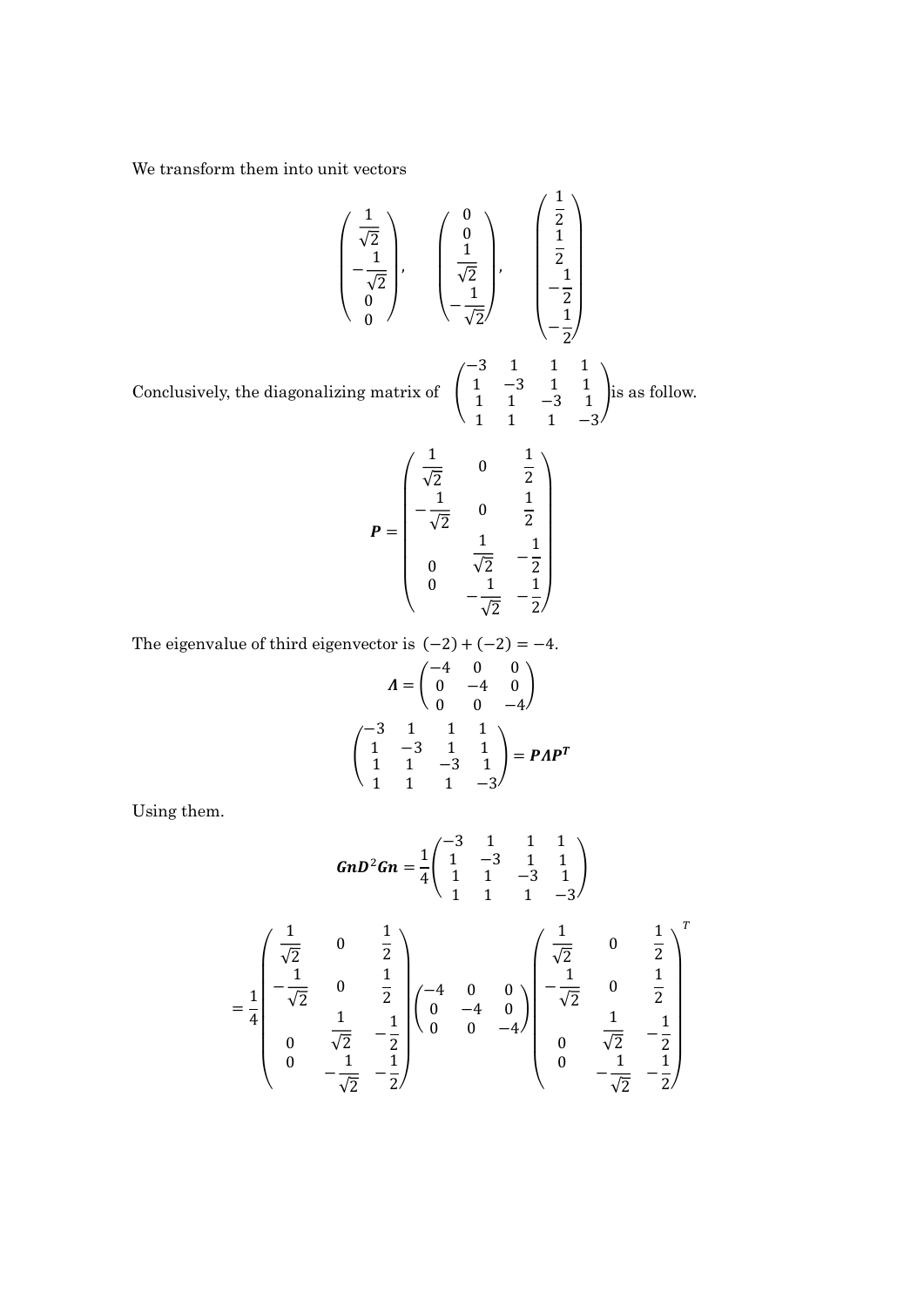$$
= \begin{pmatrix} \frac{1}{\sqrt{2}} & 0 & \frac{1}{2} \\ -\frac{1}{\sqrt{2}} & 0 & \frac{1}{2} \\ \frac{1}{\sqrt{2}} & \frac{1}{2} & -\frac{1}{2} \\ 0 & \frac{1}{\sqrt{2}} & -\frac{1}{2} \\ 0 & -\frac{1}{\sqrt{2}} & -\frac{1}{2} \end{pmatrix} \begin{pmatrix} -1 & 0 & 0 \\ 0 & -1 & 0 \\ 0 & 0 & -1 \end{pmatrix} \begin{pmatrix} \frac{1}{\sqrt{2}} & -\frac{1}{\sqrt{2}} & 0 & 0 \\ 0 & 0 & \frac{1}{\sqrt{2}} & -\frac{1}{\sqrt{2}} \\ \frac{1}{2} & \frac{1}{2} & -\frac{1}{2} & -\frac{1}{2} \end{pmatrix}
$$

$$
Z=\frac{GnD^2Gn}{-2}
$$

$$
=\frac{1}{-2}\begin{pmatrix}\frac{1}{\sqrt{2}} & 0 & \frac{1}{2} \\ -\frac{1}{\sqrt{2}} & 0 & \frac{1}{2} \\ \frac{1}{\sqrt{2}} & \frac{1}{\sqrt{2}} & -\frac{1}{2} \\ 0 & \frac{1}{\sqrt{2}} & -\frac{1}{2} \\ 0 & -\frac{1}{\sqrt{2}} & -\frac{1}{2}\end{pmatrix}\begin{pmatrix}-1 & 0 & 0 \\ 0 & -1 & 0 \\ 0 & 0 & -1\end{pmatrix}\begin{pmatrix}\frac{1}{\sqrt{2}} & -\frac{1}{\sqrt{2}} & 0 & 0 \\ 0 & 0 & \frac{1}{\sqrt{2}} & -\frac{1}{\sqrt{2}} \\ \frac{1}{2} & \frac{1}{2} & -\frac{1}{2} & -\frac{1}{2}\end{pmatrix}
$$

$$
= \begin{pmatrix} \frac{1}{\sqrt{2}} & 0 & \frac{1}{2} \\ -\frac{1}{\sqrt{2}} & 0 & \frac{1}{2} \\ 0 & \frac{1}{\sqrt{2}} & -\frac{1}{2} \\ 0 & -\frac{1}{\sqrt{2}} & -\frac{1}{2} \end{pmatrix} \begin{pmatrix} \frac{1}{2} & 0 & 0 \\ 0 & \frac{1}{2} & 0 \\ 0 & 0 & \frac{1}{2} \end{pmatrix} \begin{pmatrix} \frac{1}{\sqrt{2}} & -\frac{1}{\sqrt{2}} & 0 & 0 \\ 0 & 0 & \frac{1}{\sqrt{2}} & -\frac{1}{\sqrt{2}} \\ \frac{1}{2} & \frac{1}{2} & -\frac{1}{2} & -\frac{1}{2} \end{pmatrix}
$$

We trans form this to the form of  $\mathbf{P} A^{\frac{1}{2}} A^{\frac{1}{2}} \mathbf{P}^{\mathrm{T}}$ .

$$
= \begin{pmatrix} \frac{1}{\sqrt{2}} & 0 & \frac{1}{2} \\ -\frac{1}{\sqrt{2}} & 0 & \frac{1}{2} \\ 0 & \frac{1}{\sqrt{2}} & -\frac{1}{2} \\ 0 & -\frac{1}{\sqrt{2}} & -\frac{1}{2} \end{pmatrix} \begin{pmatrix} \frac{1}{\sqrt{2}} & 0 & 0 \\ 0 & \frac{1}{\sqrt{2}} & 0 \\ 0 & 0 & \frac{1}{\sqrt{2}} \end{pmatrix} \begin{pmatrix} \frac{1}{\sqrt{2}} & 0 & 0 \\ 0 & \frac{1}{\sqrt{2}} & 0 \\ 0 & 0 & \frac{1}{\sqrt{2}} \end{pmatrix} \begin{pmatrix} \frac{1}{\sqrt{2}} & -\frac{1}{\sqrt{2}} & 0 & 0 \\ 0 & 0 & \frac{1}{\sqrt{2}} & -\frac{1}{\sqrt{2}} \\ \frac{1}{\sqrt{2}} & \frac{1}{2} & \frac{1}{2} & -\frac{1}{2} \end{pmatrix}
$$

From this we can obtain  $\mathbf{P}\Lambda^{\frac{1}{2}}$ .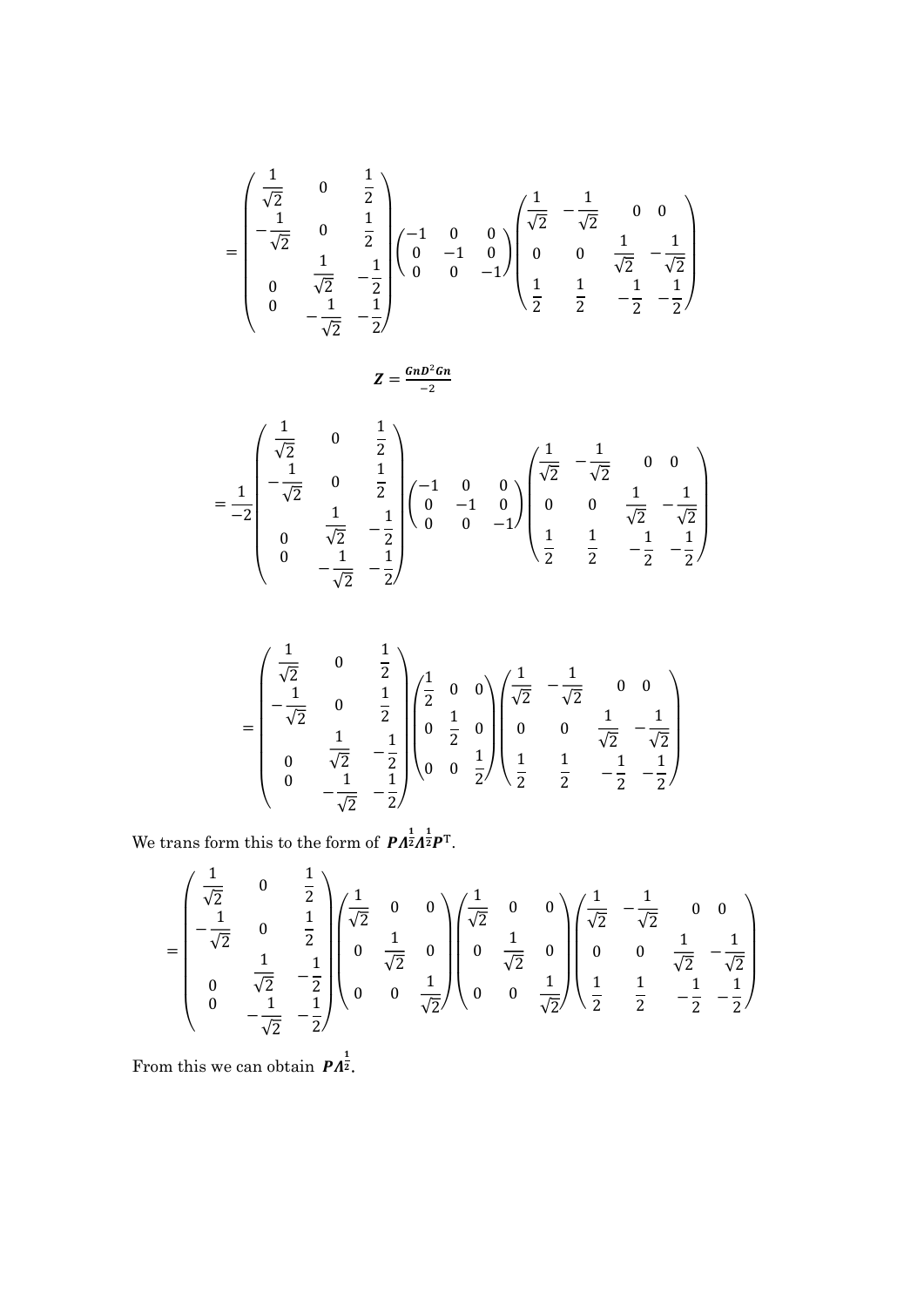$$
P\Lambda^{\frac{1}{2}} = \begin{pmatrix} \frac{1}{\sqrt{2}} & 0 & \frac{1}{2} \\ -\frac{1}{\sqrt{2}} & 0 & \frac{1}{2} \\ 0 & \frac{1}{\sqrt{2}} & -\frac{1}{2} \\ 0 & -\frac{1}{\sqrt{2}} & -\frac{1}{2} \end{pmatrix} \begin{pmatrix} \frac{1}{\sqrt{2}} & 0 & 0 \\ 0 & \frac{1}{\sqrt{2}} & 0 \\ 0 & 0 & \frac{1}{\sqrt{2}} \end{pmatrix} = \begin{pmatrix} \frac{1}{2} & 0 & \frac{1}{2\sqrt{2}} \\ -\frac{1}{2} & 0 & \frac{1}{2\sqrt{2}} \\ 0 & \frac{1}{2} & -\frac{1}{2\sqrt{2}} \\ 0 & -\frac{1}{2} & -\frac{1}{2\sqrt{2}} \end{pmatrix}
$$

From this we can confirm vertexes of tetrahedron are existing in 3-dimensional space, and the coordinates of vertexes are as follow.

A: 
$$
\left(\frac{1}{2} \quad 0 \quad \frac{1}{2\sqrt{2}}\right)
$$
  
B:  $\left(-\frac{1}{2} \quad 0 \quad \frac{1}{2\sqrt{2}}\right)$   
C:  $\left(0 \quad \frac{1}{2} \quad -\frac{1}{2\sqrt{2}}\right)$   
D:  $\left(0 \quad -\frac{1}{2} \quad -\frac{1}{2\sqrt{2}}\right)$ 

We confirm the distances among the points

$$
|A - B| = \sqrt{\left(\left(\frac{1}{2}\right) - \left(-\frac{1}{2}\right)\right)^2 + \left((0) - (0)\right)^2 + \left(\left(\frac{1}{2\sqrt{2}}\right) - \left(\frac{1}{2\sqrt{2}}\right)\right)^2}
$$
  
\n
$$
= \sqrt{\left((1)\right)^2 + 0 + 0} = 1
$$
  
\n
$$
|A - C| = \sqrt{\left(\left(\frac{1}{2}\right) - (0)\right)^2 + \left((0) - \left(\frac{1}{2}\right)\right)^2 + \left(\left(\frac{1}{2\sqrt{2}}\right) - \left(-\frac{1}{2\sqrt{2}}\right)\right)^2}
$$
  
\n
$$
= \sqrt{\left(\frac{1}{2}\right)^2 + \left(\frac{1}{2}\right)^2 + \left(\frac{1}{\sqrt{2}}\right)^2} = \sqrt{\frac{1}{4} + \frac{1}{4} + \frac{1}{2}} = 1
$$
  
\n
$$
|A - D| = \sqrt{\left(\left(\frac{1}{2}\right) - (0)\right)^2 + \left((0) - \left(-\frac{1}{2}\right)\right)^2 + \left(\left(\frac{1}{2\sqrt{2}}\right) - \left(-\frac{1}{2\sqrt{2}}\right)\right)^2}
$$
  
\n
$$
= \sqrt{\left(\frac{1}{2}\right)^2 + \left(\frac{1}{2}\right)^2 + \left(\frac{1}{\sqrt{2}}\right)^2} = \sqrt{\frac{1}{4} + \frac{1}{4} + \frac{1}{2}} = 1
$$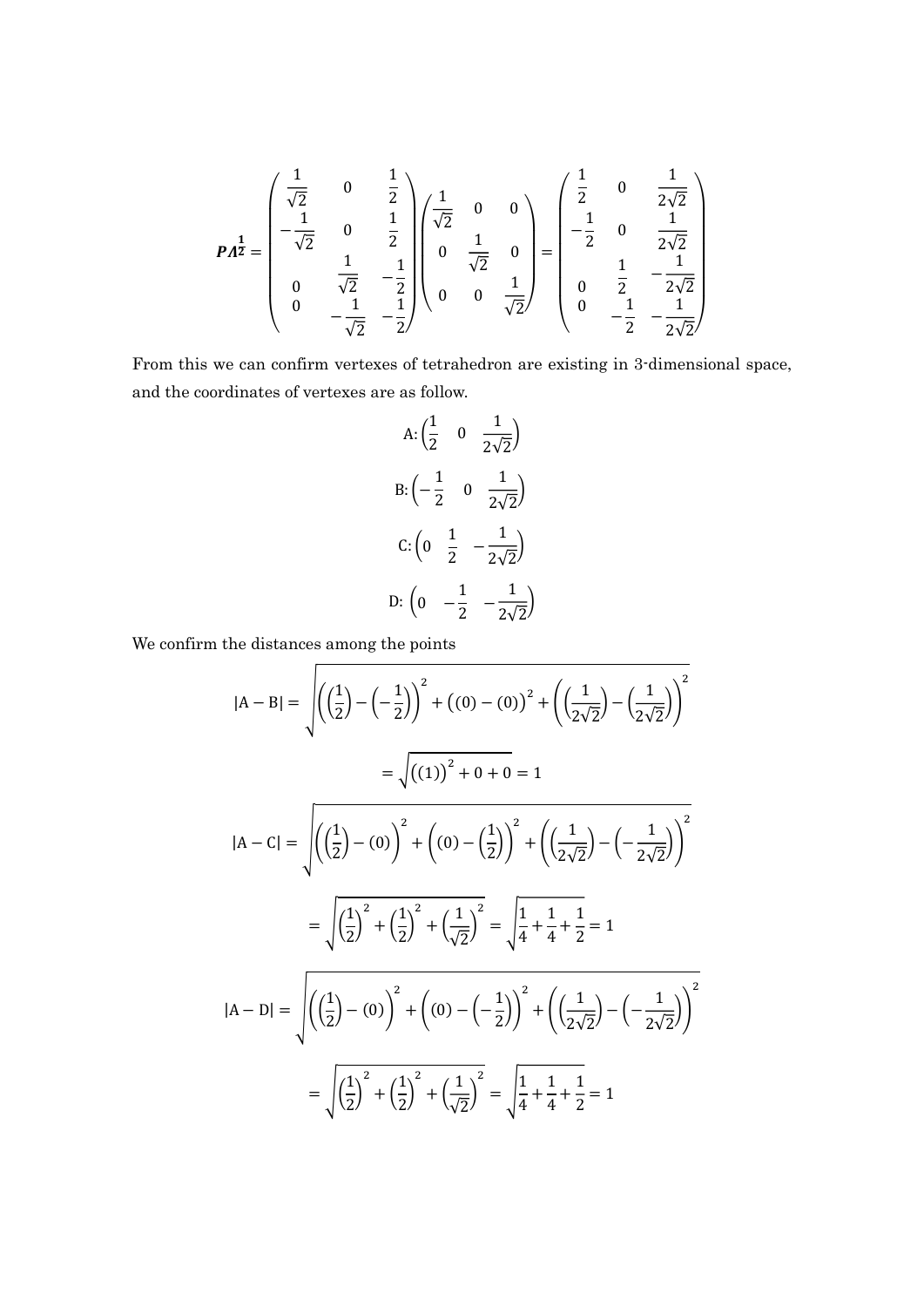$$
|B - C| = \sqrt{\left(\left(-\frac{1}{2}\right) - (0)\right)^2 + \left((0) - \left(\frac{1}{2}\right)\right)^2 + \left(\left(-\frac{1}{2\sqrt{2}}\right) - \left(-\frac{1}{2\sqrt{2}}\right)\right)^2}
$$
  
\n
$$
= \sqrt{\left(\frac{1}{2}\right)^2 + \left(\frac{1}{2}\right)^2 + \left(\frac{1}{\sqrt{2}}\right)^2} = \sqrt{\frac{1}{4} + \frac{1}{4} + \frac{1}{2}} = 1
$$
  
\n
$$
|B - D| = \sqrt{\left(\left(-\frac{1}{2}\right) - (0)\right)^2 + \left((0) - \left(-\frac{1}{2}\right)\right)^2 + \left(\left(\frac{1}{2\sqrt{2}}\right) - \left(\frac{1}{2\sqrt{2}}\right)\right)^2}
$$
  
\n
$$
= \sqrt{\left(\frac{1}{2}\right)^2 + \left(\frac{1}{2}\right)^2 + \left(\frac{1}{\sqrt{2}}\right)^2} = \sqrt{\frac{1}{4} + \frac{1}{4} + \frac{1}{2}} = 1
$$
  
\n
$$
|C - D| = \sqrt{\left((0) - (0)\right)^2 + \left(\left(\frac{1}{2}\right) - \left(-\frac{1}{2}\right)\right)^2 + \left(\left(-\frac{1}{2\sqrt{2}}\right) - \left(-\frac{1}{2\sqrt{2}}\right)\right)^2}
$$
  
\n
$$
= \sqrt{0^2 + (1)^2 + 0^2} = 1
$$

Following is map of the pints on  $x_1 - x_2$  flat.



Fig. 85. Two-dimensional plot of vertex of tetrahedron

No one can directly understand only from the two-dimensional plots that the figure is an image of tetrahedron.

Stereoscopic image of the points of vertexes is as follows.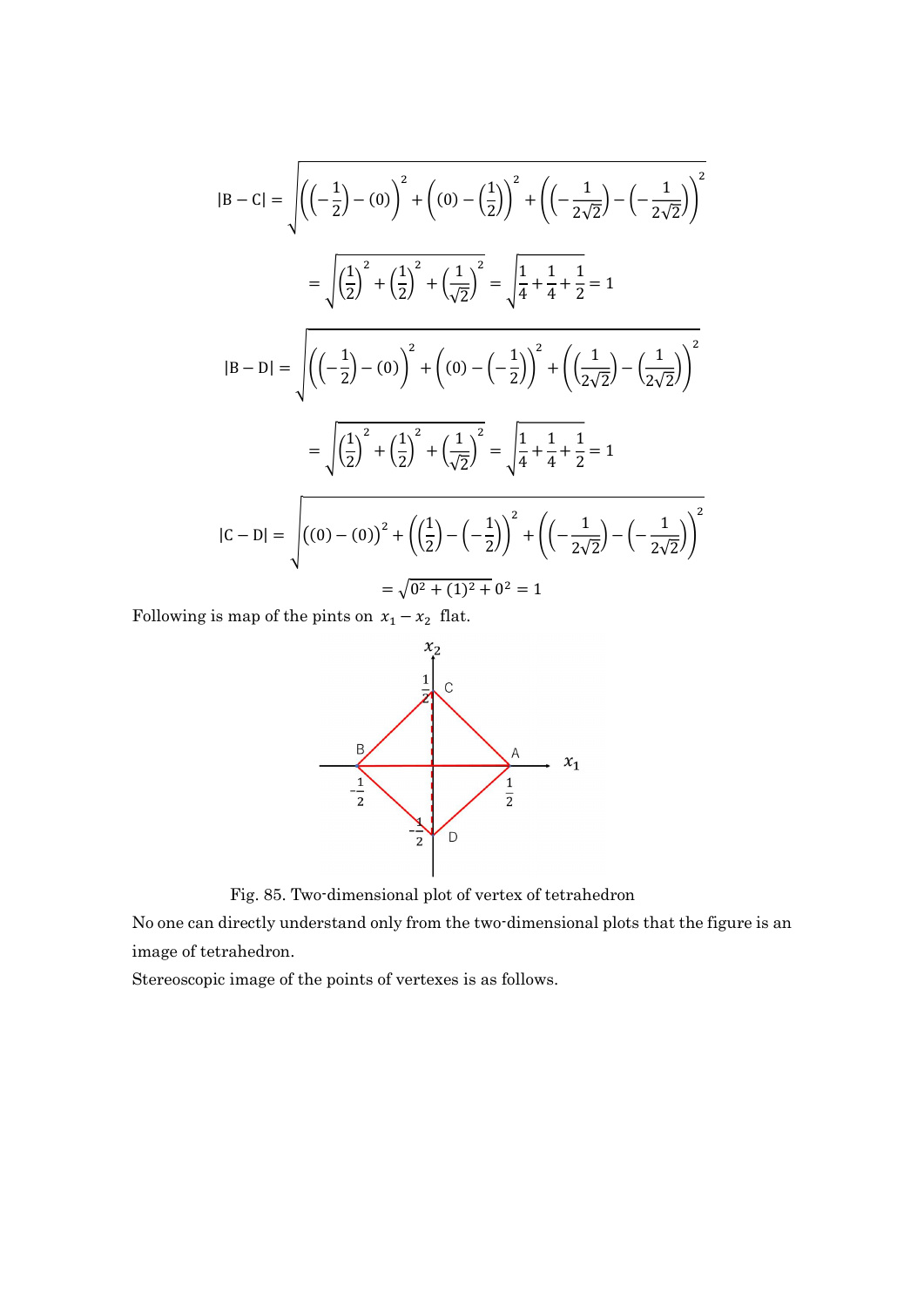

Fig.86. Cubic diagram of tetrahedron and viewing direction projection view

The flat image is image looking from the direction of  $x_3$  axis. We calculate cumulative contribution ratio by first and second axis from diagonal matrix of eigenvalues.

$$
\boldsymbol{\Lambda} = \begin{pmatrix} \frac{1}{2} & 0 & 0 \\ 0 & \frac{1}{2} & 0 \\ 0 & 0 & \frac{1}{2} \end{pmatrix}
$$

Cumulative contribution ratio by first and second axis is

$$
\frac{\frac{1}{2} + \frac{1}{2}}{\frac{1}{2} + \frac{1}{2} + \frac{1}{2}} = \frac{2}{3}
$$

Flat image can explain only<sup>2</sup>/<sub>3</sub> of the distribution of data. However, excepting diagonal lines in the flat image, distances between the vertexes are the same. Some may say that the flat image is explaining necessary information. Evaluation of adequacy and availability of the map changes depending on the purpose of analysis. What is most important is to make various flat images from different direction checking the cumulative contribution ratio. We cannot identify only from one map whether the flat image is representing quadrate or tetrahedron. Purpose of MDS is observation of multidimensional distribution of data. It is not drawing of a flat image.

## VI-2-2-4.Additional discussion (relation between MDS and PCA)

We can draw a regular tetrahedron in example 3. The table of each vertex is as shown in table 48.

Table 48. Components of the vertexes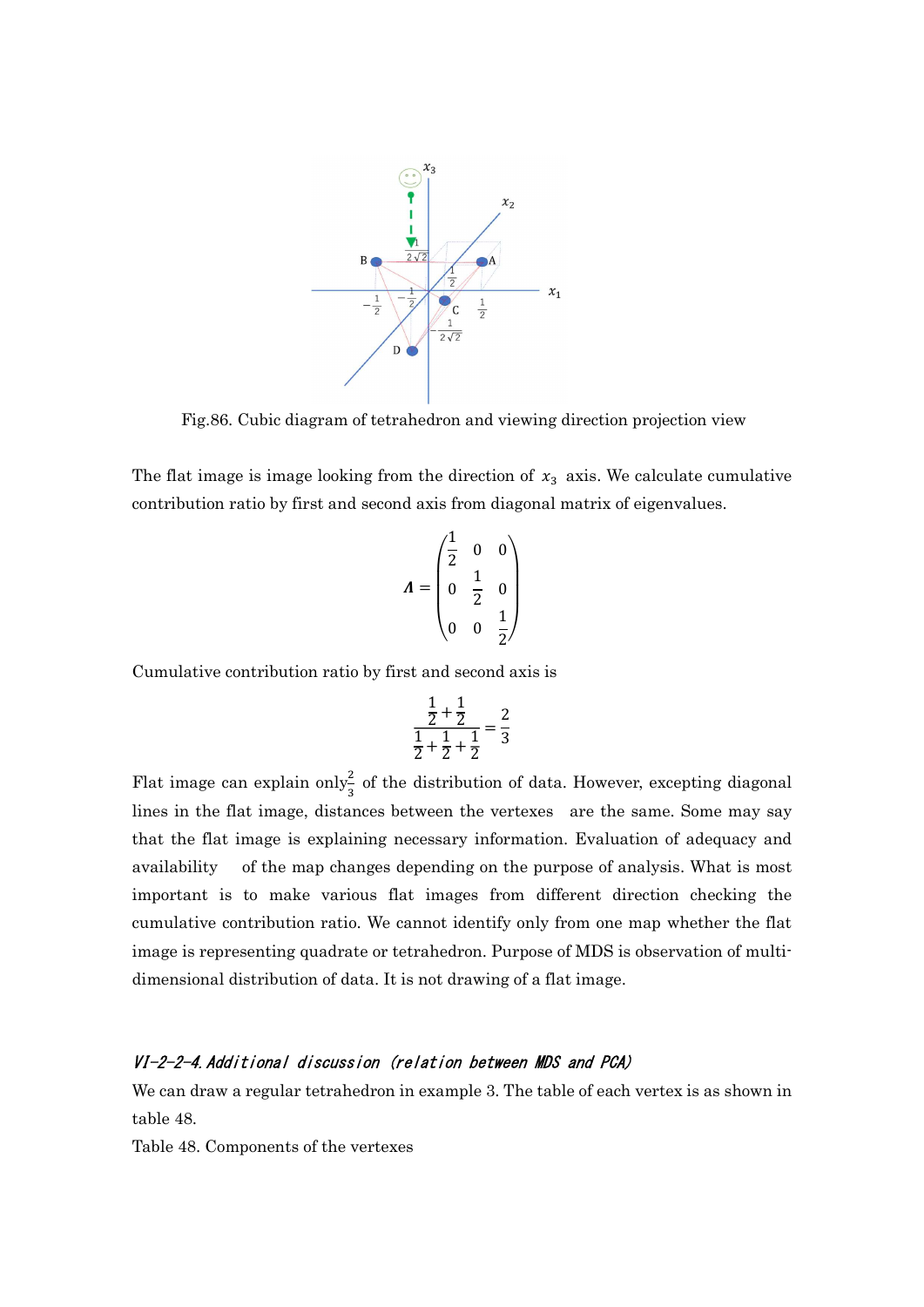Table 48. coordinate of each vertex

|               | $x_1$               | $x_2$          | $x_3$                                  |
|---------------|---------------------|----------------|----------------------------------------|
| А             | 1<br>$\overline{2}$ | $\mathbf{0}$   | $\mathbf{1}$<br>$\overline{2\sqrt{2}}$ |
| B             | 1<br>2              | $\theta$       | $\mathbf{1}$<br>$\overline{2\sqrt{2}}$ |
| $\mathcal{C}$ | 0                   | $\overline{2}$ | $\sqrt{2}\sqrt{2}$                     |
| D             | 0                   | 2              | $\sqrt{2}\sqrt{2}$                     |

When we are given this table as data at first, we consider implementation of PCA to observe multi-dimensional distribution of data. We can understand multi-dimensional distribution by drawing stereoscopic image from the data. It is meaningless performance to do PCA from this data practically. However, the author tries PCA for understanding of the relation between MDS and PCA.

At first, we calculate variance-covariance matrix.

Variance in  $x_1$ :  $\left(\frac{1}{2}\right)$  $\left(\frac{1}{2}\right)^2 + \left(-\frac{1}{2}\right)$  $\left(\frac{1}{2}\right)^2 + (0)^2 + (0)^2 = \frac{1}{2}$ ଶ Variance in  $x_2$ :  $(0)^2 + (0)^2 + (\frac{1}{2})^2$  $\left(\frac{1}{2}\right)^2 + \left(-\frac{1}{2}\right)$  $\frac{1}{2}$   $\frac{1}{2}$   $\frac{1}{2}$ ଶ Variance in  $x_3$ :  $\left(\frac{1}{2\sqrt{3}}\right)$  $\left(\frac{1}{2\sqrt{2}}\right)^2 + \left(\frac{1}{2\sqrt{2}}\right)$  $\left(\frac{1}{2\sqrt{2}}\right)^2 + \left(-\frac{1}{2\sqrt{2}}\right)$  $\frac{1}{2\sqrt{2}}\right)^2 + \left(-\frac{1}{2\sqrt{2}}\right)$  $\frac{1}{2\sqrt{2}}\bigg)^2 = \frac{1}{2}$ ଶ Covariance between  $x_1$  and  $x_2$ :  $\left(\frac{1}{2}\right)$  $\frac{1}{2}$  (0) +  $\left(-\frac{1}{2}\right)$  $\frac{1}{2}$  (0) + (0)  $\left(\frac{1}{2}\right)$  $\binom{1}{2} + (0) \left( -\frac{1}{2} \right)$  $\binom{1}{2} = 0$ Covariance between  $x_1$  and  $x_3$ :  $\left(\frac{1}{2}\right)$  $\frac{1}{2} \left( -\frac{1}{2\sqrt{2}} \right)$  $\frac{1}{2\sqrt{2}}$  +  $\left(-\frac{1}{2}\right)$  $\frac{1}{2} \left( -\frac{1}{2\sqrt{2}} \right)$  $\frac{1}{2\sqrt{2}}$  + (0)  $\left(-\frac{1}{2\sqrt{2}}\right)$  $\frac{1}{2\sqrt{2}}$  + (0)  $\left(-\frac{1}{2\sqrt{2}}\right)$  $\frac{1}{2\sqrt{2}}$  = 0 Covariance between  $x_2$  and  $x_3$ : (0)  $\left(\frac{1}{2\sqrt{3}}\right)$  $\left(\frac{1}{2\sqrt{2}}\right) + (0)\left(\frac{1}{2\sqrt{2}}\right)$  $\left(\frac{1}{2\sqrt{2}}\right) + \left(\frac{1}{2}\right)$  $\frac{1}{2}$  $\left(-\frac{1}{2\sqrt{2}}\right)$  $\frac{1}{2\sqrt{2}}$  +  $\left(-\frac{1}{2}\right)$  $\frac{1}{2}$  $\left(-\frac{1}{2\sqrt{2}}\right)$  $\frac{1}{2\sqrt{2}}$  = 0 Variance-covariance matrix is

$$
\begin{pmatrix}\n\frac{1}{2} & 0 & 0 \\
0 & \frac{1}{2} & 0 \\
0 & 0 & \frac{1}{2}\n\end{pmatrix}
$$

This is already diagonalized. We trans form this as follow.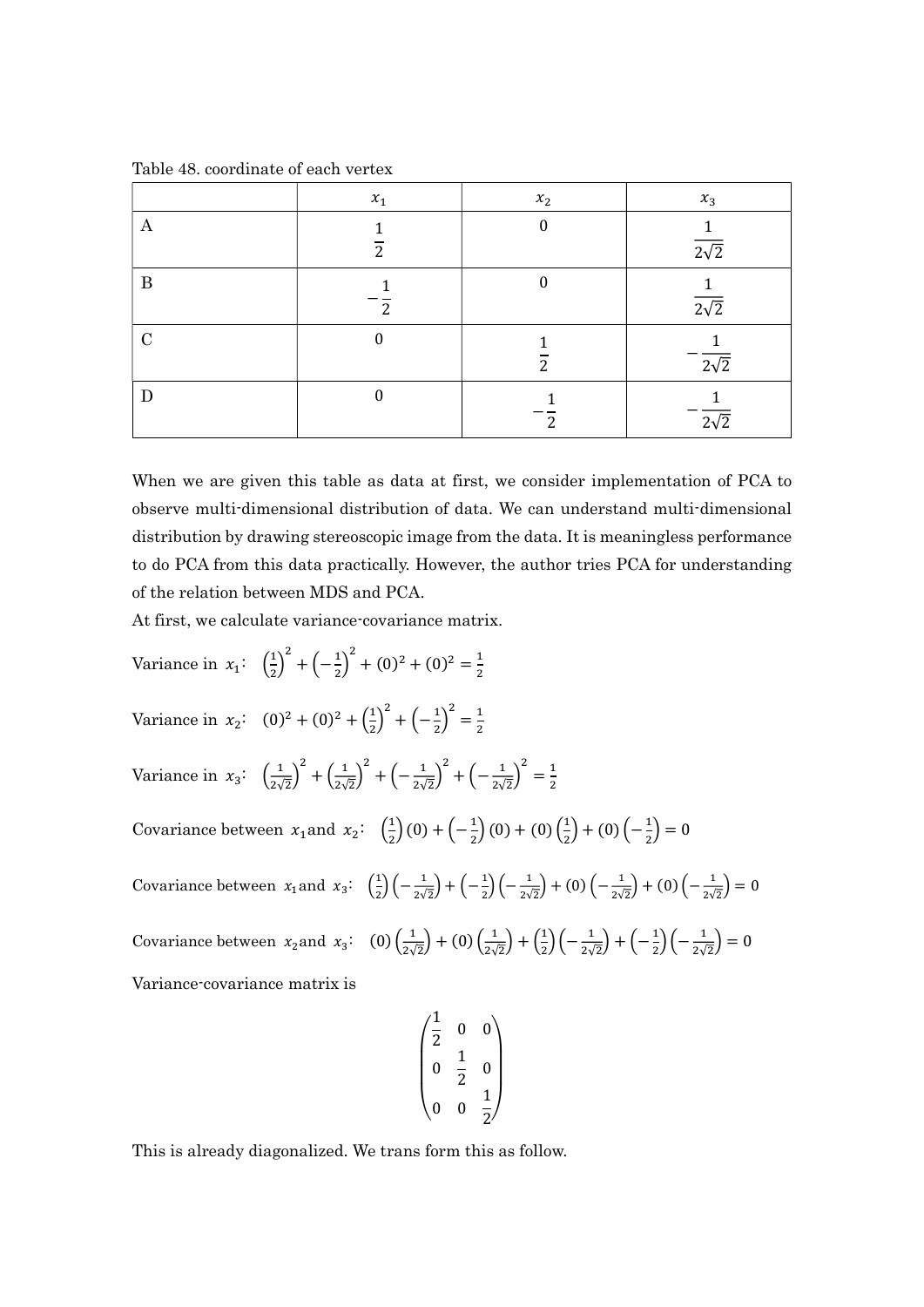$$
\frac{1}{2}\begin{pmatrix} 1 & 0 & 0 \\ 0 & 1 & 0 \\ 0 & 0 & 1 \end{pmatrix}
$$

The matrix is unit matrix. So, when we multiply this to the vector of each vertexs, we decrease original figure in size by  $\frac{1}{2}$  keeping relative relation of original figure.

$$
A' : \left(\frac{1}{2} \quad 0 \quad \frac{1}{2\sqrt{2}}\right) \frac{1}{2} \begin{pmatrix} 1 & 0 & 0 \\ 0 & 1 & 0 \\ 0 & 0 & 1 \end{pmatrix} = \frac{1}{2} \begin{pmatrix} 1 & 0 & \frac{1}{2\sqrt{2}} \end{pmatrix}
$$

$$
B' : \left(-\frac{1}{2} \quad 0 \quad \frac{1}{2\sqrt{2}}\right) \frac{1}{2} \begin{pmatrix} 1 & 0 & 0 \\ 0 & 1 & 0 \\ 0 & 0 & 1 \end{pmatrix} = \frac{1}{2} \begin{pmatrix} -\frac{1}{2} & 0 & \frac{1}{2\sqrt{2}} \end{pmatrix}
$$

$$
C' : \left(0 & \frac{1}{2} \quad -\frac{1}{2\sqrt{2}}\right) \frac{1}{2} \begin{pmatrix} 1 & 0 & 0 \\ 0 & 1 & 0 \\ 0 & 0 & 1 \end{pmatrix} = \frac{1}{2} \begin{pmatrix} 0 & \frac{1}{2} & -\frac{1}{2\sqrt{2}} \end{pmatrix}
$$

$$
D' : \left(0 & -\frac{1}{2} \quad -\frac{1}{2\sqrt{2}}\right) \frac{1}{2} \begin{pmatrix} 1 & 0 & 0 \\ 0 & 1 & 0 \\ 0 & 0 & 1 \end{pmatrix} = \frac{1}{2} \begin{pmatrix} 0 & -\frac{1}{2} & -\frac{1}{2\sqrt{2}} \end{pmatrix}
$$

This procedure is only changing of the name of axes from  $x_1$  component  $x_2$  component and component  $x_3$  to first principle component, second principle component and third principle component. We consider component which has small eigenvalue as error in PCA, and we assume that the eigenvalue of the component is 0. The eigenvalues are the same in this case. We can neglect any component. We can obtain the vertex of vertex on the flat between first and second component by following calculation.

$$
A'=\begin{pmatrix} \frac{1}{2} & 0 & \frac{1}{2\sqrt{2}} \end{pmatrix} \begin{pmatrix} 1 & 0 \\ 0 & 1 \\ 0 & 0 \end{pmatrix} = \begin{pmatrix} \frac{1}{2} & 0 \end{pmatrix}
$$

This is natural consequence, though we can confirm the difference between MDS and PCA is difference in given data. The merit of MDS is construction of data structure only from distance data. Scientists who are thinking MDS as only a method for categorization of data using two or three-dimensional map sometimes waste important and useful information provided by MDS. It is important to consider multi-dimensional structure of data distribution checking maps from various direction with cumulative contribution ratio. Mapping is only a method to summarize the distribution.

The difference between MDS and PCA is difference in form of given dataset, and we can get similar result. This means that we can evaluate similarity among individual data from given values of various measurement item calculating distance in multidimensional space after PCA. In this meaning, MDS is completely inverse procedure of PCA. However, PCA has several advantages to MDS. Firstly, we can categorize the data using result of PCA. As an example, we sample all benthic organisms in a quadrate and record the number of each species in each sampling site as measurement item. We can apply PCA to the dataset. And we can categorize species or sampling site using distance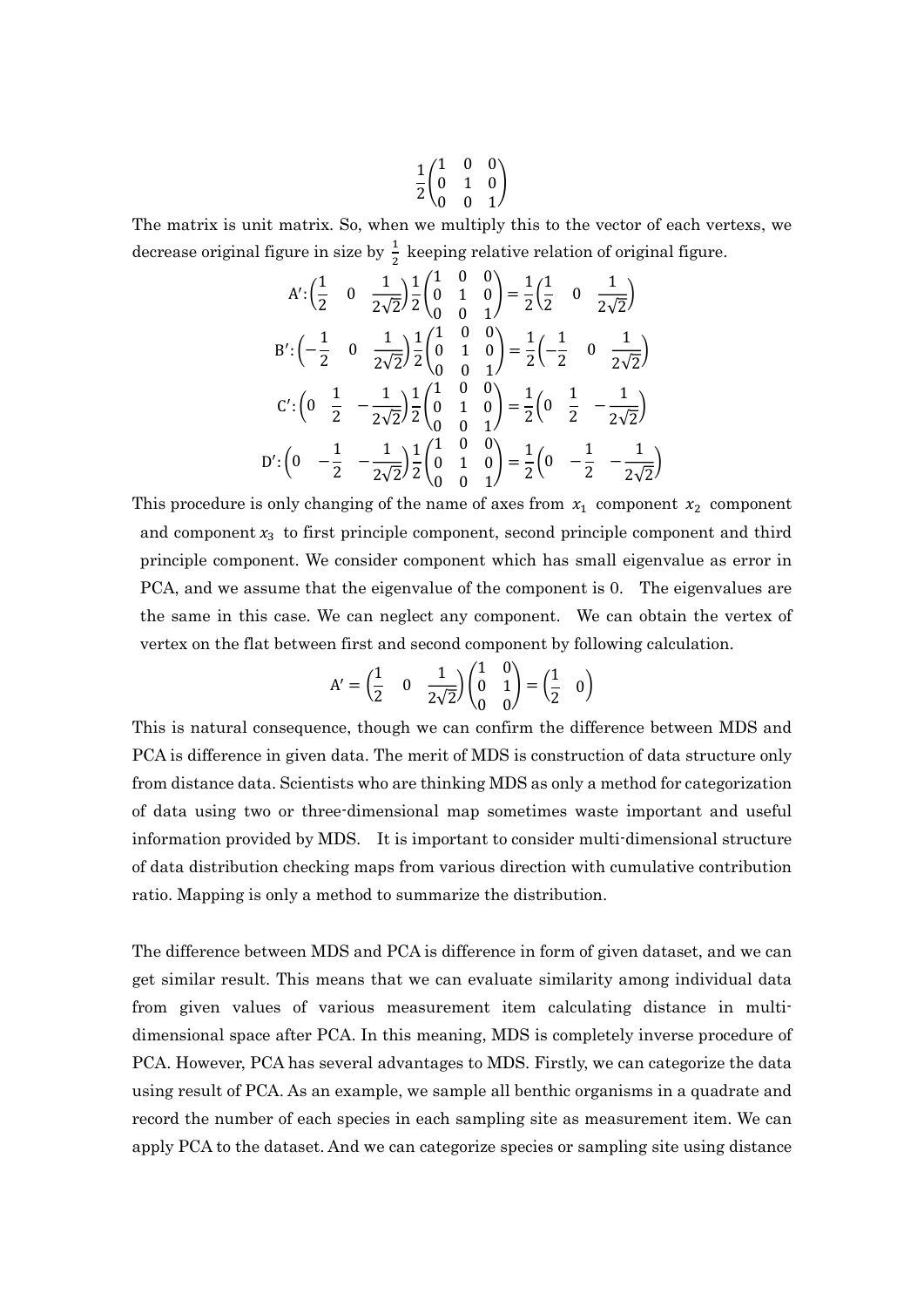among each data on multidimensional space as anti-similarity. Secondary, we can discuss the relation between distribution of each species or sampling site with other factors such as environment factors or seasonality or social background. This is so called correspondence analysis if we measure such background data simultaneously. There are several historically different correspondence analyses. All correspondence analysis is considered an application of PCA now a days. We already learned a kind of correspondence analysis in  $VI-2-1-4$ . However, there is a unique function in MDS which cannot be achieve by PCA. Sometimes MDS provide least expected findings. MDS does not need prier information and makes structure only by difference. For correspondence analysis by PCA we have to include measurement item relating to the phenomena using prior information. MDS can make draw structure of data distribution without clear cause and result relationship. This sometime provides new information.

In the case of coastal ecological survey, we can implement PCA directly from variancecovariance matrix or correlation matrix, when individual number of each species in each sampling site is a measurement item. Another idea is to make round robin distance table from anti-similarities of species composition. And then we implement MDS. There various similarity coefficients, namely Jaccard coefficient, Simpson coefficient, Dice coefficient and so on in ecological studies. Commonly we use  $1$  – similarity coefficent as distance. After making distant data among sampling site or among species from similarity coefficient, we can perform MDS. In such case, we need to select MDS or PCA. The author cannot make any recommendation mathematically for solution of this question. We consider that each species has same weight at the starting point in PCA, and we obtain the distance from correlation angle of vector) as the result. On the contrary, we start the analysis from the distances among points and we obtain the relative position of each point in MDS. We have to discuss the adequacy of treating each species in the same weight. Each species has each characteristic in distribution. Some species are rare species and existence of an individual of such species has important meaning. Some species are distribute making patch in a small area. Number of individuals in a patch is huge. Appearance ratio of other species became negligible small, when we express the appearance of species in actual count of individuals. This decrease of adequacy and reliability of analysis. There are several mitigation methods of this issue such as making similarity coefficient using binary data or using of logarithm of individual number and so on. However, there is no complete adaptive measure to all cases. This issue can sometimes be solved by PCA after standardization of data by standard deviation or PCA by correlation matrix, however it is not useful in all cases. In the impression of the author, most of the researcher in ecology prefer to use MDS than PCA.